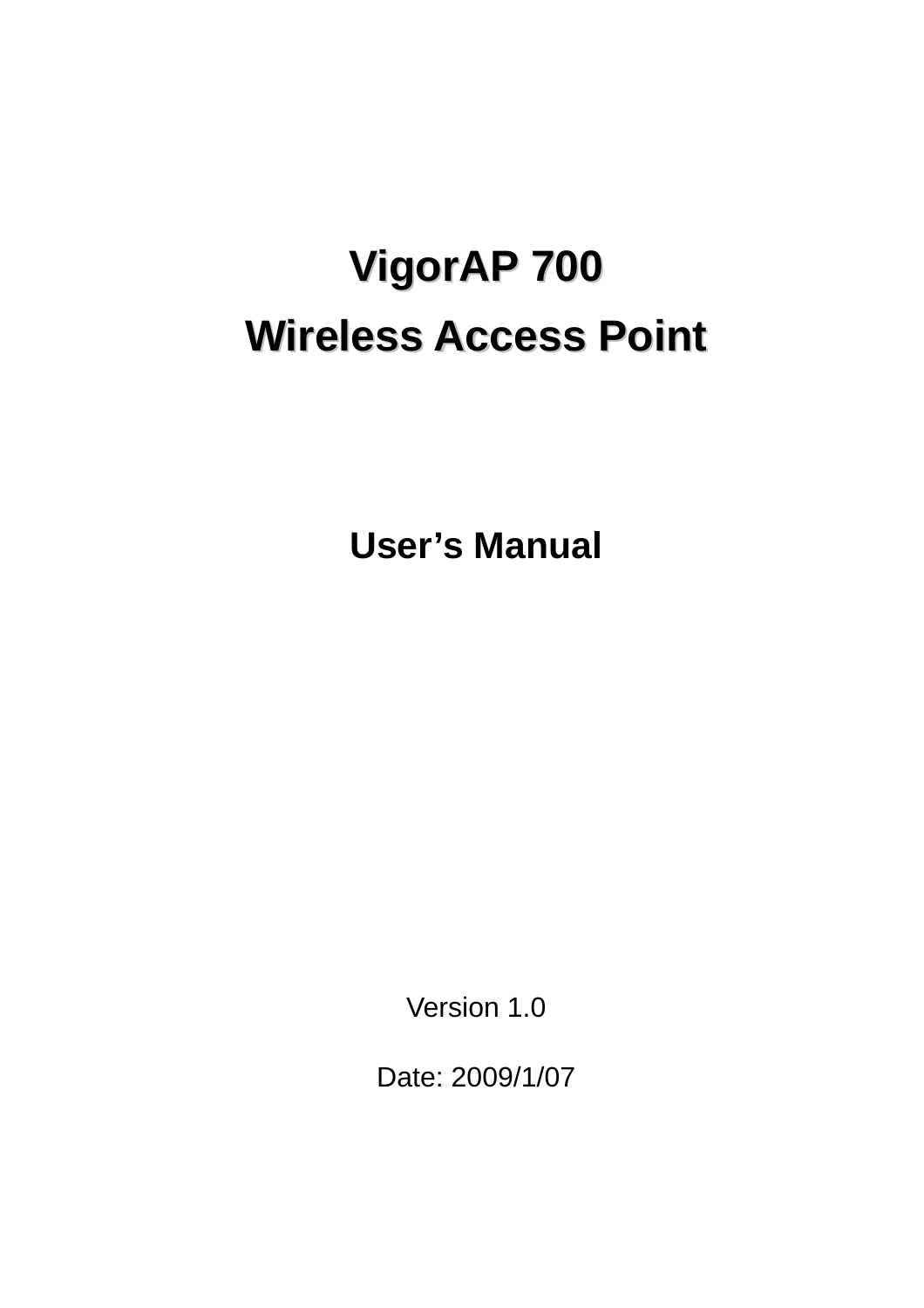#### **COPYRIGHT**

Copyright ©2008/2009 by this company. All rights reserved. No part of this publication may be reproduced, transmitted, transcribed, stored in a retrieval system, or translated into any language or computer language, in any form or by any means, electronic, mechanical, magnetic, optical, chemical, manual or otherwise, without the prior written permission of this company

This company makes no representations or warranties, either expressed or implied, with respect to the contents hereof and specifically disclaims any warranties, merchantability or fitness for any particular purpose. Any software described in this manual is sold or licensed "as is". Should the programs prove defective following their purchase, the buyer (and not this company, its distributor, or its dealer) assumes the entire cost of all necessary servicing, repair, and any incidental or consequential damages resulting from any defect in the software. Further, this company reserves the right to revise this publication and to make changes from time to time in the contents thereof without obligation to notify any person of such revision or changes.

#### **Federal Communication Commission Interference Statement FCC Part 15**

This equipment has been tested and found to comply with the limits for a Class B digital device, pursuant to Part 15 of FCC Rules. These limits are designed to provide reasonable protection against harmful interference in a residential installation. This equipment generates, uses, and can radiate radio frequency energy and, if not installed and used in accordance with the instructions, may cause harmful interference to radio communications. However, there is no guarantee that interference will not occur in a particular installation. If this equipment does cause harmful interference to radio or television reception, which can be determined by turning the equipment off and on, the user is encouraged to try to correct the interference by one or more of the following measures:

- 1. Reorient or relocate the receiving antenna.
- 2. Increase the separation between the equipment and receiver.
- 3. Connect the equipment into an outlet on a circuit different from that to which the receiver is connected.
- 4. Consult the dealer or an experienced radio technician for help.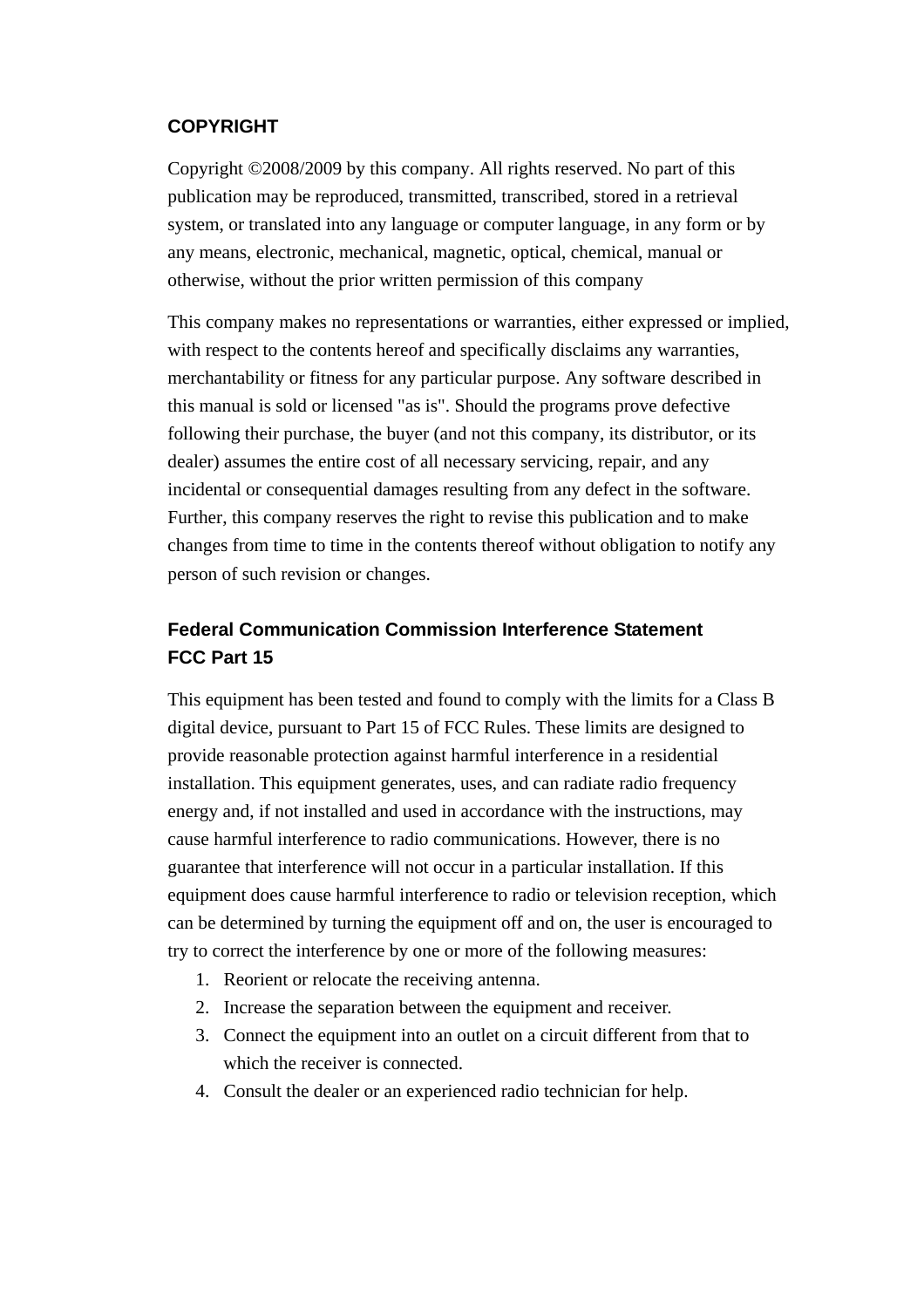#### **FCC Caution**

This equipment must be installed and operated in accordance with provided instructions and a minimum 20 cm spacing must be provided between computer mounted antenna and person's body (excluding extremities of hands, wrist and feet) during wireless modes of operation.

This device complies with Part 15 of the FCC Rules. Operation is subject to the following two conditions: (1) this device may not cause harmful interference, and (2) this device must accept any interference received, including interference that may cause undesired operation.

 Any changes or modifications not expressly approved by the party responsible for compliance could void the authority to operate equipment.

#### **Federal Communication Commission (FCC) Radiation Exposure Statement**

This equipment complies with FCC radiation exposure set forth for an uncontrolled environment. In order to avoid the possibility of exceeding the FCC radio frequency exposure limits, human proximity to the antenna shall not be less than 20cm (8 inches) during normal operation.

The antenna(s) used for this transmitter must not be co-located or operating in conjunction with any other antenna or transmitter.

#### **R&TTE Compliance Statement**

This equipment complies with all the requirements of DIRECTIVE 1999/5/EC OF THE EUROPEAN PARLIAMENT AND THE COUNCIL of March 9, 1999 on radio equipment and telecommunication terminal Equipment and the mutual recognition of their conformity (R&TTE).

The R&TTE Directive repeals and replaces in the directive 98/13/EEC (Telecommunications Terminal Equipment and Satellite Earth Station Equipment) As of April 8, 2000.

#### **Safety**

This equipment is designed with the utmost care for the safety of those who install and use it. However, special attention must be paid to the dangers of electric shock and static electricity when working with electrical equipment. All guidelines of this and of the computer manufacture must therefore be allowed at all times to ensure the safe use of the equipment.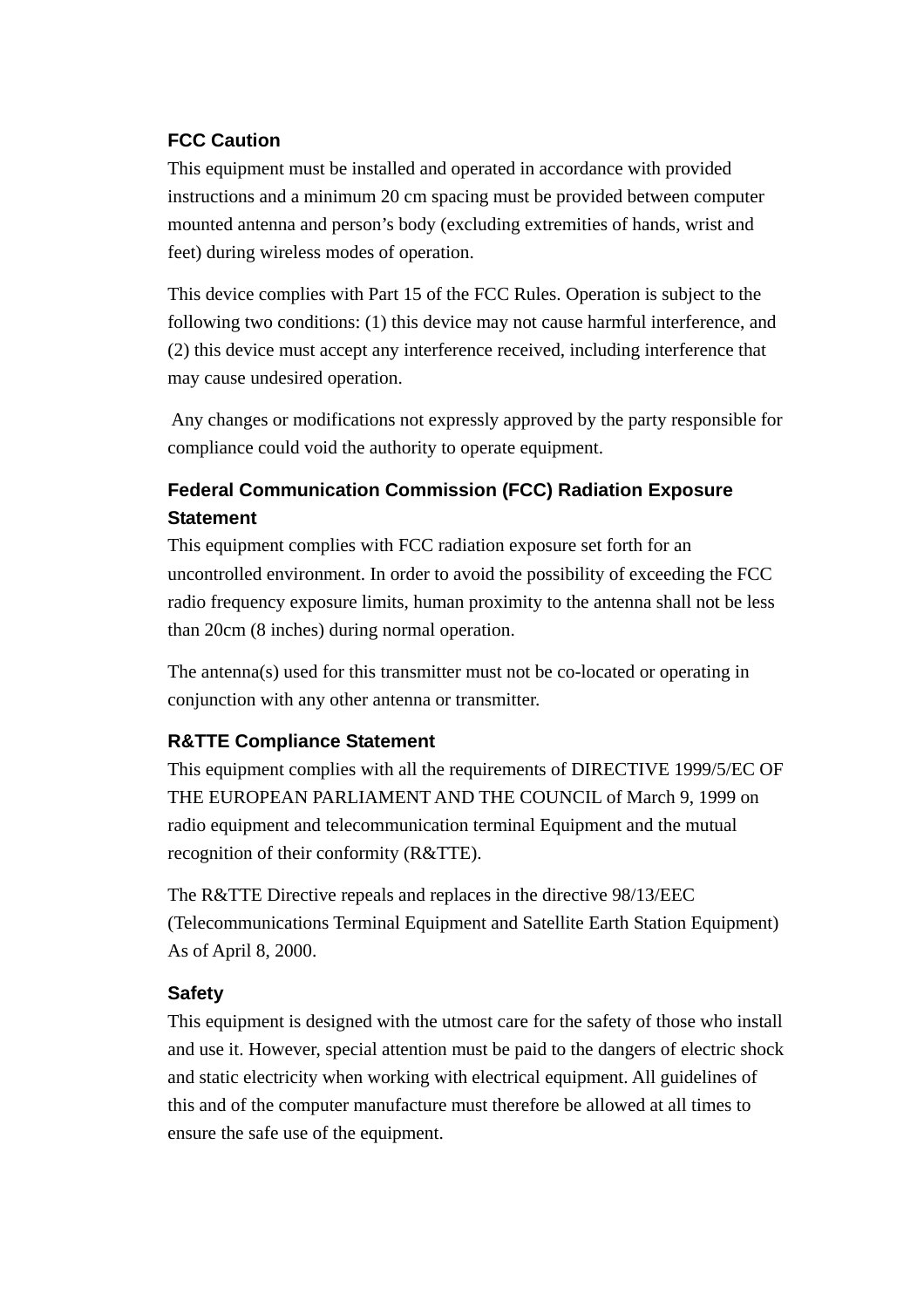#### **EU Countries Intended for Use**

The ETSI version of this device is intended for home and office use in Austria, Belgium, Denmark, Finland, France, Germany, Greece, Ireland, Italy, Luxembourg, the Netherlands, Portugal, Spain, Sweden, and the United Kingdom.

The ETSI version of this device is also authorized for use in EFTA member states: Iceland, Liechtenstein, Norway, and Switzerland.

#### **EU Countries Not intended for use**

None.

# CE ®

This product is designed for 2.4GHz WLAN network throughout the EC region and Switzerland with restrictions in France..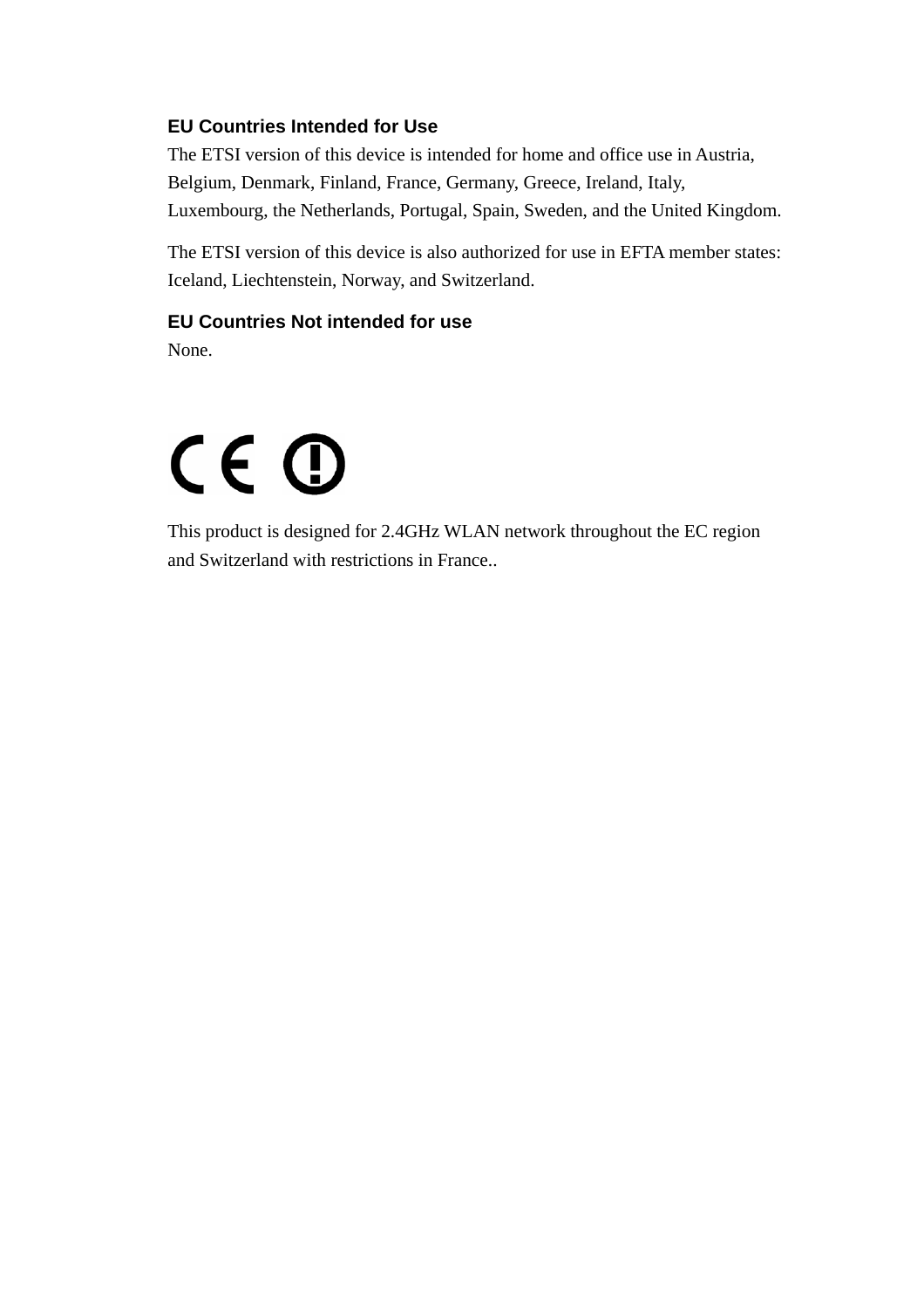## **Table of Content**

| 2-4 Select an Operating Mode for Wireless Access Point 16 |  |
|-----------------------------------------------------------|--|
|                                                           |  |
|                                                           |  |
|                                                           |  |
|                                                           |  |
|                                                           |  |
|                                                           |  |
|                                                           |  |
|                                                           |  |
|                                                           |  |
|                                                           |  |
|                                                           |  |
|                                                           |  |
|                                                           |  |
|                                                           |  |
|                                                           |  |
|                                                           |  |
|                                                           |  |
|                                                           |  |
|                                                           |  |
|                                                           |  |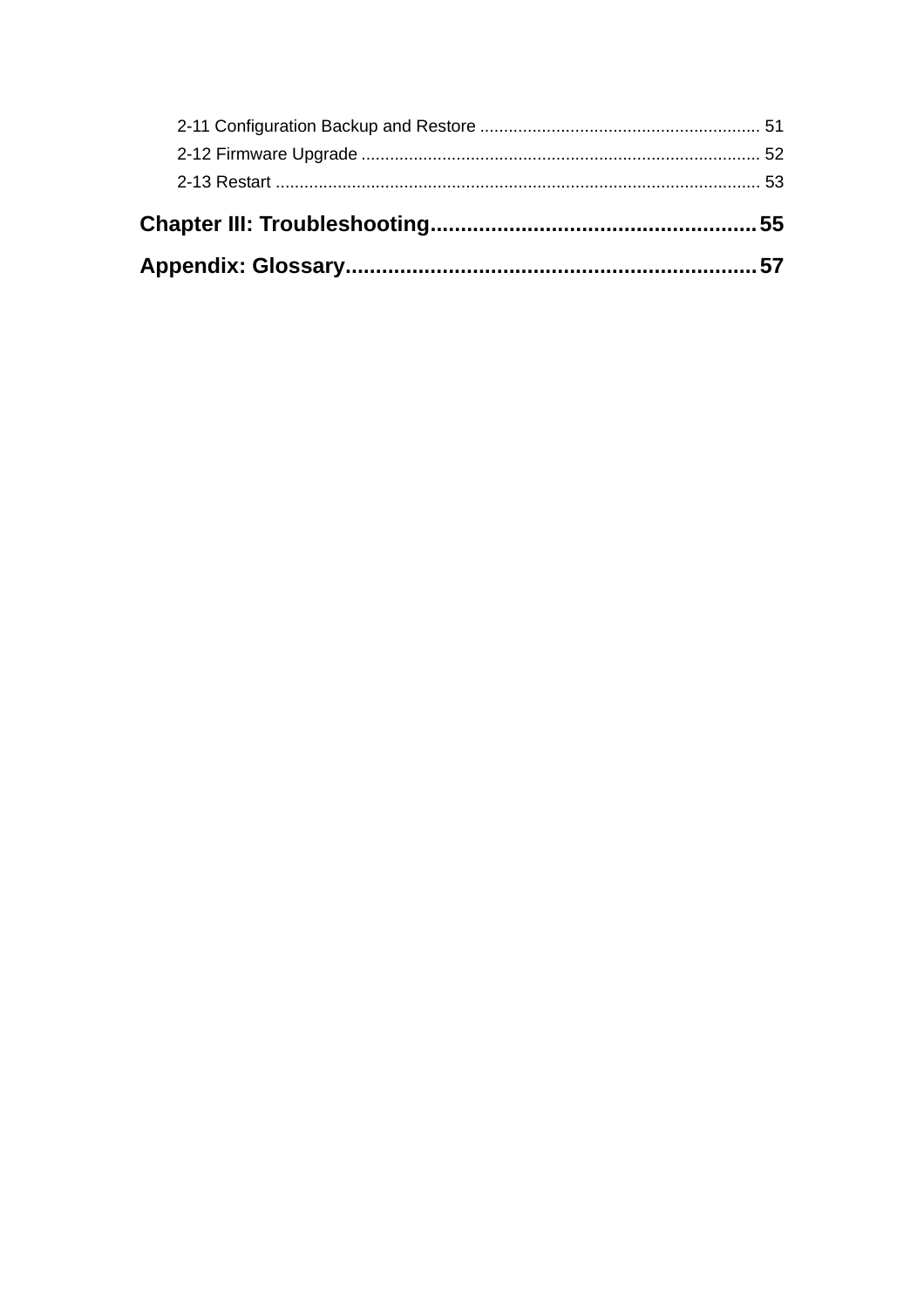## *Chapter I: Product Information*

#### **1-1 Introduction**

Thank you for purchasing this VigorAP 700! With this high cost-efficiency VigorAP 700, computers and wireless devices which are compatible with 802.11n can connect to existing wired Ethernet network via this VigorAP 700, at the speed of 300Mbps.

Easy install procedures allows any computer users to setup a network environment in very short time - within minutes, even inexperienced users. Just follow the instructions given in this user manual, you can complete the setup procedure and release the power of this access point all by yourself!

#### *Other features of this access point including:*

- Compatible with IEEE 802.11b/g/n wireless network standard works with other 802.11b/g/n wireless devices.
- High speed wireless network, six times faster than conventional 802.11g wireless network (up to 300Mbps).
- Allow wireless devices to connect to existing wired network and share network resources.
- Supports DHCP server function.
- Supports 64/128-bit WEP, WPA, and WPA2 wireless data encryption.
- Supports MAC address filtering (Only allow specific wireless device of your choice to connect to this access point).
- Supports RADIUS server, only allow users listed in your authorization server to use wireless network.
- Supports WPS (Wi-Fi Protected Setup), simplifies wireless client setup procedures. Even inexperienced user can setup wireless network without network technician's help!
- Easy to use web-based GUI (Graphical User Interface) for network configuration and management purposes.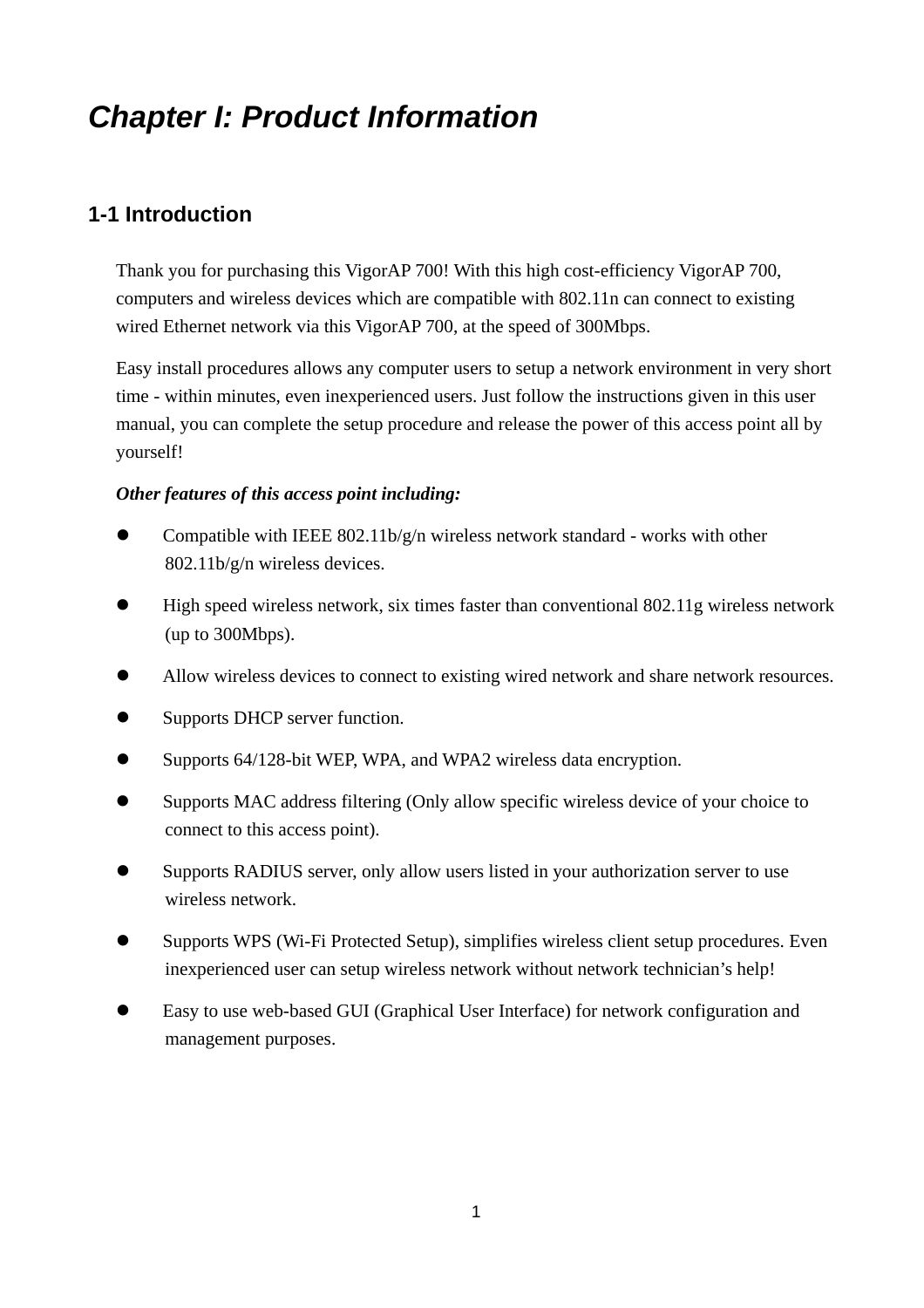#### **1-2 Safety Information**

In order to keep the safety of users and your properties, please follow the following safety instructions:

- This access point is designed for indoor use only; DO NOT place this access point outdoor.
- DO NOT put this access point at or near hot or humid places, like kitchen or bathroom. Also, do not left this access point in the car in summer.
- DO NOT pull any connected cable with force; disconnect it from the access point first.
- If you want to place this access point at high places or hang on the wall, please make sure the access point is firmly secured. Falling from high places would damage the access point and its accessories, and warranty will be void.
- Accessories of this access point, like antenna and power supply, are danger to small children under 3 years old. They may put the small parts in their nose or month and it could cause serious damage to them. KEEP THIS ACCESS POINT OUT THE REACH OF CHILDREN!
- The access point will become hot when being used for long time (*This is normal and is not a malfunction*). DO NOT put this access point on paper, cloth, or other flammable materials.
- There's no user-serviceable part inside the access point. If you found that the access point is not working properly, please contact your dealer of purchase and ask for help. DO NOT disassemble the access point, warranty will be void.
- If the access point falls into water when it's powered, DO NOT use your hand to pick it up. Switch the electrical power off before you do anything, or contact an experienced electrical technician for help.
- If you smell something strange or even see some smoke coming out from the access point or power supply, remove the power supply or switch the electrical power off immediately, and call dealer of purchase for help.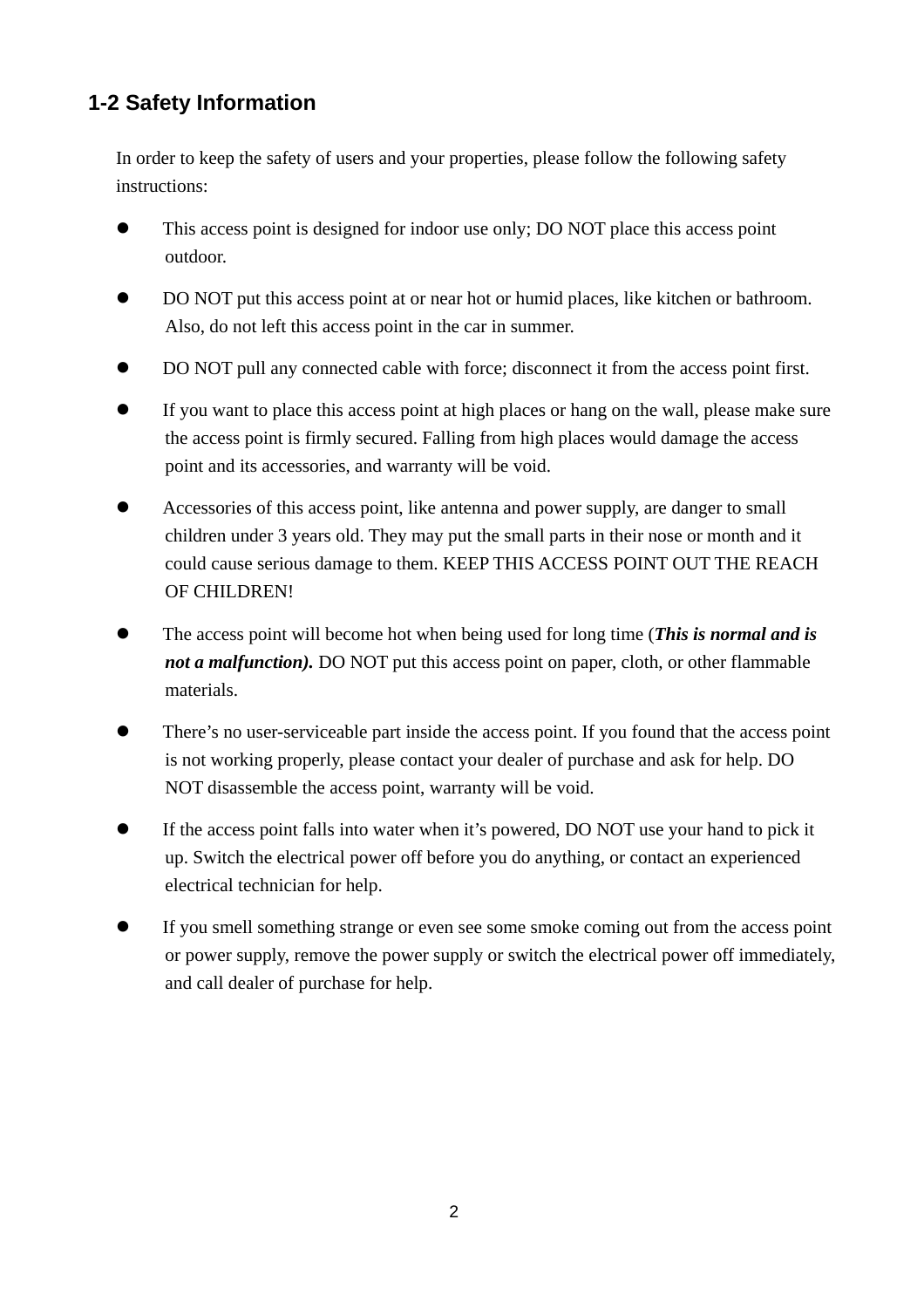#### **1-3 Package Contents**

Before you starting to use this access point, please check if there's anything missing in the package, and contact your dealer of purchase to claim for missing items:

- $\Box$  VigorAP 700 (main body, 1 pcs)
- $\Box$  Antenna (2 pcs)
- □ Quick Start Guide (1 pcs)
- $\Box$  A/C power adapter (1 pcs)
- □ CD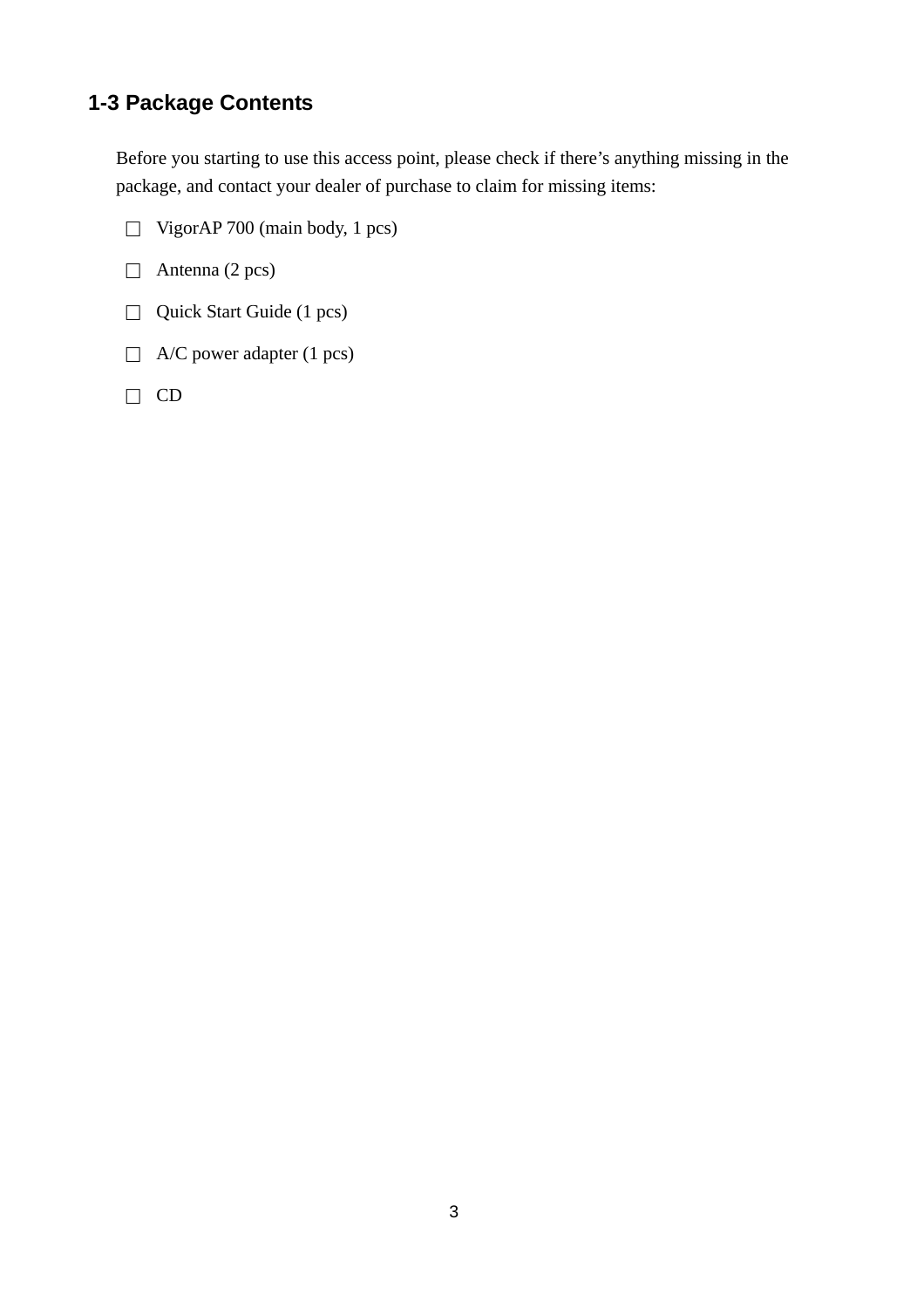### **1-4 Familiar with your new VigorAP 700**

#### *Front Panel*



| <b>LED</b>  | <b>Status</b>   | Description                               |
|-------------|-----------------|-------------------------------------------|
| <b>PWR</b>  | On              | The device is powered on.                 |
|             | Off             | The device is powered off.                |
| <b>WLAN</b> | <b>On</b>       | Wireless WPS mode is enabled.             |
|             | <b>Blinking</b> | Data is transmitting (sending/receiving). |
|             | <b>On</b>       | LAN port is connected                     |
| LAN         | Off             | LAN port is not connected                 |
|             | <b>Blinking</b> | Data is transmitting (sending/receiving). |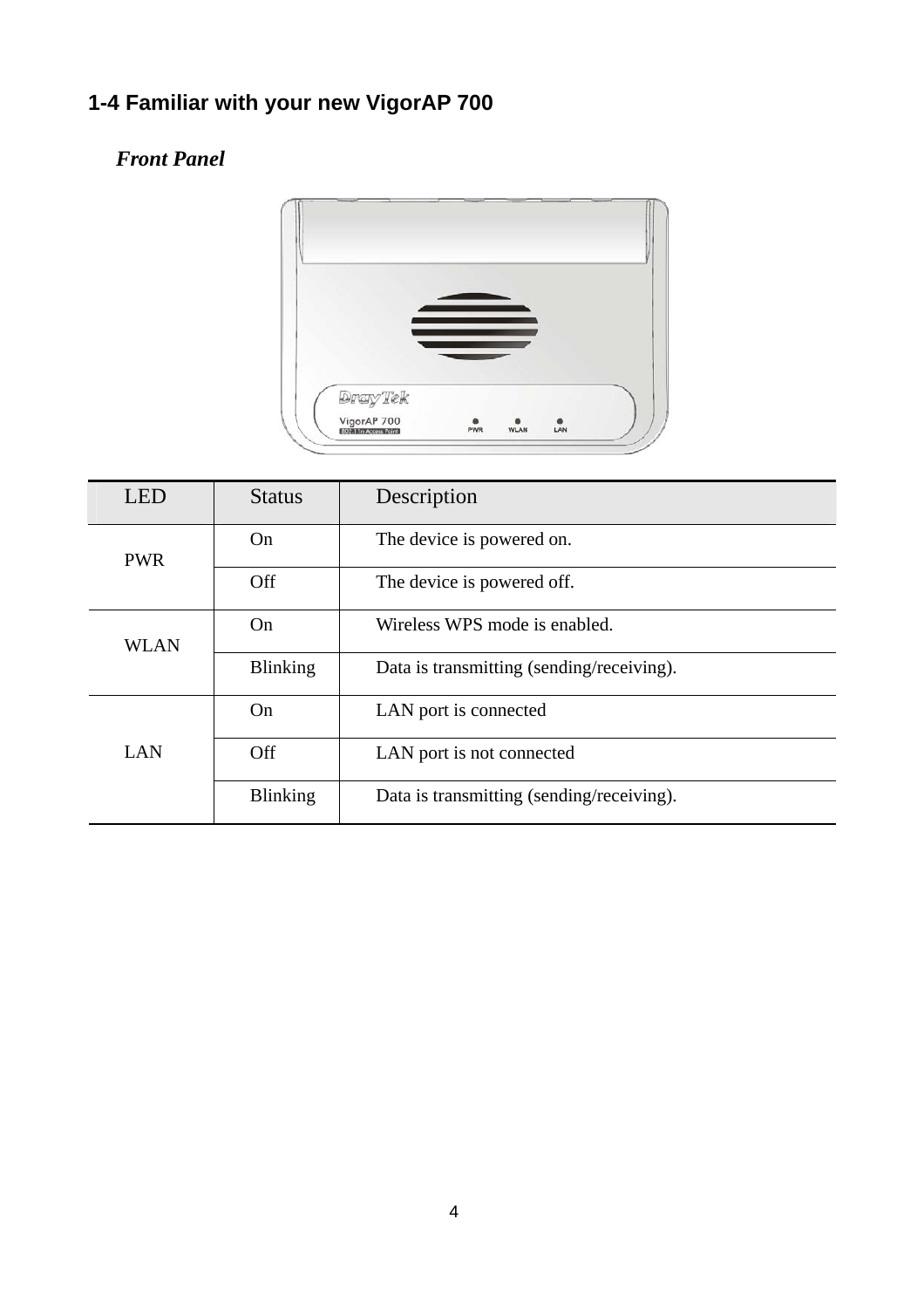#### *Back Panel*



| Interface             | Description                                                                                                                                                                                                                                                                             |
|-----------------------|-----------------------------------------------------------------------------------------------------------------------------------------------------------------------------------------------------------------------------------------------------------------------------------------|
| Antennas              | Two reserve SMA antenna connectors for screwing 3dBi detachable<br>antennas enclosed with the product.                                                                                                                                                                                  |
| <b>PWR</b>            | Connecter for a power adapter.                                                                                                                                                                                                                                                          |
| Reset /<br><b>WPS</b> | Restore the default settings.<br>Usage: Turn on the VigorAP 700. Press the button and keep for more than<br>10 seconds. Then the AP will restart with the factory default<br>configuration.<br>Press the button and keep it less than 5 seconds, the WPS connection will<br>be enabled. |
| LAN                   | Connecter for local networked devices.                                                                                                                                                                                                                                                  |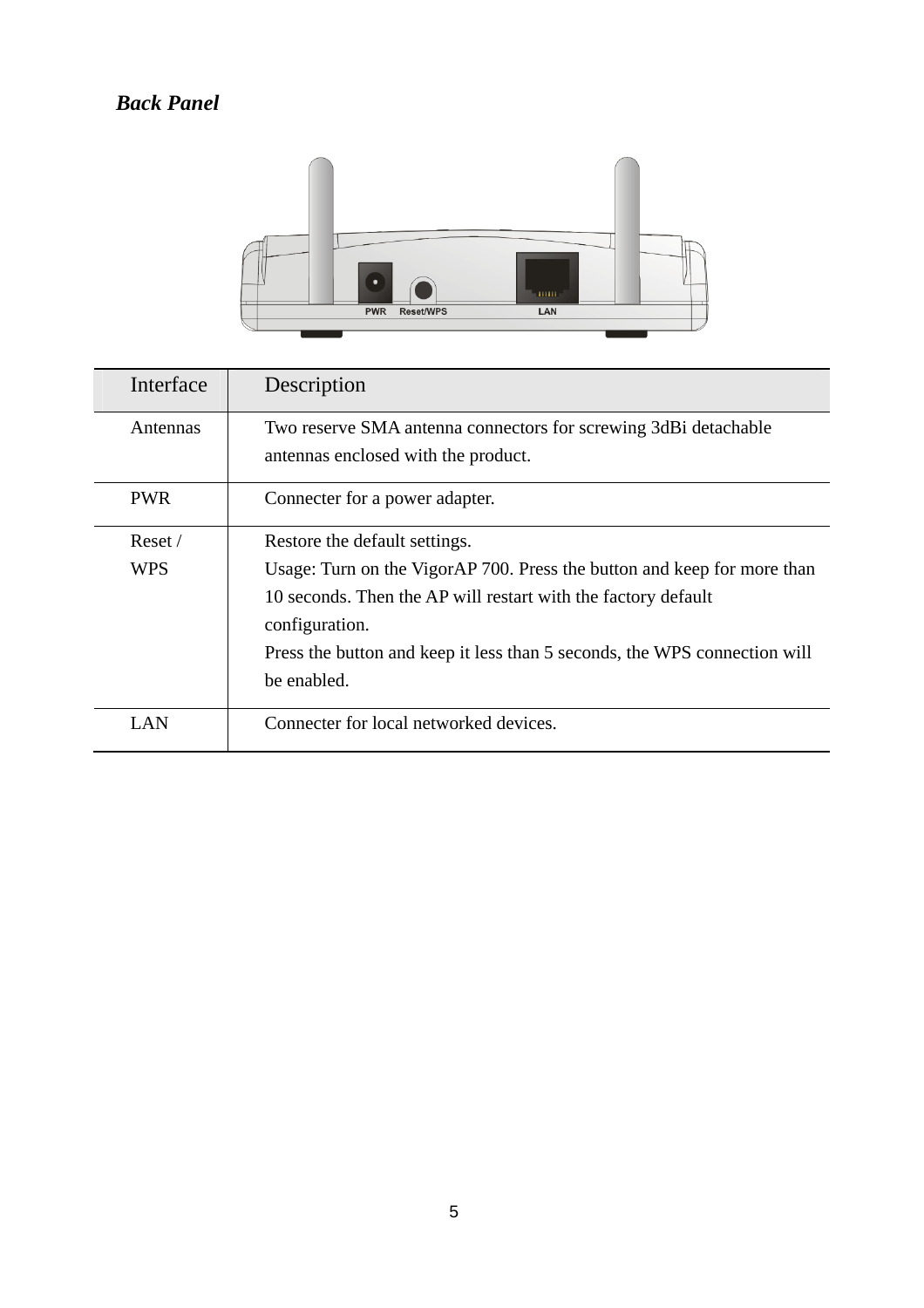This page is left blank.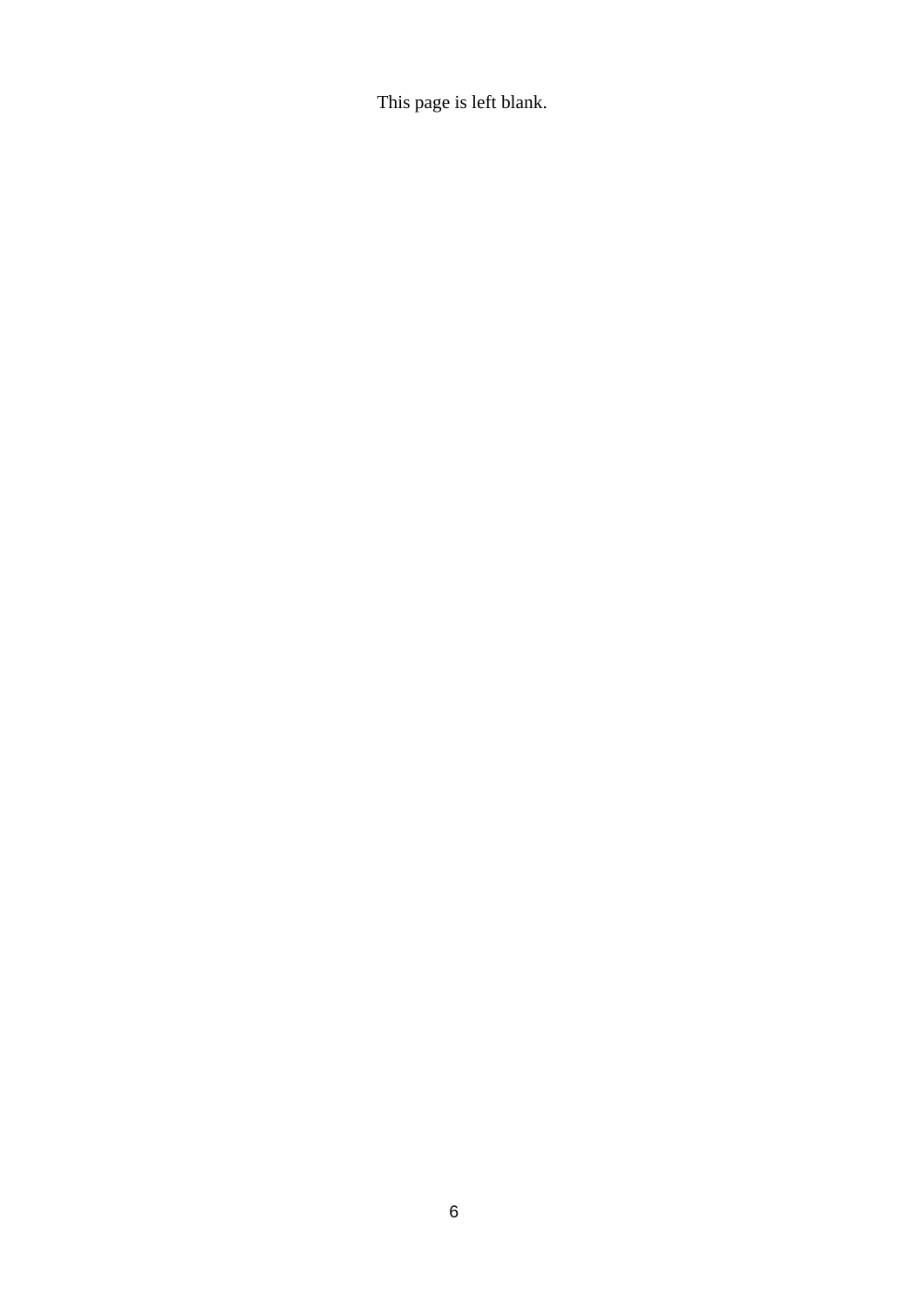## *Chapter II: System and Network Setup*

#### **2-1 Installing VigorAP 700 to your Network**

Please follow the following instruction to build the network connection between your new VigorAP 700 and your computers, network devices:

- 1. Connect VigorAP 700 to ADSL modem, router, or switch/hub in your network through the LAN port of the access point by Ethernet cable.
- 2. Connect a computer to ADSL modem, router, or switch/hub. Make sure the subnet IP address of the PC is the same as VigorAP700, e.g., **192.168.1.X**.
- 3. Connect the A/C power adapter to the wall socket, and then connect it to the PWR connector of the access point. Power on VigorAP and check all LEDs on the front panel. **PWR** LED should be steadily on, **LAN** LEDs should be on if the access point is correctly connected to the ADSL modem, router or switch/hub.

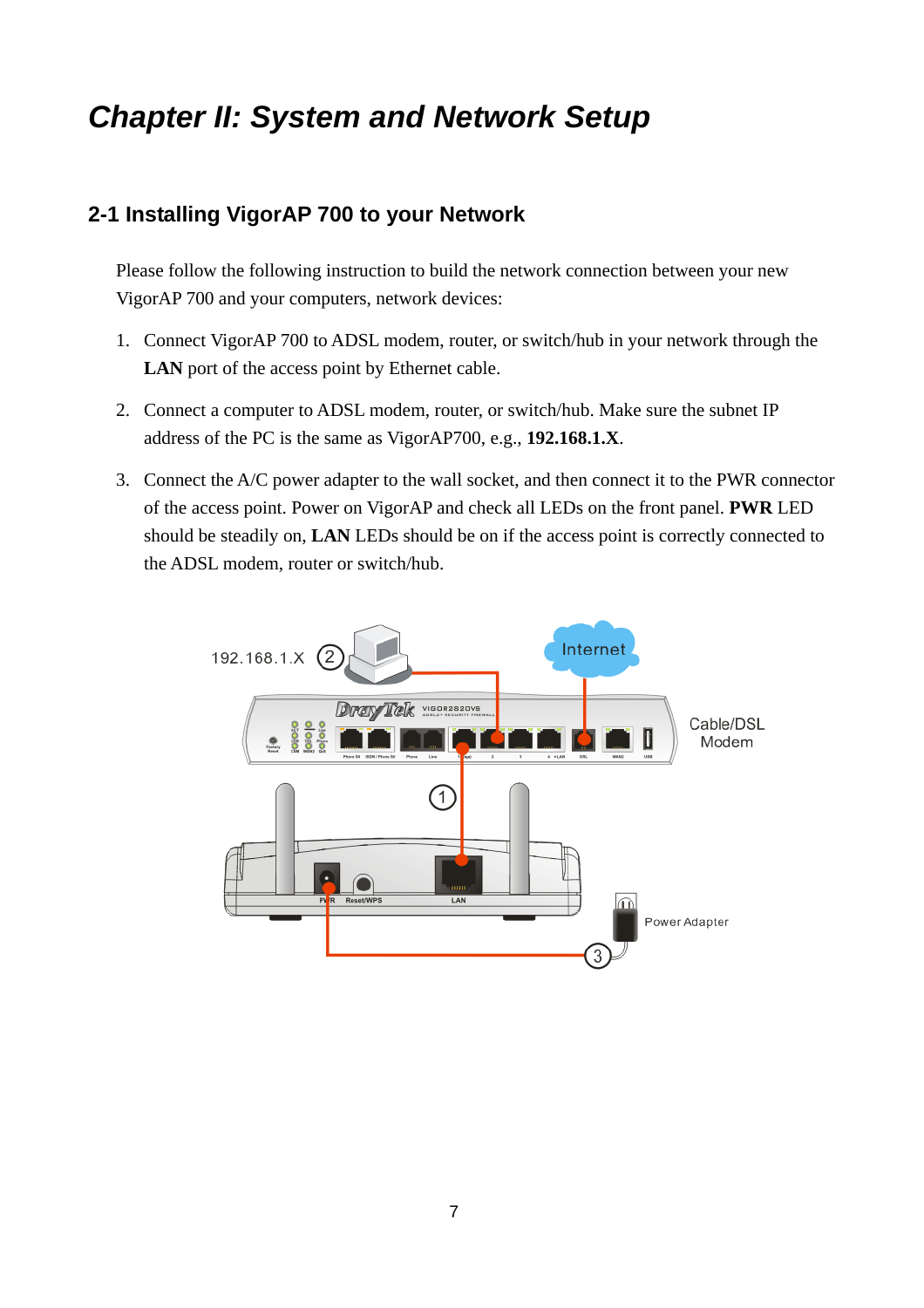#### **2-2 Connecting to VigorAP 700 by Using Web Browser**

After the network connection is built, the next step you should do is setup the access point with proper network parameters, so it can work properly in your network environment.

Before you can connect to the access point and start configuration procedures, your computer must be able to get an IP address automatically (use dynamic IP address). If it's set to use static IP address, or you're unsure, please follow the following instructions to configure your computer to use dynamic IP address:

For the default IP address of this AP is set "192.168.1.2", we recommend you to use "192.168.1.X (except 2)" in the field of IP address on this section for your computer.

*If the operating system of your computer is…*

| Windows 95/98/Me     | - please go to section 2-2-1 |
|----------------------|------------------------------|
| <b>Windows 2000</b>  | - please go to section 2-2-2 |
| <b>Windows XP</b>    | - please go to section 2-2-3 |
| <b>Windows Vista</b> | - please go to section 2-2-4 |

#### **2-2-1 Windows 95/98/Me IP address setup**

1. Click **Start** button (it should be located at lower-left corner of your computer), then click control panel. Double-click **Network** icon, and the **Network** window will appear. Select **TCP/IP**, then click 'Properties'.

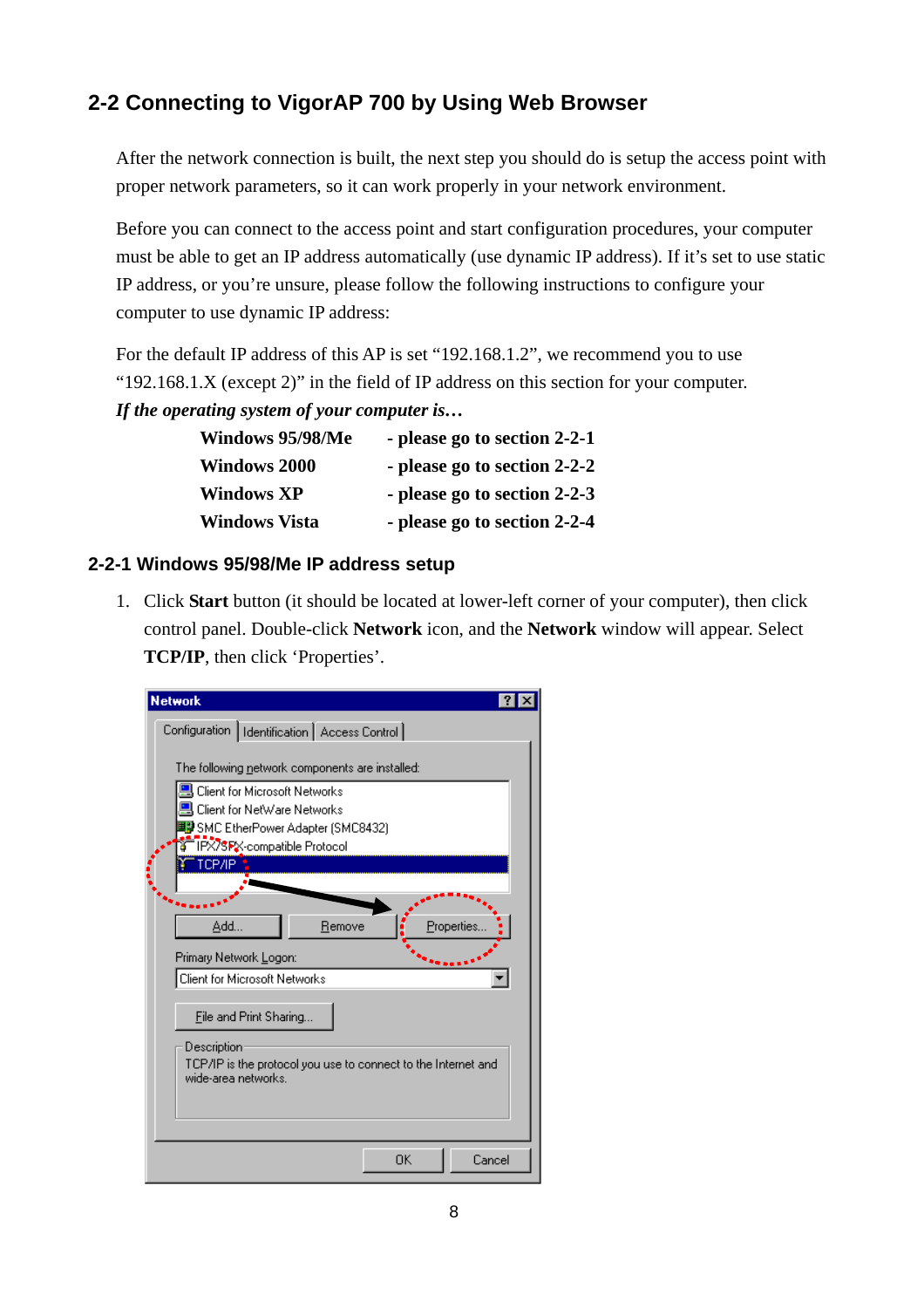2. Select **Specify an IP address**, then input the following settings in respective field and click **OK** when finish.

IP address: **192.168.1.9**

Subnet Mask: **255.255.255.0**

| <b>TCP/IP Properties</b> |                                                                                                                                                                                                                         |                                               |  |  |
|--------------------------|-------------------------------------------------------------------------------------------------------------------------------------------------------------------------------------------------------------------------|-----------------------------------------------|--|--|
| Bindings<br>Gateway      | Advanced<br><b>WINS</b> Configuration                                                                                                                                                                                   | <b>DNS</b> Configuration<br><b>IP Address</b> |  |  |
|                          | An IP address can be automatically as ghed to this computer<br>by a DHCP server. If your network does not have a DHCP<br>server, ask your network administrator for an address, and then<br>type it in the space below. |                                               |  |  |
| Specify an IP address:   | C Obtain an IP address from a DHCP server                                                                                                                                                                               |                                               |  |  |
| IP Address:              |                                                                                                                                                                                                                         |                                               |  |  |
| Subnet Mask:             |                                                                                                                                                                                                                         |                                               |  |  |
|                          |                                                                                                                                                                                                                         |                                               |  |  |
|                          |                                                                                                                                                                                                                         |                                               |  |  |
|                          |                                                                                                                                                                                                                         |                                               |  |  |
|                          | 0K<br>Cancel                                                                                                                                                                                                            |                                               |  |  |
|                          |                                                                                                                                                                                                                         |                                               |  |  |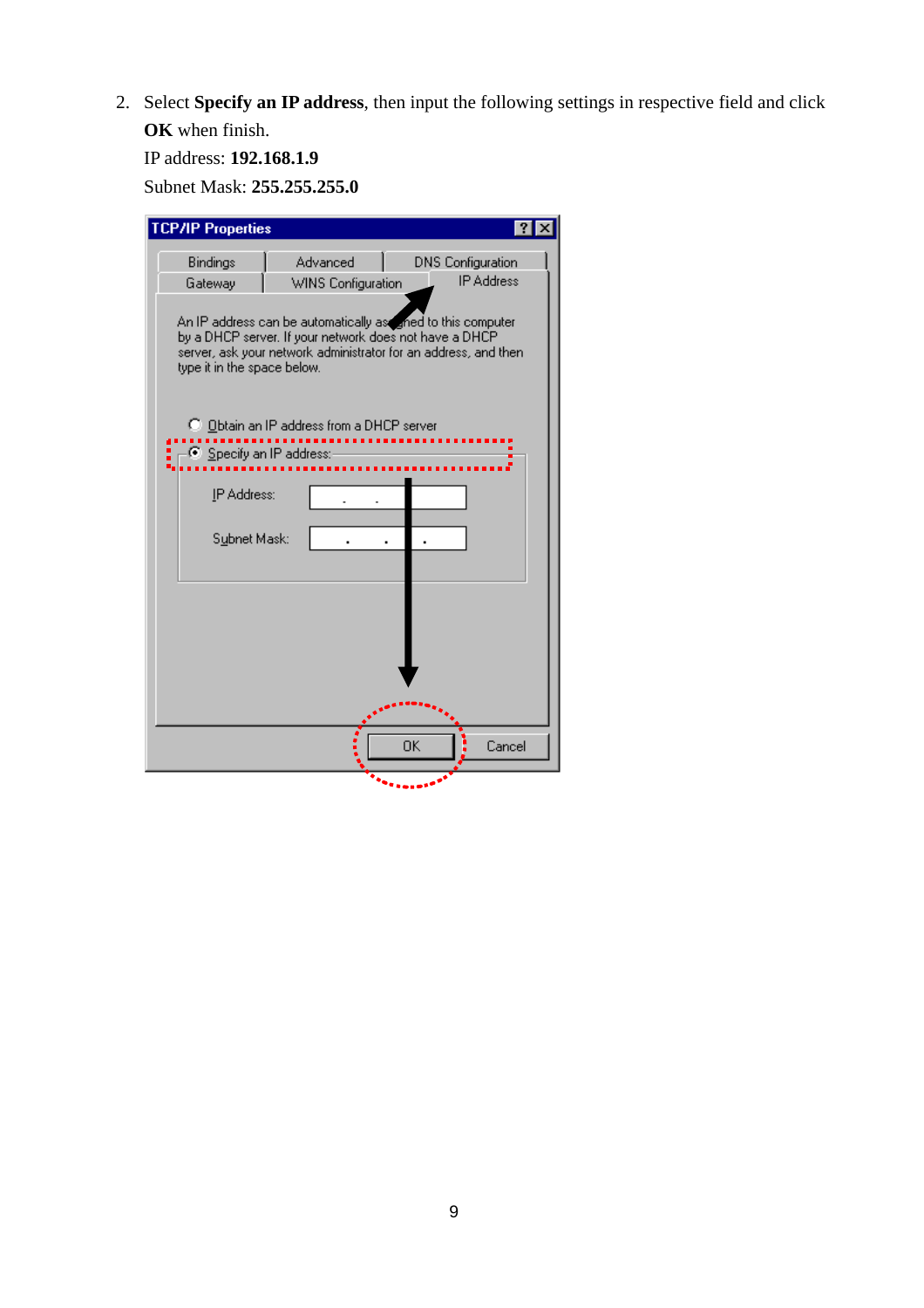#### **2-2-2 Windows 2000 IP address setup**

1. Click **Start** button (it should be located at lower-left corner of your computer), then click control panel. Double-click **Network and Dial-up Connections** icon, double click **Local Area Connection***,* and **Local Area Connection Properties** window will appear. Select **Internet Protocol (TCP/IP)**, then click **Properties**.

| <b>Local Area Connection Properties</b>                                                                                                                          | 2x                      |  |
|------------------------------------------------------------------------------------------------------------------------------------------------------------------|-------------------------|--|
| General                                                                                                                                                          |                         |  |
| Connect using:                                                                                                                                                   |                         |  |
| ■ Realtek RTL8029(AS) PCI Ethernet Adapter                                                                                                                       |                         |  |
|                                                                                                                                                                  | Configure               |  |
| Components checked are used by this connection:                                                                                                                  |                         |  |
| <b>SHET</b> Client for Microsoft Networks                                                                                                                        |                         |  |
| ☑ 및 File and Printer Sharing for Microsoft Networks                                                                                                              |                         |  |
| ◘ Tinternet Protocol (TCP/IP)                                                                                                                                    |                         |  |
|                                                                                                                                                                  |                         |  |
|                                                                                                                                                                  |                         |  |
| Install                                                                                                                                                          | Uninstall<br>Properties |  |
| Description                                                                                                                                                      |                         |  |
| Transmission Control Protocol/Internet Protocol. The defaul<br>wide area network protocol that provides communication<br>across diverse interconnected networks. |                         |  |
|                                                                                                                                                                  |                         |  |
| ■ Show icon in taskbar when connected                                                                                                                            |                         |  |
|                                                                                                                                                                  |                         |  |
|                                                                                                                                                                  | OK<br>Cancel            |  |

2. Select **Use the following IP address**, then input the following settings in respective field and click **OK** when finish.

IP address: **192.168.1.9**

Subnet Mask: **255.255.255.0**

| <b>Internet Protocol (TCP/IP) Properties</b>      |                                                                                                                                                        |
|---------------------------------------------------|--------------------------------------------------------------------------------------------------------------------------------------------------------|
| General                                           |                                                                                                                                                        |
| the appropriate IP settings.                      | You can get IP settings assigned automatically if your network supports.<br>this capability. Otherwise, you need to ask your network administrator for |
| <b>C</b> Obtain an IP address automatically = = : |                                                                                                                                                        |
| Use the following IP address:                     |                                                                                                                                                        |
| IP address:                                       |                                                                                                                                                        |
| Subnet mask:                                      |                                                                                                                                                        |
| Default gateway:                                  |                                                                                                                                                        |
| Obtain DNS server address eatenrationly .<br>G.   |                                                                                                                                                        |
| ◯ Use the following DNS server addresses:         |                                                                                                                                                        |
| Preferred DNS server:                             |                                                                                                                                                        |
| Alternate DNS server:                             |                                                                                                                                                        |
|                                                   |                                                                                                                                                        |
|                                                   |                                                                                                                                                        |
|                                                   | ΟK<br>Cancel                                                                                                                                           |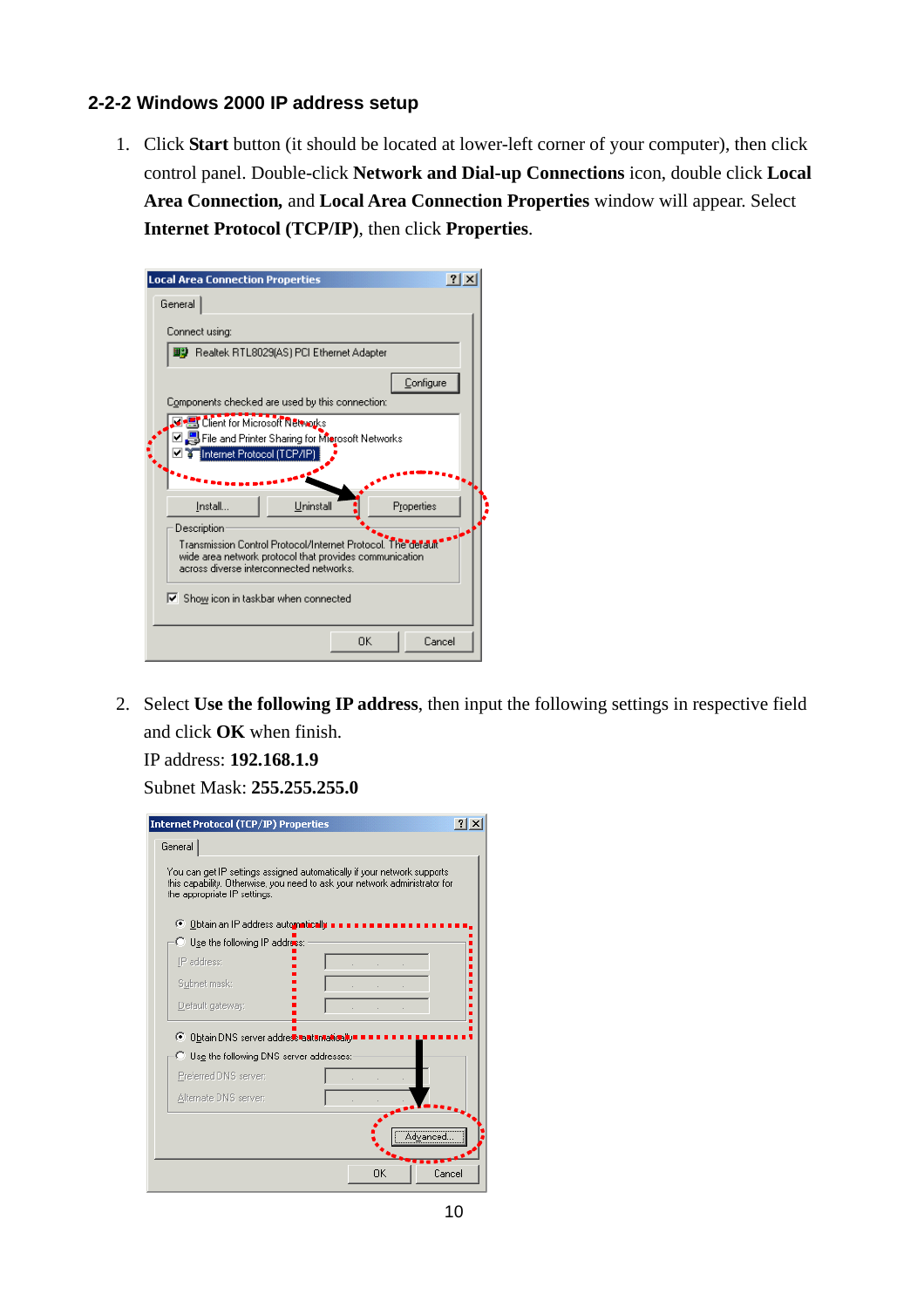#### **2-2-3 Windows XP IP address setup**

1. Click **Start** button (it should be located at lower-left corner of your computer), then click control panel. Double-click **Network and Internet Connections** icon, click **Network Connections,** and then double-click **Local Area Connection, Local Area Connection Status** window will appear, and then click **Properties**.



2. Select **Use the following IP address**, then input the following settings in respective field and click **OK** when finish:

IP address: **192.168.1.9** Subnet Mask: **255.255.255.0**.

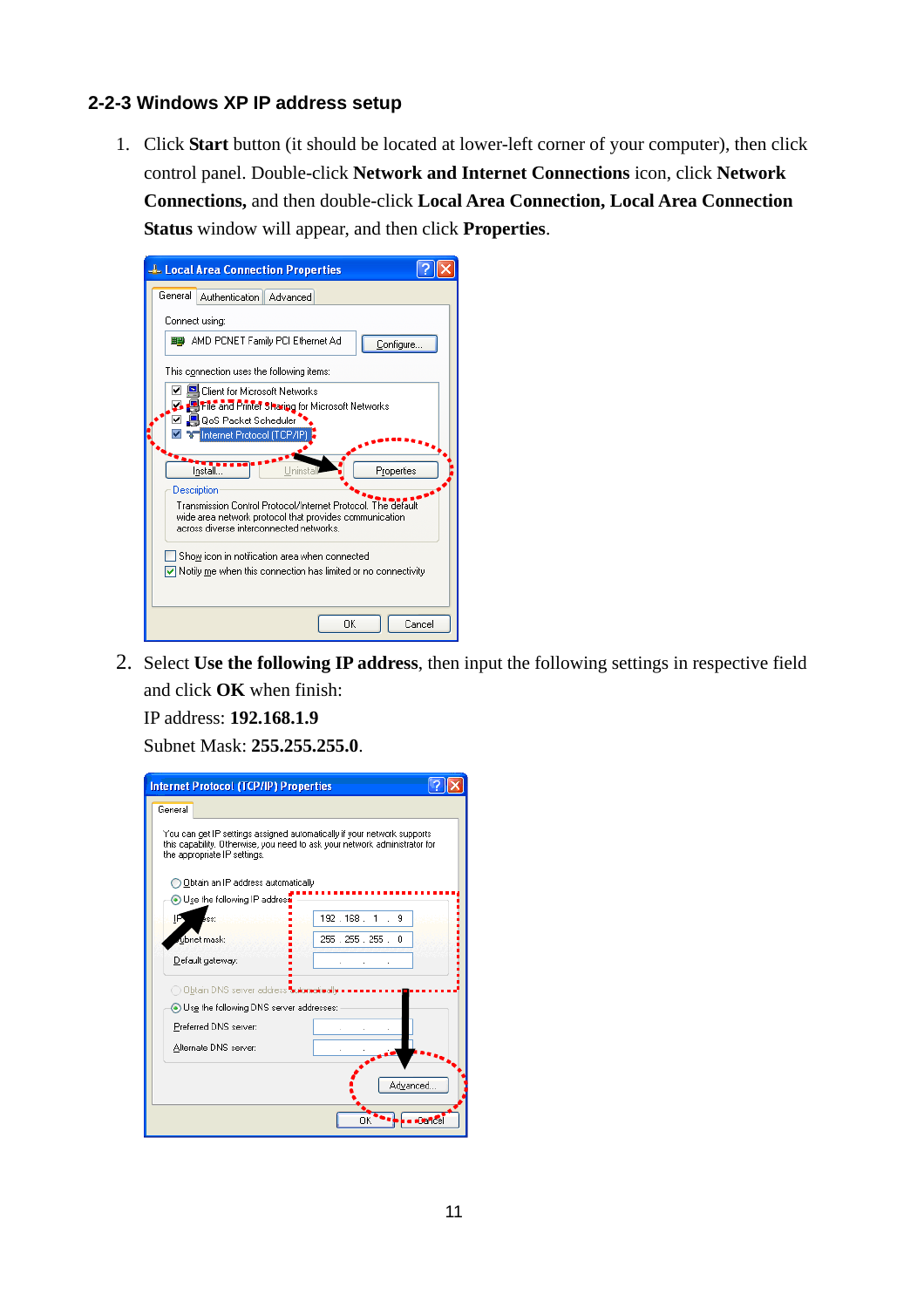#### **2-2-4 Windows Vista IP address setup**

1. Click **Start** button (it should be located at lower-left corner of your computer), then click control panel. Click **View Network Status and Tasks**, then click **Manage Network Connections.** Right-click **Local Area Netwrok, then select 'Properties'. Local Area Connection Properties** window will appear, select I**nternet Protocol Version 4 (TCP / IPv4)**, and then click **Properties**.

| Local Area Connection Properties<br>×                                                                                                                                                                                                                                                                                                                                        |  |  |
|------------------------------------------------------------------------------------------------------------------------------------------------------------------------------------------------------------------------------------------------------------------------------------------------------------------------------------------------------------------------------|--|--|
| Networking                                                                                                                                                                                                                                                                                                                                                                   |  |  |
| Connect using:                                                                                                                                                                                                                                                                                                                                                               |  |  |
| Intel(R) PRO/1000 MT Network Connection                                                                                                                                                                                                                                                                                                                                      |  |  |
| Configure                                                                                                                                                                                                                                                                                                                                                                    |  |  |
| This connection uses the following items:                                                                                                                                                                                                                                                                                                                                    |  |  |
| □ <sup>□</sup> Client for Microsoft Networks<br>□ ■ QoS Packet Scheduler<br><b>M</b> 图 File and Printer Sharing for Microsoft Networks<br>Internet Protocol Version 6 (TCP/IPv6)<br><b>14 - Algiernet Protocol Version 4 (TCP/IPv4)</b><br>L Link-Layer Topology Discovery Mapper I/O Driver<br>Link-Laver Topology Discovery Reponder<br>Install<br>Uninstall<br>Properties |  |  |
| Description<br>Transmission Control Protocol/Internet Protocol The default<br>wide area network protocol that provides communication<br>across diverse interconnected networks.                                                                                                                                                                                              |  |  |
| OK<br>Cancel                                                                                                                                                                                                                                                                                                                                                                 |  |  |

2. Select **Use the following IP address**, then input the following settings in respective field and click **OK** when finish:

IP address: **192.168.1.9** Subnet Mask: **255.255.255.0**.

| General                                          |                                                                                                                                                   |
|--------------------------------------------------|---------------------------------------------------------------------------------------------------------------------------------------------------|
| for the appropriate IP settings.                 | You can get IP settings assigned automatically if your network supports<br>this capability. Otherwise, you need to ask your network administrator |
| Obtain an IP address automatically,              |                                                                                                                                                   |
| O Use the following IP address:                  |                                                                                                                                                   |
| IP ad                                            | 192.168.1.9                                                                                                                                       |
| met mask:                                        | 255.255.255.0                                                                                                                                     |
| Default gateway:                                 |                                                                                                                                                   |
| Obtain DNS server address automatically          |                                                                                                                                                   |
| <b>O</b> Use the following DNS server addresses: |                                                                                                                                                   |
| Preferred DNS server:                            |                                                                                                                                                   |
| Alternate DNS server:                            |                                                                                                                                                   |
|                                                  | Advanced                                                                                                                                          |
|                                                  |                                                                                                                                                   |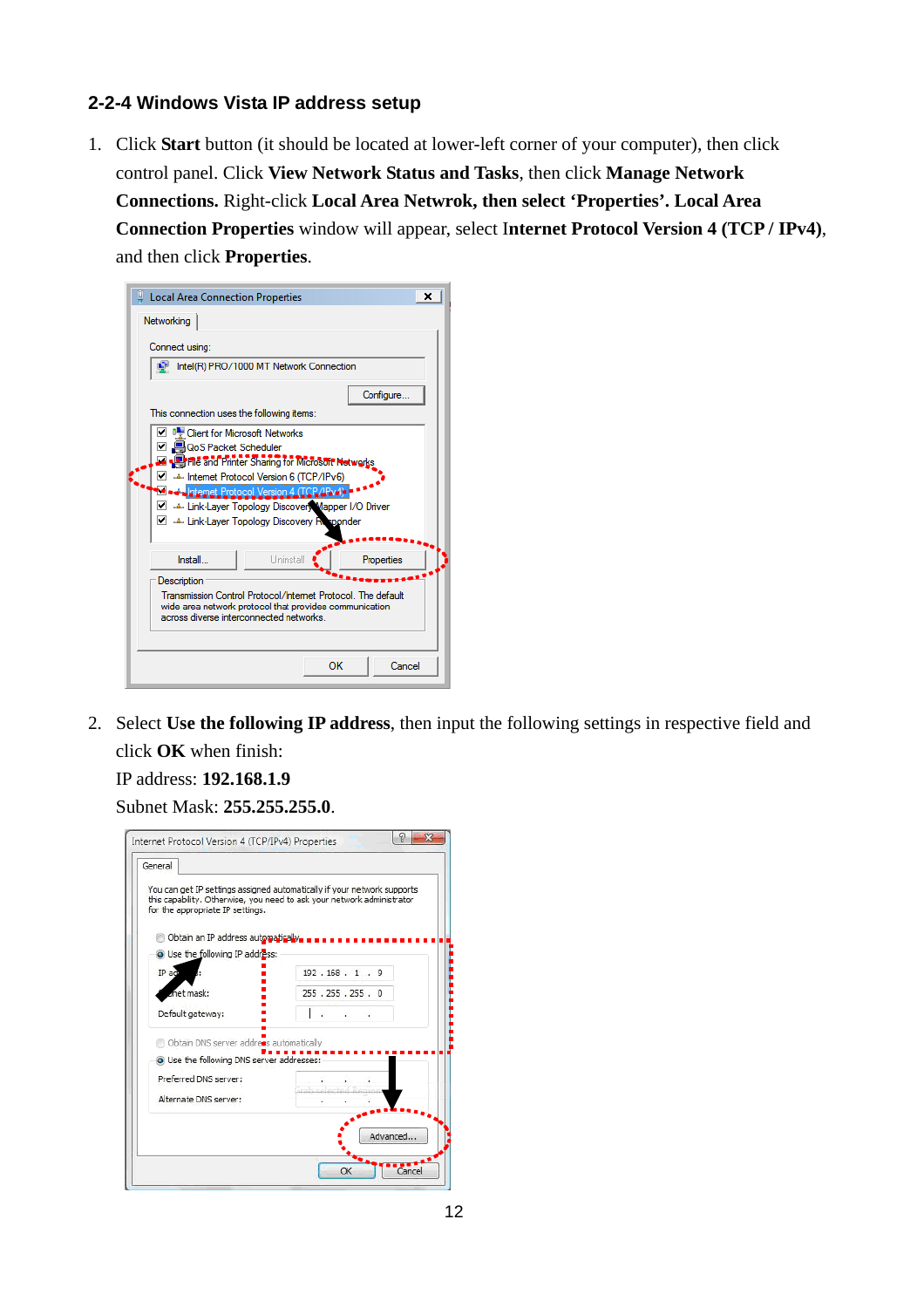#### **2-2-5 Connecting to Web Management Interface**

All functions and settings of this access point must be configured via web management interface. Please start your web browser, and input **192.168.1.2** in address bar, then press **Enter** key. The following screen should be shown:

| <b>Connect to 192.168.1.2</b> |                      |
|-------------------------------|----------------------|
|                               |                      |
| Default: admin, no password   |                      |
| User name:                    | ß                    |
| Password:                     |                      |
|                               | Remember my password |
|                               |                      |
|                               | Cancel<br>OK         |

Please input user name and password in the field respectively. The default user name is **admin** and no password needed. Next, press **OK**, and you can see the web management interface of this access point:

| VigorAP 700             |                                       | <b>Dray</b> Tek                                                                          |
|-------------------------|---------------------------------------|------------------------------------------------------------------------------------------|
| • Home                  | <b>Status and Information</b>         |                                                                                          |
| <b>• Basic Settings</b> |                                       | This page shows System Status, Wireless Configuration and LAN Configuration information. |
| ● WPS Setting           |                                       |                                                                                          |
| Advanced Settings       | <b>System Status</b><br>System Uptime | 4day:4h:10m:11s                                                                          |
| • Security              | Hardware Version                      | Rev. A                                                                                   |
| Radius Server           | Firmware Version                      | 1.01                                                                                     |
| • MAC Filtering         | <b>Wireless Configuration</b>         |                                                                                          |
| System Utility          | Mode<br>SSID                          | AP<br>DrayTek                                                                            |
| Configuration Tool      | Channel Number                        | 11                                                                                       |
| <b>Eirmware Upgrade</b> | Security                              | Disable                                                                                  |
|                         | <b>BSSID</b>                          | 00:50:7f:37:97:20                                                                        |
| • Restart               | <b>Associated Clients</b>             | $\Box$                                                                                   |
|                         | <b>LAN Configuration</b>              |                                                                                          |
|                         | IP Address                            | 192.168.1.2                                                                              |
|                         | Subnet Mask                           | 255.255.255.0                                                                            |
|                         | Default Gateway                       | 0.0.0.0                                                                                  |
|                         | MAC Address                           | 00:50:7f:37:97:20                                                                        |
|                         |                                       |                                                                                          |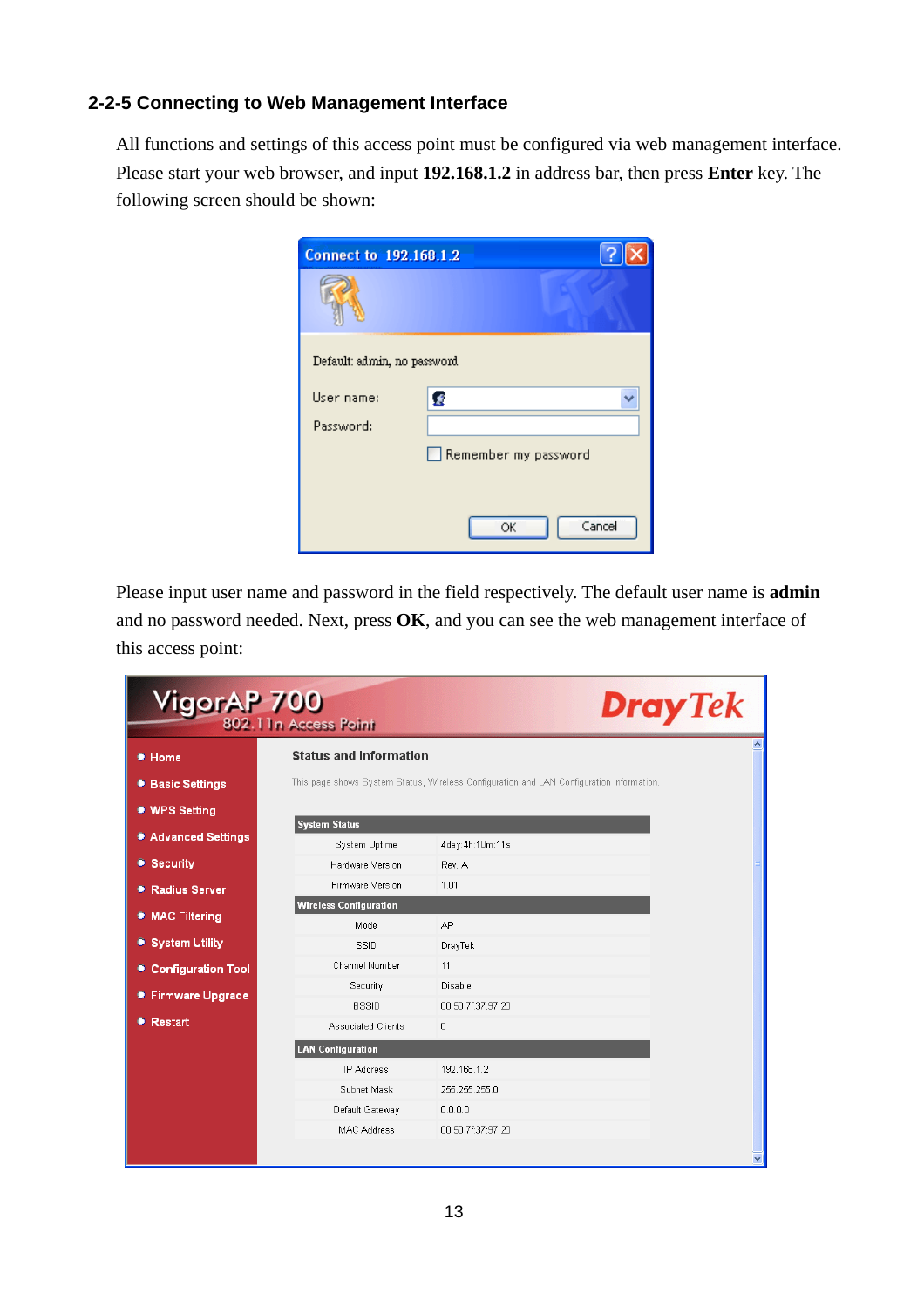**NOTE:** If you can't see the web management interface, and you're prompted to input user name and password again, it means you don't input username and password correctly. Please retype user name and password again. If you're certain about the user name and password you type are correct, please go to **4-2 Troubleshooting** to perform a factory reset, to set the password back to default value.

#### **2-3 View System Status and Information**

After you connected to the access point by web browser, the first page you will see is **Status and Information**. All system and network related information of this access point will be displayed here. The information is very helpful when you want to know the detailed information of your access point, and when you try to fix the communication problem between this access point and other wired / wireless computer / devices.

You can click **Home** on the left, and the system status and information will be displayed, as shown below:

|                    | <b>igorAP 700</b>                 | <b>Dray</b> Tek                                                                          |  |
|--------------------|-----------------------------------|------------------------------------------------------------------------------------------|--|
| <b>Home</b>        | <b>Status and Information</b>     |                                                                                          |  |
|                    |                                   | This page shows System Status, Wireless Configuration and LAN Configuration information. |  |
| ● WPS Setting      |                                   |                                                                                          |  |
| Advanced Settings  | <b>System Status</b>              |                                                                                          |  |
| • Security         | System Uptime<br>Hardware Version | 4day:4h:10m:11s<br>Rev. A                                                                |  |
|                    | Firmware Version                  | 1.01                                                                                     |  |
| • Radius Server    | <b>Wireless Configuration</b>     |                                                                                          |  |
| • MAC Filtering    | Mode                              | AP                                                                                       |  |
| System Utility     | SSID                              | DrayTek                                                                                  |  |
| Configuration Tool | Channel Number                    | 11                                                                                       |  |
| ● Firmware Upgrade | Security                          | Disable                                                                                  |  |
| • Restart          | <b>BSSID</b>                      | 00:50:7f:37:97:20                                                                        |  |
|                    | <b>Associated Clients</b>         | $\mathbb O$                                                                              |  |
|                    | <b>LAN Configuration</b>          |                                                                                          |  |
|                    | IP Address                        | 192.168.1.2                                                                              |  |
|                    | Subnet Mask<br>Default Gateway    | 255.255.255.0<br>0.0.0.0                                                                 |  |
|                    | MAC Address                       | 00:50:7f:37:97:20                                                                        |  |
|                    |                                   |                                                                                          |  |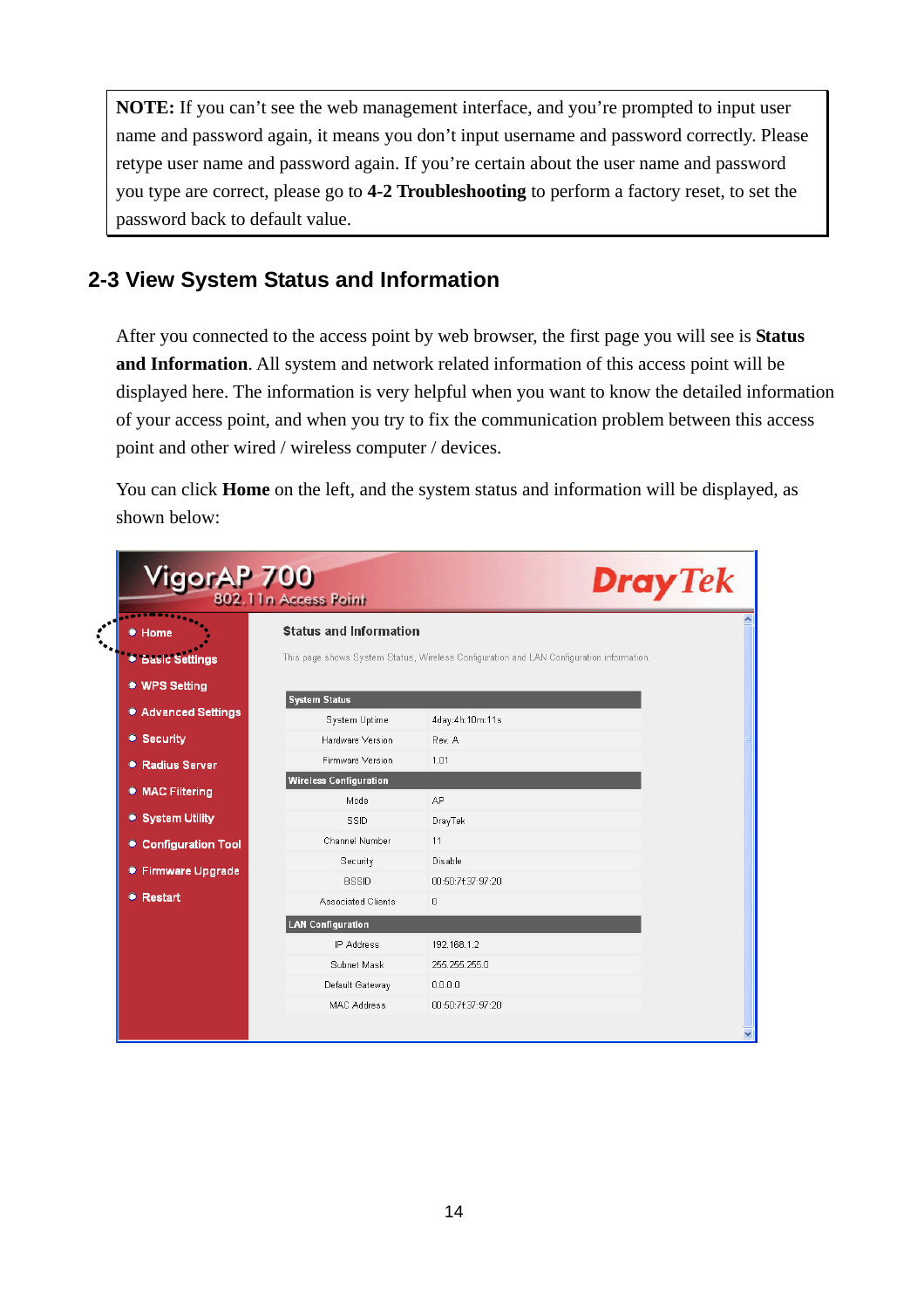| <b>System Uptime</b>      | Displays the total passed time since the VigorAP 700 is powered.                                                                                   |
|---------------------------|----------------------------------------------------------------------------------------------------------------------------------------------------|
| <b>Hardware Version</b>   | Displays hardware version. This information is helpful when you<br>need online help from the dealer of purchase.                                   |
| <b>Firmware Version</b>   | Displays current firmware version. If you want to perform firmware<br>upgrade, this number will help you to determine if you need such<br>upgrade. |
| Mode                      | Displays current wireless operating mode (see next Section)                                                                                        |
| <b>SSID</b>               | Displays current SSID (the name used to identify this VigorAP 700)                                                                                 |
| <b>Channel Number</b>     | Displays current wireless channel number                                                                                                           |
| Security                  | Displays current wireless security setting                                                                                                         |
| <b>BSSID</b>              | Displays current BSSID (a set of unique identification name of this<br>access point, it can not be modified by user)                               |
| <b>Associated Clients</b> | Displays the number of connected wireless client                                                                                                   |
| <b>IP Address</b>         | Displays the IP address of this VigorAP 700                                                                                                        |
| <b>Subnet Mask</b>        | Displays the net mask of IP address                                                                                                                |
| Default Gateway           | Displays the IP address of default gateway                                                                                                         |
| <b>MAC</b> address        | Displays the MAC address of LAN interface                                                                                                          |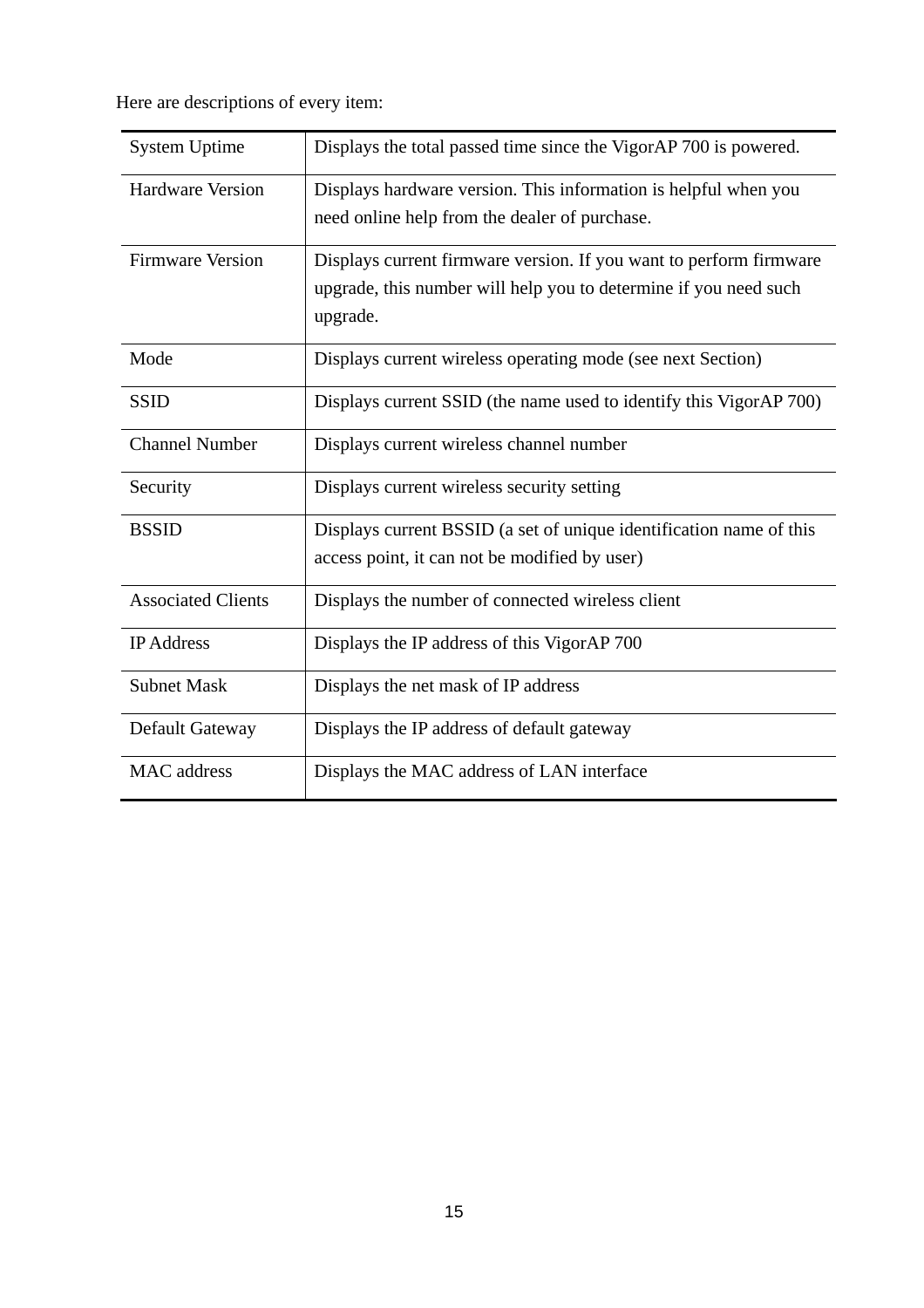#### **2-4 Select an Operating Mode for Wireless Access Point**

This access point can be operated in different modes; you can click **Basic Setting** on the left of web management interface to select an operating mode you want to meet for different needs.

| VigorAP 700             | <b>Dray</b> Tek                                                                                                            |
|-------------------------|----------------------------------------------------------------------------------------------------------------------------|
| • Home                  | <b>Basic Settings</b>                                                                                                      |
| <b>• Basic Settings</b> | This page allows you to define Mode, Band, and settings corresponding to the mode selected for the<br>wireless connection. |
| ● WPS Setting           | Mode:<br>AP<br>$\checkmark$                                                                                                |
| • Advanced Settings     | 2.4 GHz (B+G+N) v<br>Band:                                                                                                 |
| • Security              | Multiple SSID<br>MAIN SSID:<br>DrayTek                                                                                     |
| • Radius Server         | Channel:<br>$11 \times$                                                                                                    |
| • MAC Filtering         | Show Active Clients<br>Associated Clients:                                                                                 |
| • System Utility        | Cancel<br>Apply                                                                                                            |
| Configuration Tool      |                                                                                                                            |
| • Firmware Upgrade      |                                                                                                                            |
| • Restart               |                                                                                                                            |
|                         |                                                                                                                            |

You can click **Mode** dropdown menu to select operating mode, and there are 6 operating modes available:

| AP                       | Access point mode allows wireless clients to connect to      |  |
|--------------------------|--------------------------------------------------------------|--|
|                          | access point and exchange data with the devices connected to |  |
|                          | the wired network.                                           |  |
| Station-Infrastructure   | Enable the Ethernet device such as TV and Game player        |  |
|                          | connected to the access point to a wireless client.          |  |
| AP Bridge-Point to Point | Establish wireless connection with another VigorAP 700       |  |
|                          | using the same mode, and link the wired network which these  |  |
|                          | two VigorAP 700s connected together. Only one access point   |  |
|                          | can be connected in this mode.                               |  |
| AP Bridge-Point to       | Establish wireless connection with other VigorAP 700s using  |  |
| Multi-Point              | the same mode, and link the wired network which these        |  |
|                          | VigorAP 700s connected together. Up to 4 access points can   |  |
|                          | be connected in this mode.                                   |  |
| AP Bridge-WDS            | This mode is similar to AP Bridge to Multi-Point, but access |  |
|                          | point is not work in bridge-dedicated mode, and will be able |  |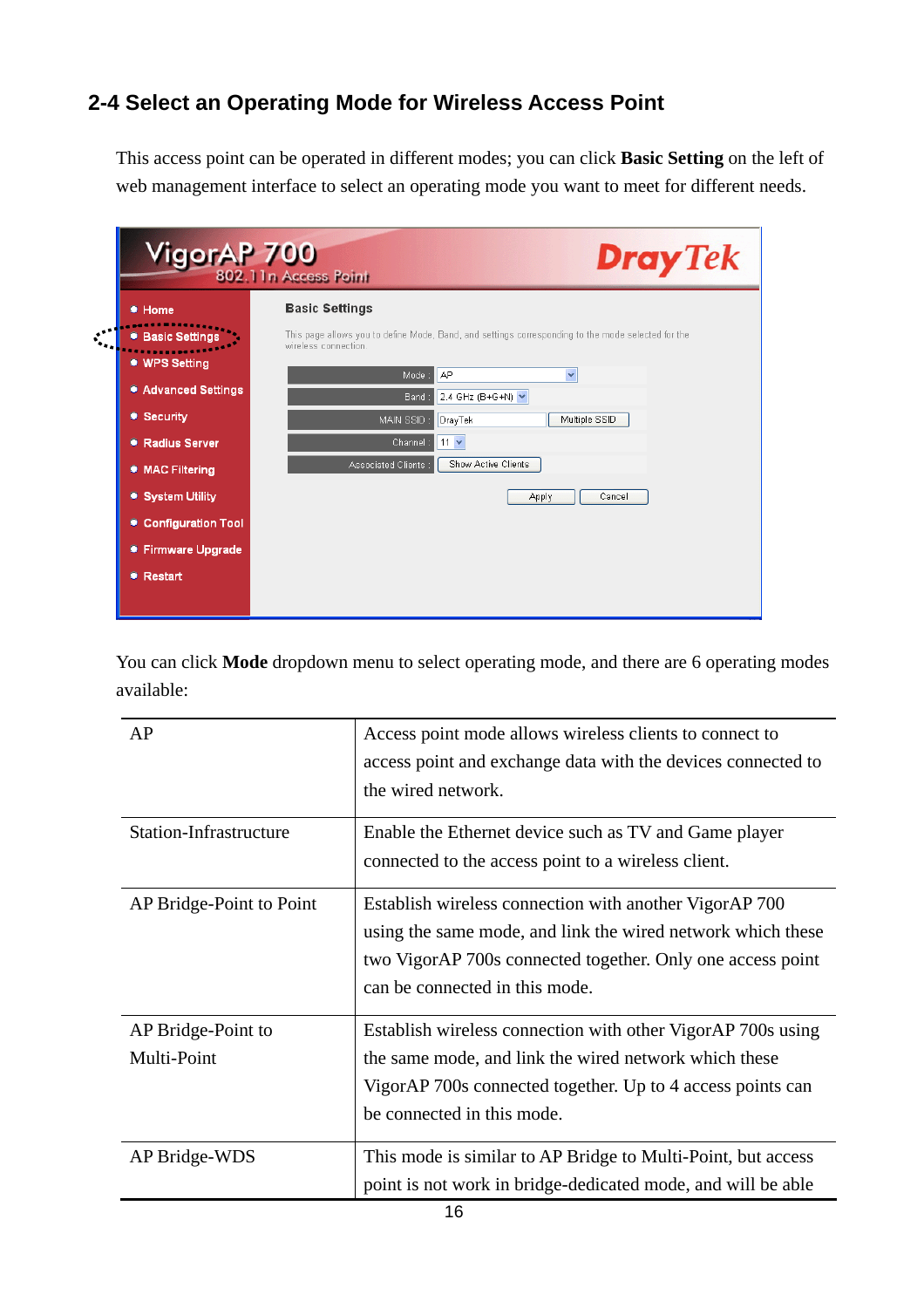|                    | to accept wireless clients while the access point is working as<br>a wireless bridge.                                                                                                                                                                                                                           |
|--------------------|-----------------------------------------------------------------------------------------------------------------------------------------------------------------------------------------------------------------------------------------------------------------------------------------------------------------|
| Universal Repeater | This product can act as a wireless range extender that will<br>help you to extend the networking wirelessly. The access<br>point can act as Station and AP at the same time. It can use<br>Station function to connect to a Root AP and use AP function<br>to service all wireless clients within its coverage. |

Please select one wireless operating mode. For detailed descriptions of every operating mode, please refer to Section 2-4-1 to 2-4-6 listed below.

#### **2-4-1 AP Mode**

This is the most common mode. When in AP mode, the access point acts as a bridge between 802.11b/g/n wireless devices and wired Ethernet network, and exchanges data between them.

When you select **AP**, the following screen will be displayed:

| <b>Basic Settings</b>                                                                                                      |  |
|----------------------------------------------------------------------------------------------------------------------------|--|
| This page allows you to define Mode, Band, and settings corresponding to the mode selected for the<br>wireless connection. |  |
| Mode:<br>AP<br>v                                                                                                           |  |
| 2.4 GHz (B+G+N)   v<br>Band:                                                                                               |  |
| Multiple SSID<br>MAIN SSID:<br>DrayTek                                                                                     |  |
| Channel:<br>$11 \times$                                                                                                    |  |
| Show Active Clients<br>Associated Clients :                                                                                |  |
| Cancel<br>Apply                                                                                                            |  |

| Band | Please select the wireless band you wish to use. By selecting different                                                                                                                                                     |
|------|-----------------------------------------------------------------------------------------------------------------------------------------------------------------------------------------------------------------------------|
|      | band setting, you'll be able to allow or deny the wireless client of a                                                                                                                                                      |
|      | certain band.                                                                                                                                                                                                               |
|      | If you select $2.4\text{GHz}$ (B), $2.4\text{GHz}$ (N), or $2.4\text{GHz}$ (G), only wireless<br>clients using the wireless band you select (802.11b, 802.11n, or<br>802.11g) will be able to connect to this access point. |
|      | If you select $2.4\text{GHz}$ (B+G), then only wireless clients using 802.11b                                                                                                                                               |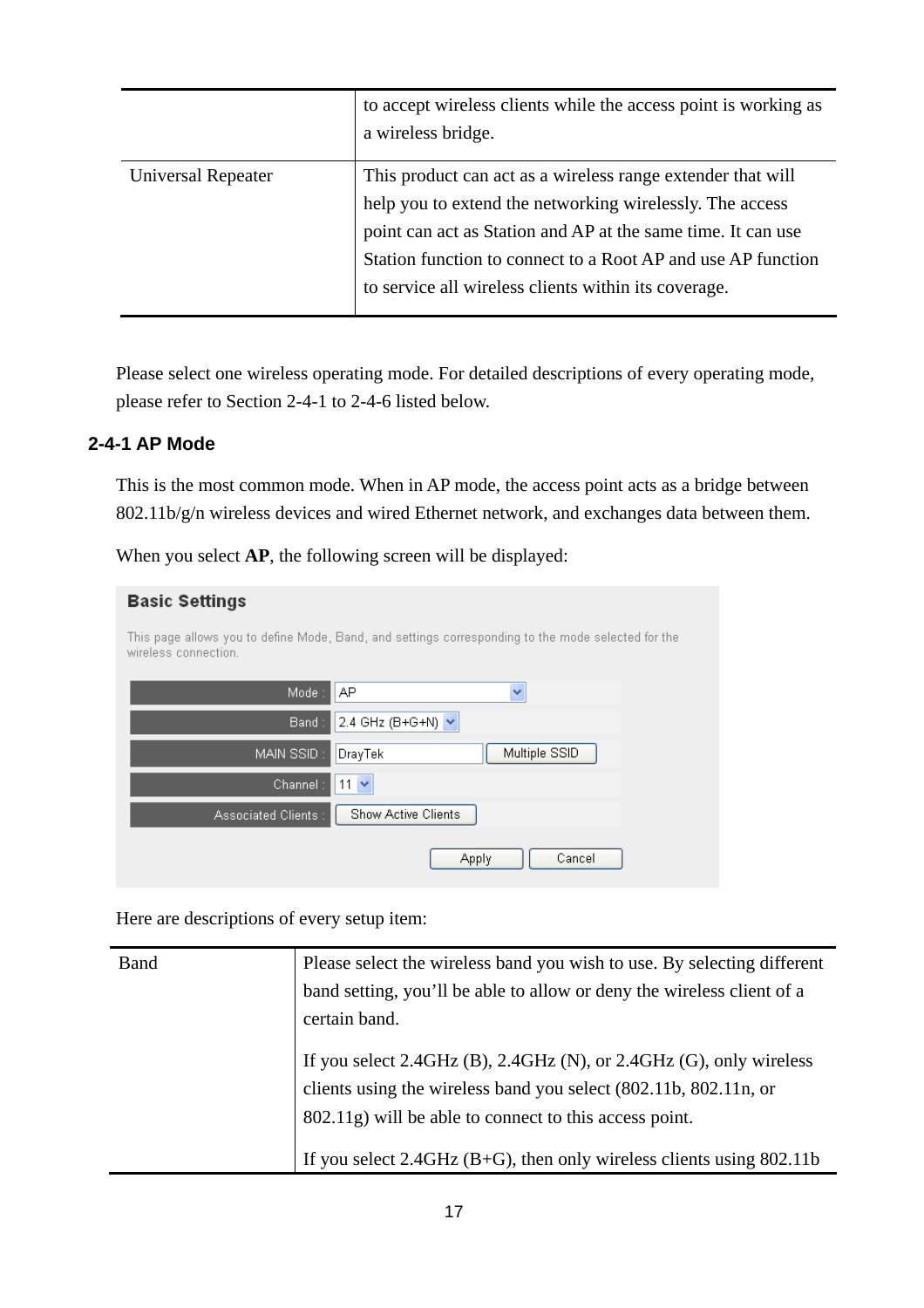|                           | and 802.11g band will be able to connect to this access point.<br>If you want to allow $802.11b$ , $802.11g$ , and $802.11$ n clients to<br>connect to this access point, select 2.4GHz (B+G+N).                                                           |
|---------------------------|------------------------------------------------------------------------------------------------------------------------------------------------------------------------------------------------------------------------------------------------------------|
| Main SSID                 | Please input the SSID (the name used to identify this VigorAP 700)<br>here. You can input up to 32 alphanumerical characters. PLEASE<br>NOTE THAT SSID IS CASE SENSITIVE.                                                                                  |
| Multiple SSID             | The access point supports multiple SSID function; up to four SSIDs<br>can be set. If you want to configure additional SSIDs, please click this<br>button. For detailed descriptions of the function, please refer to<br>Section 2-4-1-1.                   |
| Channel                   | Please select a channel number you wish to use. If you know a certain<br>channel number is used by other VigorAP 700s nearby, please refrain<br>from using the same channel number.                                                                        |
| <b>Associated Clients</b> | Click <b>Show Active Clients</b> button and a new popup window will<br>appear which contains the information about all wireless clients<br>connected to this access point. You can click Refresh button in popup<br>window to keep information up-to-date. |

| Save setting successfully!                                                                                             |
|------------------------------------------------------------------------------------------------------------------------|
| You may press Continue to configure other settings or press Apply to restart the system for changes to<br>take effect. |
| Continue<br>Apply                                                                                                      |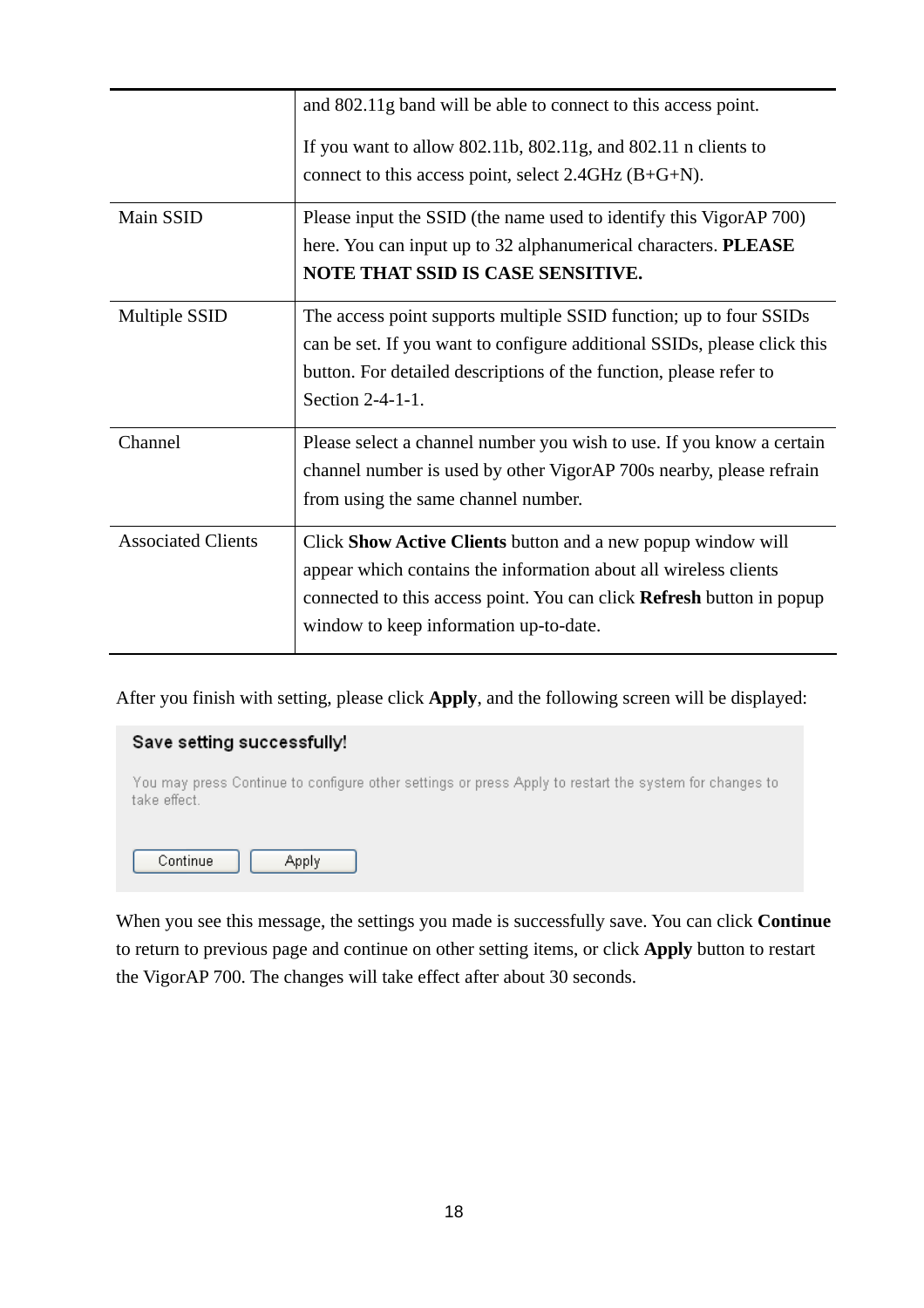#### **2-4-1-1 Multiple SSID**

This access point supports four SSIDs. Except the main SSID (it can be configured in Basic Setting page), you can configure another three of SSIDs here. With different SSIDs, you can separate the wireless networks with different SSID names, WMM, and VLAN settings.

**Note**: If you want to configure the wireless security for different SSID, please go to '2-7 Wireless Security' for more information.

| http://192.168.1.2 - Multiple SSID Settings - Microsoft Internet Explorer |                      |                      |                                                                                                                                                                   |                          |                                 |  |
|---------------------------------------------------------------------------|----------------------|----------------------|-------------------------------------------------------------------------------------------------------------------------------------------------------------------|--------------------------|---------------------------------|--|
|                                                                           | <b>Multiple SSID</b> |                      |                                                                                                                                                                   |                          |                                 |  |
|                                                                           |                      |                      | This page allows you to configure the wireless settings for Multiple SSIDs. The wireless security<br>settings for these SSIDs can be configured in Security page. |                          |                                 |  |
|                                                                           |                      | <b>Basic Setting</b> |                                                                                                                                                                   | <b>Advanced Setting</b>  |                                 |  |
| No.                                                                       | <b>Enable</b>        | <b>SSID</b>          | <b>Broadcast SSID</b>                                                                                                                                             | <b>WMM</b>               | <b>VLAN ID</b><br>(0: Untagged) |  |
| SSID1                                                                     | ☑                    |                      | Enable                                                                                                                                                            | Disable $\vee$           | 10                              |  |
| SSID <sub>2</sub>                                                         | ☑                    |                      | Enable                                                                                                                                                            | Disable $\vee$           | I٥                              |  |
| SSID3                                                                     | П                    |                      | Disable<br>Enable                                                                                                                                                 | <b>Disable</b><br>$\sim$ | IГ                              |  |
|                                                                           |                      |                      |                                                                                                                                                                   | Apply                    | Cancel                          |  |
|                                                                           |                      |                      |                                                                                                                                                                   |                          |                                 |  |

| No.                   | Except Main SSID, you can configure additional three SSID here.                                                                                                                                                                                                       |
|-----------------------|-----------------------------------------------------------------------------------------------------------------------------------------------------------------------------------------------------------------------------------------------------------------------|
| Enable                | Select the box to enable the different additional SSID.                                                                                                                                                                                                               |
| <b>SSID</b>           | Please input the SSID name (the name used to identify this VigorAP<br>700) here. You can input up to 32 alphanumerical characters.<br>PLEASE NOTE THAT SSID IS CASE SENSITIVE.                                                                                        |
| <b>Broadcast SSID</b> | Decide if the VigorAP 700 will broadcast its own SSID or not. You<br>can hide the SSID of your VigorAP 700 (set the option to 'Disable'),<br>so only people who know the SSID of your Vigor <sub>AP</sub> 700 can get<br>connected.                                   |
| <b>WMM</b>            | WMM (Wi-Fi Multimedia) technology, which can improve the<br>performance of certain network applications, like audio/video<br>streaming, network telephony (VoIP), and others. When you enable<br>WMM function, the access point will define the priority of different |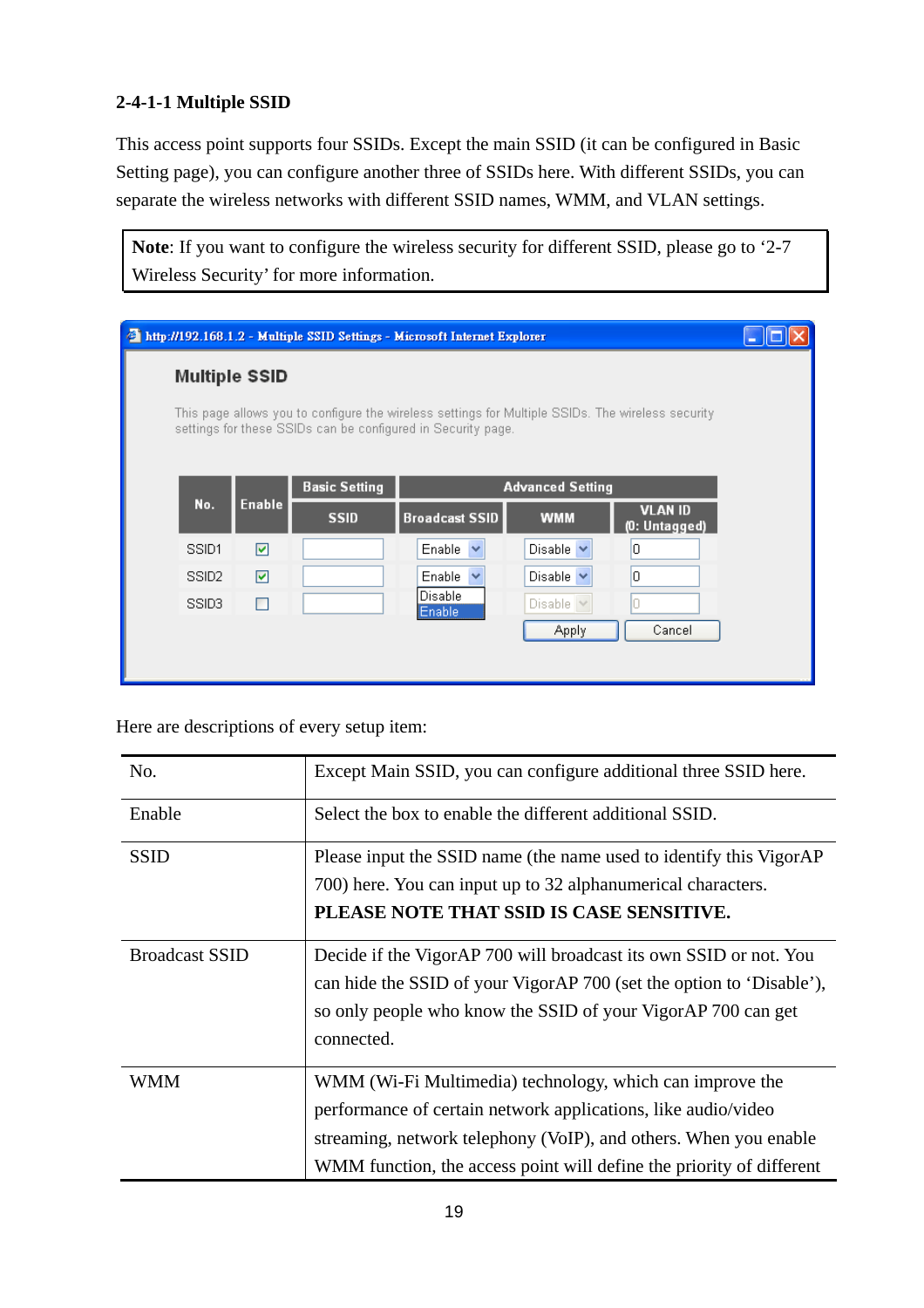|              | kinds of data, to give higher priority to applications which require<br>instant responding. Therefore you can improve the performance of                                                                                |  |  |
|--------------|-------------------------------------------------------------------------------------------------------------------------------------------------------------------------------------------------------------------------|--|--|
|              | such network applications.                                                                                                                                                                                              |  |  |
| VLAN ID      | If your network uses VLANs, you can assign the SSID to a VLAN                                                                                                                                                           |  |  |
| (0:Untagged) | on your network. Client devices that associate using the SSID are<br>grouped into this VLAN. The VLAN ID range is from 1 to 4094.<br>The VLAN ID is 0 by default, it means disabling the VLAN<br>function for the SSID. |  |  |

#### **2-4-2 Station-Infrastructure**

In this mode, you can connect the access point to Ethernet device such as TV and Game player to enable the Ethernet device as a wireless station and join to a wireless network through an access point or AP router.

| <b>Basic Settings</b> |                                                                                                    |
|-----------------------|----------------------------------------------------------------------------------------------------|
| wireless connection.  | This page allows you to define Mode, Band, and settings corresponding to the mode selected for the |
| Mode:                 | Station-Infrastructure<br>×                                                                        |
| Band:                 | 2.4 GHz (B+G+N) $\vee$                                                                             |
| MAIN SSID:            | <b>DrayTek</b>                                                                                     |
| Site Survey:          | Wireless Site Survey                                                                               |
|                       | Cancel<br><b>Apply</b>                                                                             |

| Band | Please select the wireless band you wish to use. By selecting         |  |
|------|-----------------------------------------------------------------------|--|
|      | different band setting, you'll be able to allow or deny the wireless  |  |
|      | client of a certain band.                                             |  |
|      | If you select 2.4GHz (B), 2.4GHz (N), or 2.4GHz (G), only wireless    |  |
|      | clients using the wireless band you select (802.11b, 802.11n, or      |  |
|      | 802.11g) will be able to connect to this access point.                |  |
|      | If you select $2.4\text{GHz}$ (B+G), then only wireless clients using |  |
|      | 802.11b and 802.11g band will be able to connect to this access       |  |
|      | point.                                                                |  |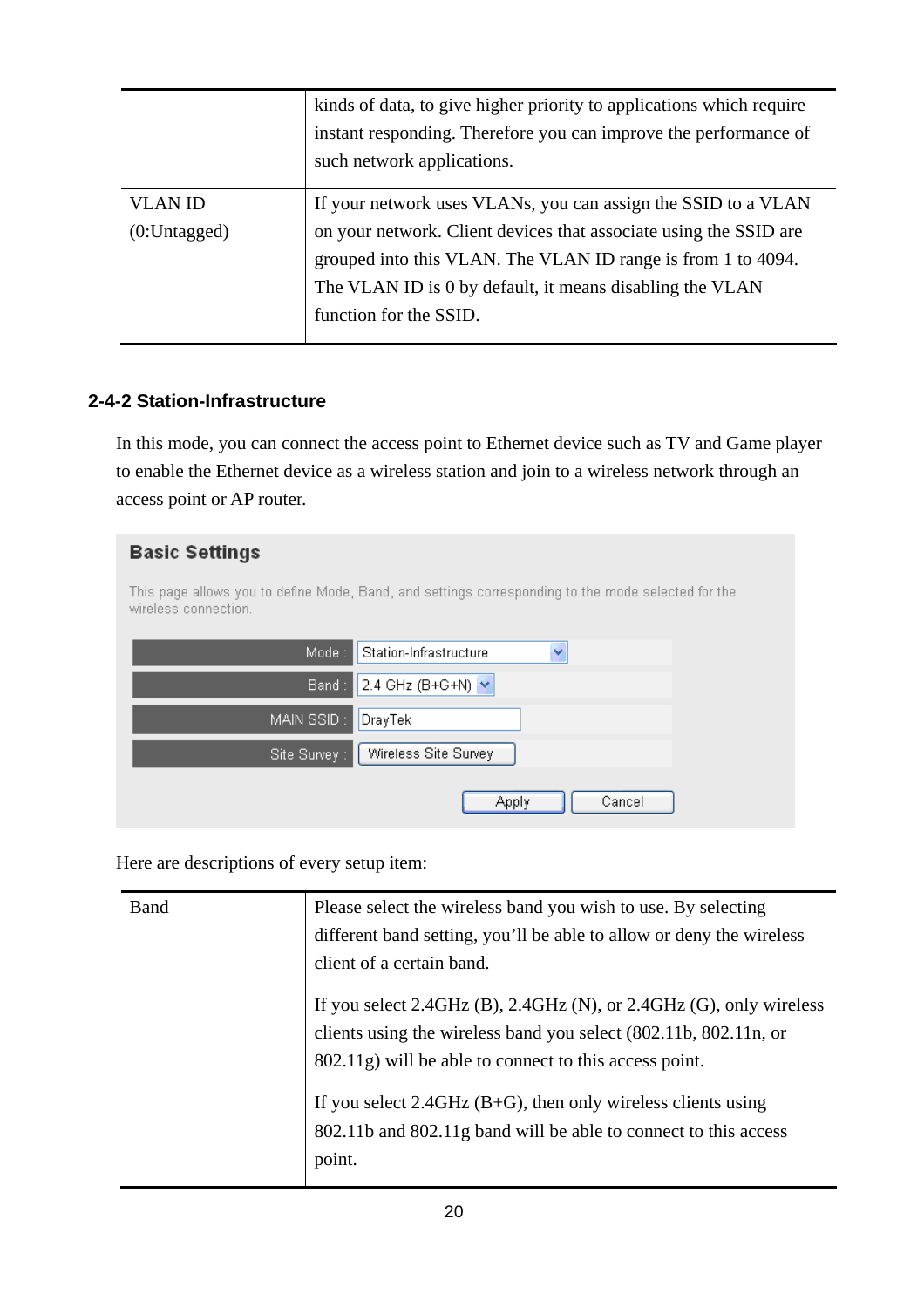|                    | If you want to allow $802.11b$ , $802.11g$ , and $802.11n$ clients to<br>connect to this access point, select $2.4\text{GHz}$ (B+G+N).                                                                                                                                                                                                                                                                                                                                                                                                    |
|--------------------|-------------------------------------------------------------------------------------------------------------------------------------------------------------------------------------------------------------------------------------------------------------------------------------------------------------------------------------------------------------------------------------------------------------------------------------------------------------------------------------------------------------------------------------------|
| Main SSID          | Please input the SSID (the name used to identify this VigorAP 700)<br>here. You can input up to 32 alphanumerical characters. <b>PLEASE</b><br>NOTE THAT SSID IS CASE SENSITIVE.                                                                                                                                                                                                                                                                                                                                                          |
| <b>Site Survey</b> | When you use this access point as a wireless station for Ethernet<br>network device to have wireless capability, you have to associate it<br>with a working access point. Click <b>Select Site Survey</b> button, then a<br><b>Wireless Site Survey Table</b> will pop up. It will list all available<br>access points nearby. You can select one access point in the table. It<br>will join wireless LAN through this access point. Please go to<br>Section 2-4-2-1 for more information about the Wireless Site<br><b>Survey Table.</b> |

| Save setting successfully!                                                                                             |  |
|------------------------------------------------------------------------------------------------------------------------|--|
| You may press Continue to configure other settings or press Apply to restart the system for changes to<br>take effect. |  |
| Continue<br>Apply                                                                                                      |  |

When you see this message, the settings you made is successfully save. You can click **Continue** to return to previous page and continue on other setting items, or click **Apply** button to restart the VigorAP 700. The changes will take effect after about 30 seconds.

#### **2-4-2-1 Wireless Site Survey**

The table will list the access points nearby as the access point is set to Station mode. You can select one of the access points to associate.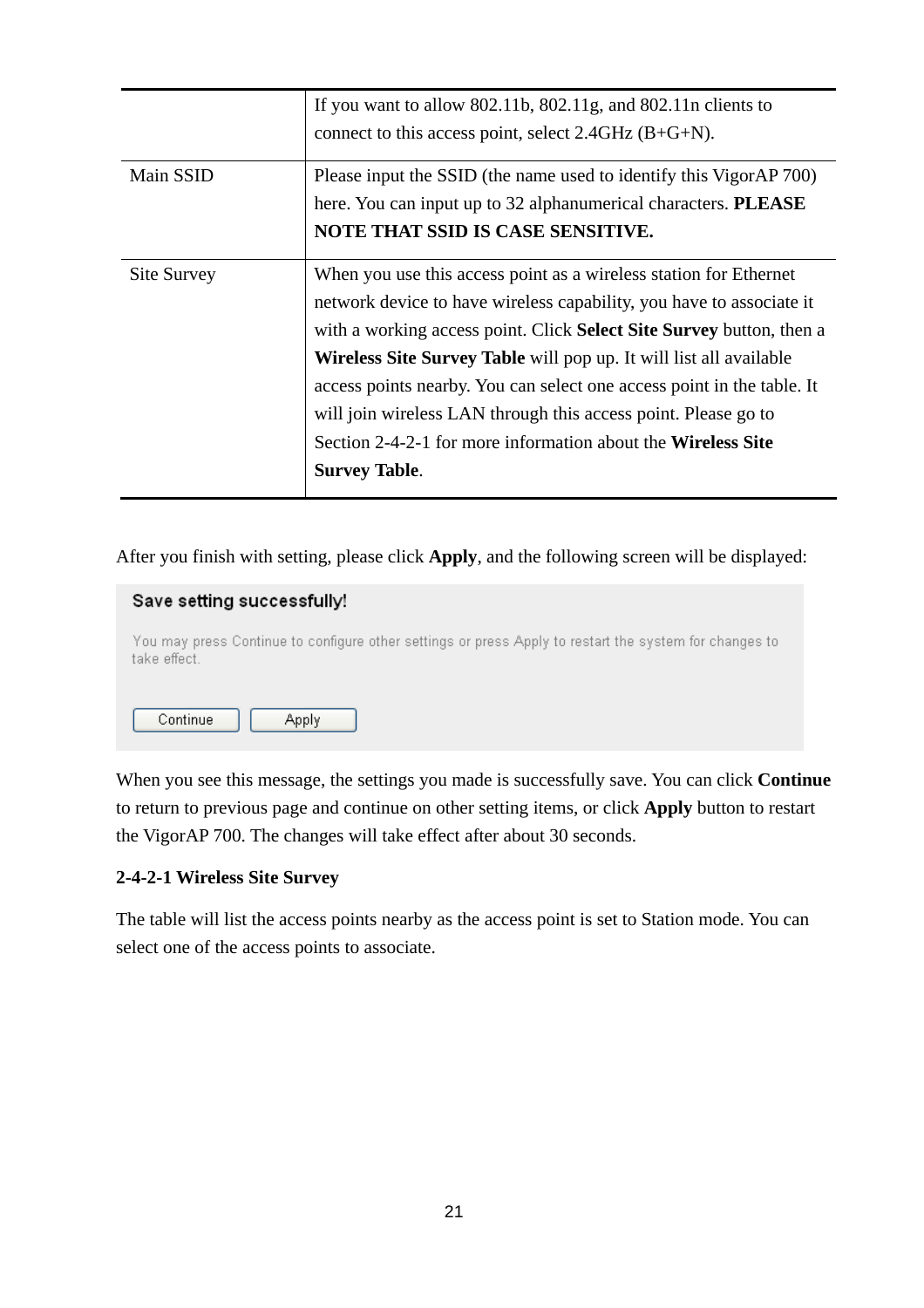| e1      |                             | http://192.168.1.2 - Wireless Site Survey - Microsoft Internet Explorer                                                                                                        |                   |             |                                       |    |                   |  |
|---------|-----------------------------|--------------------------------------------------------------------------------------------------------------------------------------------------------------------------------|-------------------|-------------|---------------------------------------|----|-------------------|--|
|         | <b>Wireless Site Survey</b> |                                                                                                                                                                                |                   |             |                                       |    |                   |  |
|         |                             | This page allows you to scan any Access Point or IBSS available on wireless network. You can<br>choose to connect it manually when the Station-Infrastructure mode is enabled. |                   |             |                                       |    |                   |  |
|         | Select Channel              | <b>SSID</b>                                                                                                                                                                    | <b>BSSID</b>      |             | Encryption Authentication Signal Band |    |                   |  |
|         |                             | 2820_kyeh                                                                                                                                                                      | 00:50:7F:8C:38:18 | <b>TKIP</b> | <b>WPAPSK</b>                         | 0  | 11b/g/n           |  |
|         | 6                           | HW_DrayTek_TEST_00:50:7F:98:7B:F8                                                                                                                                              |                   | TKIP        | <b>WPAPSK</b>                         | 10 | 11b/g/n           |  |
|         | 6                           | default                                                                                                                                                                        | 00:1A:4D:32:C0:CD | <b>NONE</b> | <b>OPEN</b>                           | 5  | 11 <sub>b/g</sub> |  |
|         | 6                           | DrayTek                                                                                                                                                                        | 00:50:7F:9C:2A:18 | <b>NONE</b> | OPEN                                  | 0  | 11b/q/n           |  |
| Refresh |                             | Connect                                                                                                                                                                        |                   |             |                                       |    |                   |  |

| Select         | Click the radio button to select the access point.                      |
|----------------|-------------------------------------------------------------------------|
| Channel        | Display the channel number of the access point.                         |
| <b>SSID</b>    | Display the SSID name of the access point.                              |
| <b>BSSID</b>   | Display the BSSID (MAC Address) of the access point.                    |
| Encryption     | Display the encryption setting of the access points. If you have        |
|                | selected the access point with security setting, you have to go to 2-7  |
|                | Wireless Security to set the same security with the access point you    |
|                | want to associate.                                                      |
| Authentication | Display the authentication type of the access point.                    |
| Signal         | The signal strength of each access point will be displayed here. The    |
|                | signal strength is stronger, the connection quality is better.          |
| Band           | Display the wireless modes including 11b, $11b/g$ or $11b/g/n$ or $11n$ |
|                | only of the access points.                                              |
| Refresh        | Click this button to refresh the table.                                 |
| Connect        | Select an access point and click this button to choose the network.     |
|                | The SSID name of the access point you have selected will be             |
|                | displayed in the Main SSID in the Basic Setting page.                   |
|                |                                                                         |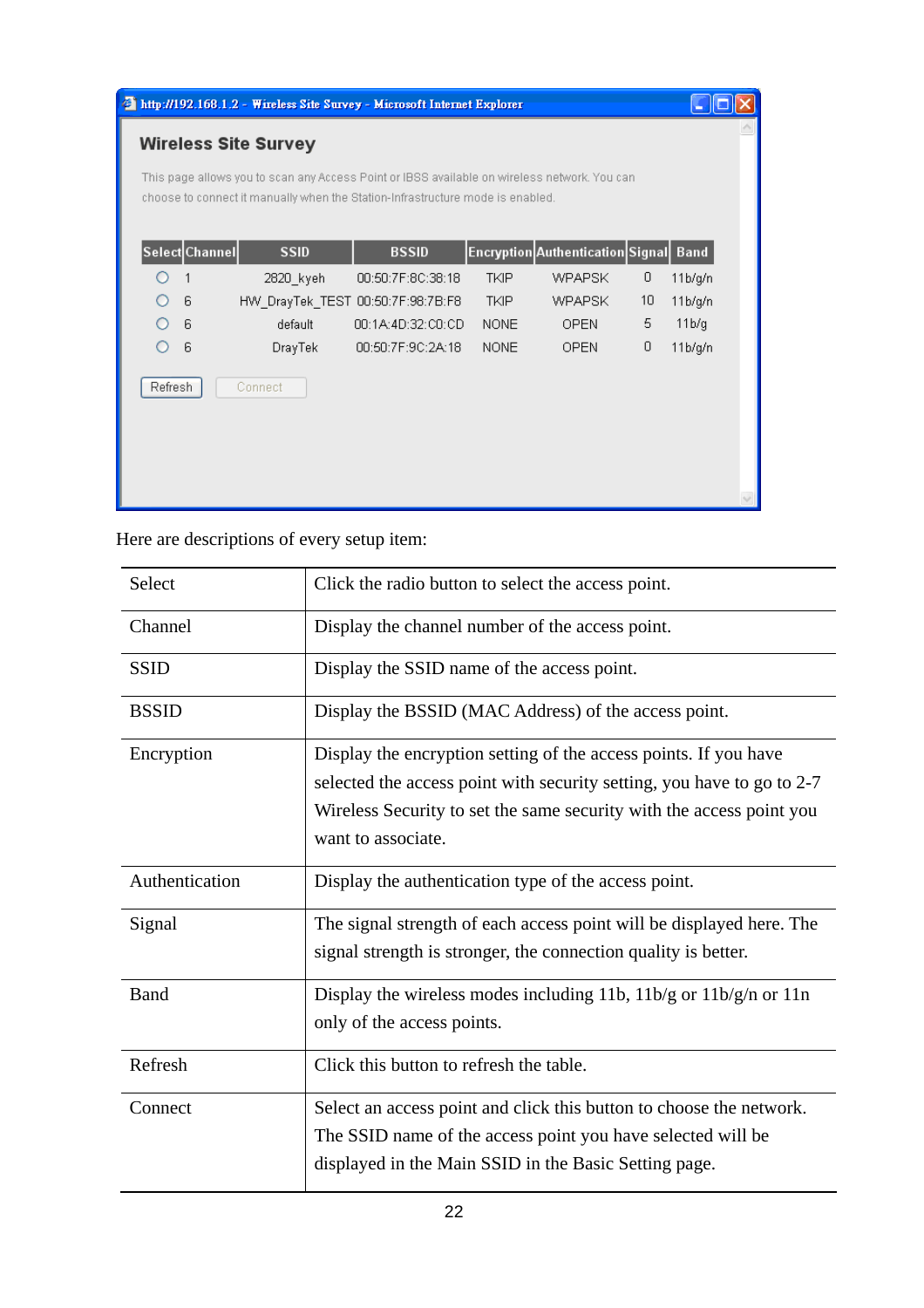#### **2-4-3 AP Bridge-Point to Point Mode**

In this mode, this VigorAP 700 will connect to another VigorAP 700 which uses the same mode, and all wired Ethernet clients of both VigorAP 700s will be connected together. You can use this mode to connect a network to another network which is physically isolated.

Please note that when you set your access point to this mode, it will not accept regular wireless clients anymore.

When you select **AP Bridge-Point to Point**, the following screen will be displayed:

| <b>Basic Settings</b>                                                                                                   |
|-------------------------------------------------------------------------------------------------------------------------|
| This page allows you to define Mode, Band, and settings corresponding to the mode selected for the wireless connection. |
| Mode:<br>AP Bridge-Point to Point<br>$\checkmark$                                                                       |
| 2.4 GHz (B+G+N) v<br>Band:                                                                                              |
| Channel:<br>$11 \times$                                                                                                 |
| MAC address 1 :<br>000000000000                                                                                         |
| Cancel<br><b>Apply</b>                                                                                                  |

| Band    | Please select the wireless band you wish to use. By selecting<br>different band setting, you'll be able to allow or deny the wireless                                          |
|---------|--------------------------------------------------------------------------------------------------------------------------------------------------------------------------------|
|         | client of a certain band.<br>If you select 2.4GHz $(B)$ , 2.4GHz $(N)$ , or 2.4GHz $(G)$ , only wireless<br>clients using the wireless band you select $(802.11b, 802.11n, or$ |
|         | 802.11g) will be able to connect to this access point.<br>If you select $2.4\text{GHz}$ (B+G), then only wireless clients using                                                |
|         | 802.11b and 802.11g band will be able to connect to this access<br>point.                                                                                                      |
|         | If you want to allow $802.11b$ , $802.11g$ , and $802.11n$ clients to<br>connect to this access point, select 2.4GHz $(B+G+N)$ .                                               |
| Channel | Please select a channel number you wish to use. The channel<br>number must be same with another VigorAP 700 you wish to<br>connect.                                            |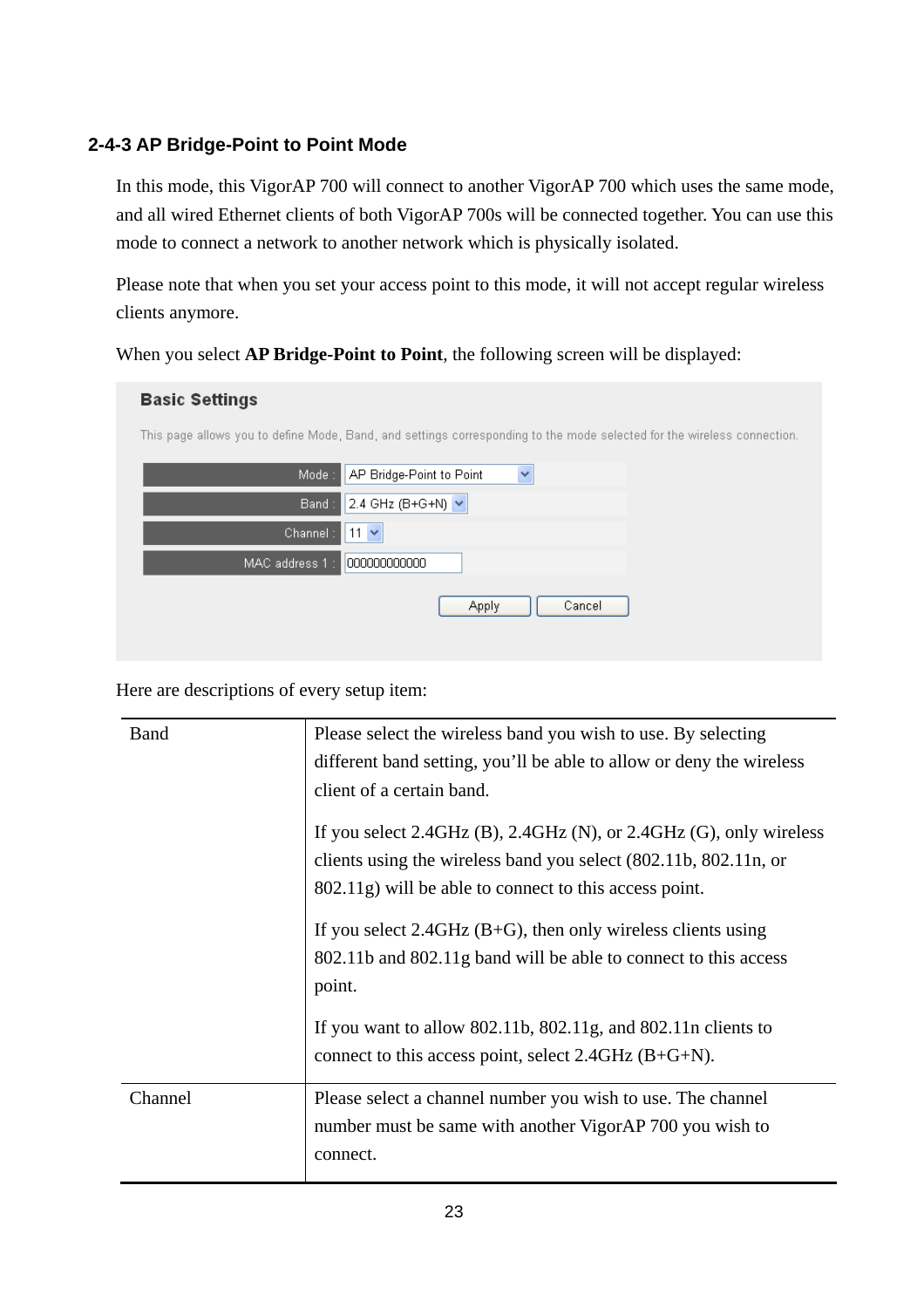MAC address 1 Please input the MAC address of the VigorAP 700 you wish to connect.

After you finish with setting, please click **Apply**, and the following screen will be displayed:

| Save setting successfully!                                                                                             |  |  |
|------------------------------------------------------------------------------------------------------------------------|--|--|
| You may press Continue to configure other settings or press Apply to restart the system for changes to<br>take effect. |  |  |
| Continue<br>Apply                                                                                                      |  |  |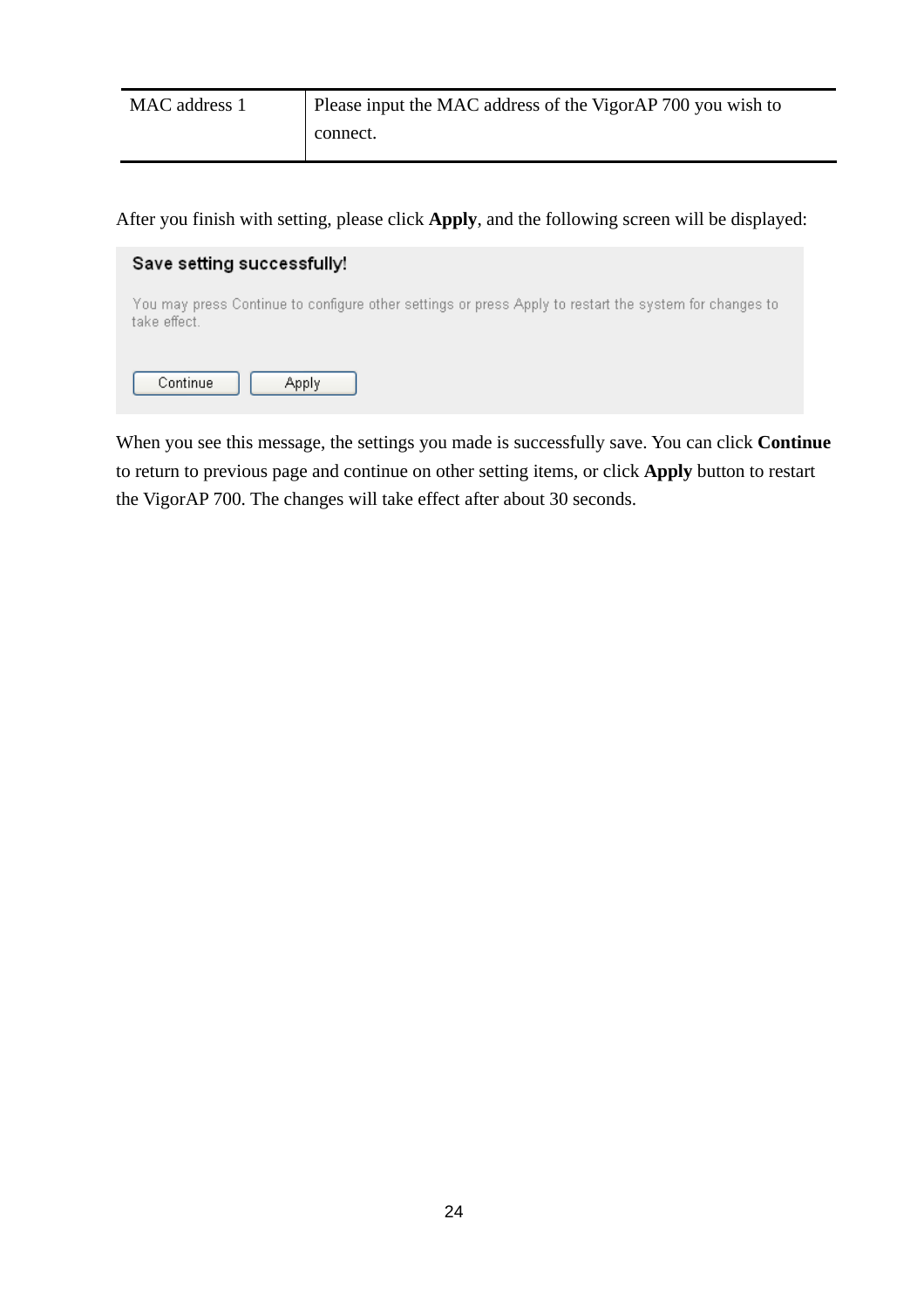#### **2-4-4 AP Bridge-Point to Multi-Point Mode**

In this mode, this VigorAP 700 will connect to up to four VigorAP 700s which uses the same mode, and all wired Ethernet clients of every VigorAP 700s will be connected together. You can use this mode to connect a network to other networks which is physically isolated.

Please note that when you set your access point to this mode, it will not accept regular wireless clients anymore.

When you select **AP Bridge-Point to Multi-Point**, the following screen will be displayed:

| <b>Basic Settings</b>                                                                                                   |
|-------------------------------------------------------------------------------------------------------------------------|
| This page allows you to define Mode, Band, and settings corresponding to the mode selected for the wireless connection. |
| AP Bridge-Point to Multi-Point V<br>Mode:                                                                               |
| 2.4 GHz (B+G+N) v<br>Band:                                                                                              |
| Channel:<br>$11 -$                                                                                                      |
| MAC address 1 :<br>000000000000                                                                                         |
| 000000000000<br>MAC address 2 :                                                                                         |
| MAC address 3 :<br>000000000000                                                                                         |
| MAC address 4 :<br>000000000000                                                                                         |
| Cancel<br>Apply                                                                                                         |

| <b>Band</b>     | Please select the wireless band you wish to use. By selecting<br>different band setting, you'll be able to allow or deny the wireless<br>client of a certain band.                                                          |
|-----------------|-----------------------------------------------------------------------------------------------------------------------------------------------------------------------------------------------------------------------------|
|                 | If you select $2.4\text{GHz}$ (B), $2.4\text{GHz}$ (N), or $2.4\text{GHz}$ (G), only wireless<br>clients using the wireless band you select (802.11b, 802.11n, or<br>802.11g) will be able to connect to this access point. |
|                 | If you select $2.4\text{GHz}$ (B+G), then only wireless clients using 802.11b<br>and 802.11g band will be able to connect to this access point.                                                                             |
|                 | If you want to allow $802.11b$ , $802.11g$ , and $802.11n$ clients to<br>connect to this access point, select $2.4\text{GHz}$ (B+G+N).                                                                                      |
| Channel         | Please select a channel number you wish to use. The channel number<br>must be same with another VigorAP 700 you wish to connect.                                                                                            |
| MAC address 1-4 | Please input the MAC address of the VigorAP 700 you wish to                                                                                                                                                                 |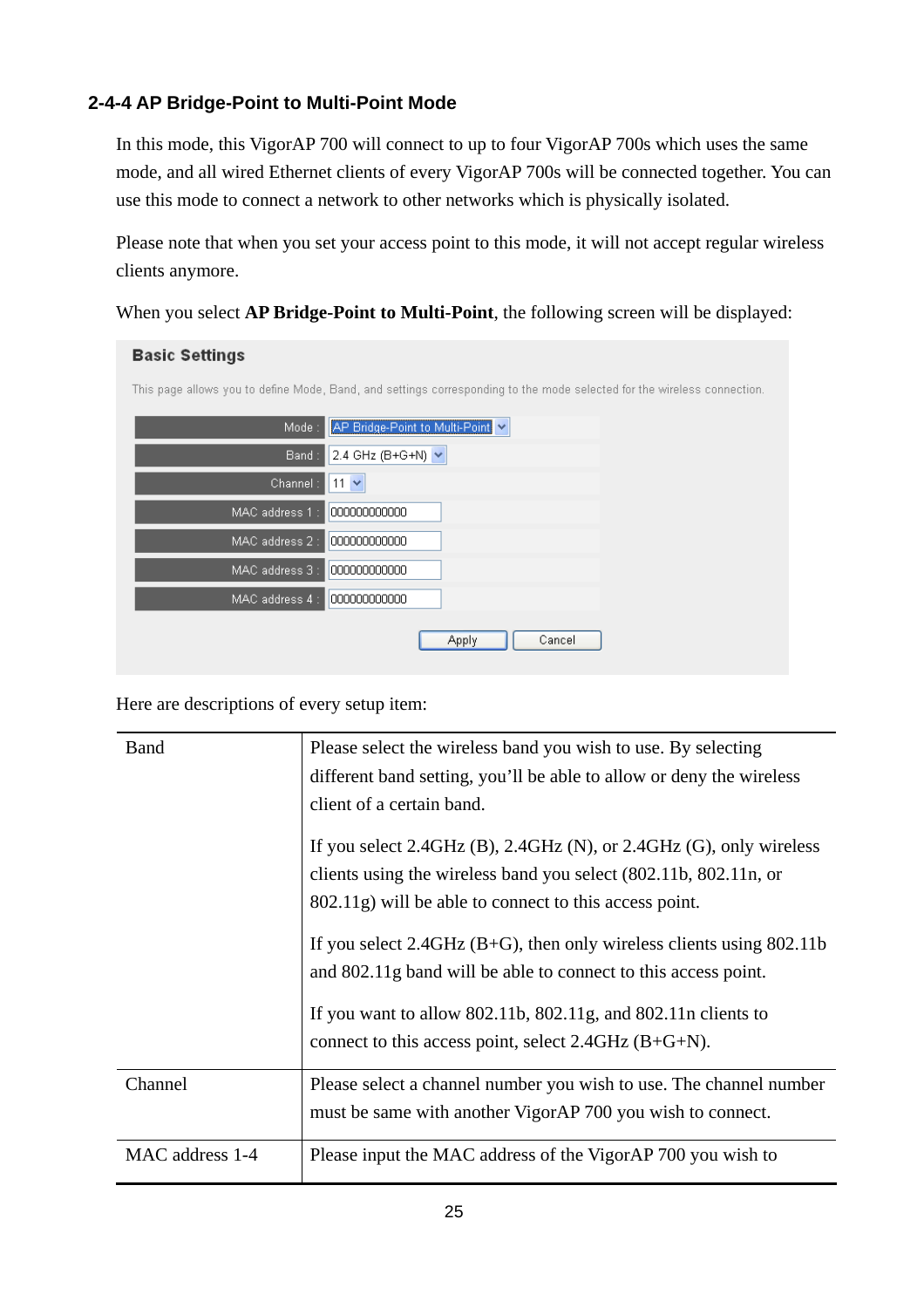connect.

After you finish with setting, please click **Apply**, and the following screen will be displayed:

| Save setting successfully!                                                                                             |  |
|------------------------------------------------------------------------------------------------------------------------|--|
| You may press Continue to configure other settings or press Apply to restart the system for changes to<br>take effect. |  |
| Continue<br>Apply                                                                                                      |  |

When you see this message, the settings you made is successfully save. You can click **Continue** to return to previous page and continue on other setting items, or click **Apply** button to restart the VigorAP 700. The changes will take effect after about 30 seconds.

#### **2-4-5 AP Bridge-WDS Mode**

In this mode, this VigorAP 700 will connect to up to four VigorAP 700s which uses the same mode, and all wired Ethernet clients of every VigorAP 700s will be connected together. You can use this mode to connect a network to other networks which is physically isolated.

When you use this mode, this access point is still able to accept wireless clients.

When you select **AP Bridge-WDS**, the following screen will be displayed:

| <b>Basic Settings</b>                                                                                                   |
|-------------------------------------------------------------------------------------------------------------------------|
| This page allows you to define Mode, Band, and settings corresponding to the mode selected for the wireless connection. |
| AP Bridge-WDS<br>Mode:<br>×                                                                                             |
| 2.4 GHz (B+G+N) V<br>Band:                                                                                              |
| Multiple SSID<br>MAIN SSID:<br>DrayTek                                                                                  |
| Channel:<br>$11 -$                                                                                                      |
| Show Active Clients<br>Associated Clients:                                                                              |
| Show WDS AP<br>Associated WDS AP :                                                                                      |
| MAC address 1 :<br>000000000000                                                                                         |
| MAC address 2 :<br>000000000000                                                                                         |
| MAC address 3 :<br>000000000000                                                                                         |
| MAC address 4 :<br>000000000000                                                                                         |
| Cancel<br>Apply                                                                                                         |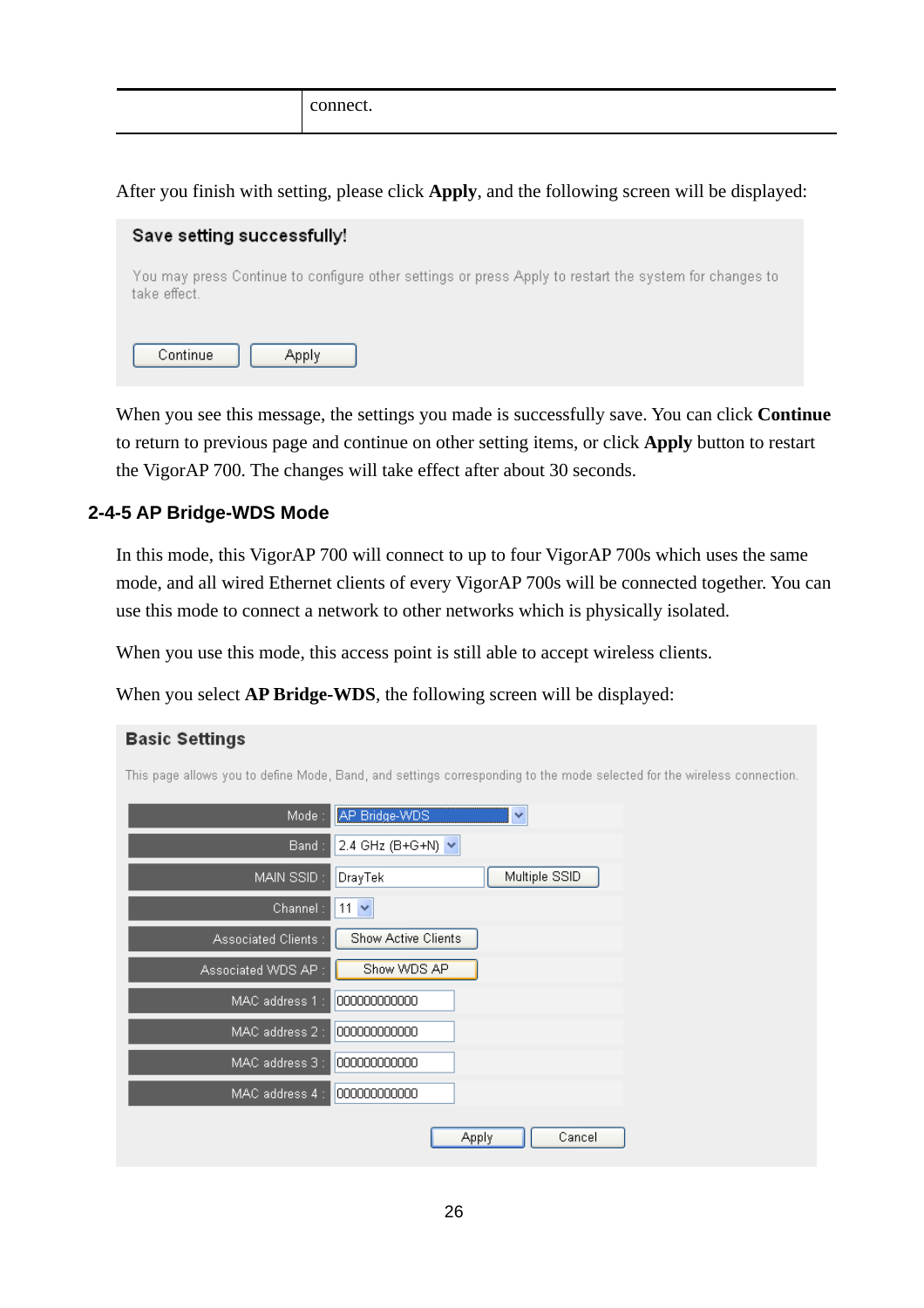| Band                      | Please select the wireless band you wish to use. By selecting<br>different band setting, you'll be able to allow or deny the wireless<br>client of a certain band.<br>If you select 2.4GHz $(B)$ , 2.4GHz $(N)$ , or 2.4GHz $(G)$ , only wireless<br>clients using the wireless band you select (802.11b, 802.11n, or<br>802.11g) will be able to connect to this access point.<br>If you select $2.4\text{GHz}$ (B+G), then only wireless clients using<br>802.11b and 802.11g band will be able to connect to this access<br>point.<br>If you want to allow $802.11b$ , $802.11g$ , and $802.11n$ clients to |
|---------------------------|----------------------------------------------------------------------------------------------------------------------------------------------------------------------------------------------------------------------------------------------------------------------------------------------------------------------------------------------------------------------------------------------------------------------------------------------------------------------------------------------------------------------------------------------------------------------------------------------------------------|
|                           | connect to this access point, select $2.4\text{GHz}$ (B+G+N).                                                                                                                                                                                                                                                                                                                                                                                                                                                                                                                                                  |
| <b>MAIN SSID</b>          | Please input the SSID (the name used to identify this VigorAP 700)<br>here. You can input up to 32 alphanumerical characters. PLEASE<br>NOTE THAT SSID IS CASE SENSITIVE.                                                                                                                                                                                                                                                                                                                                                                                                                                      |
| Multiple SSID             | The access point supports multiple SSID function; up to four SSIDs<br>can be set. If you want to configure additional SSIDs, please click<br>this button. For detailed descriptions of the function, please refer to<br>Section 2-4-1-1.                                                                                                                                                                                                                                                                                                                                                                       |
| Channel                   | Please select a channel number you wish to use. The channel<br>number must be same with another VigorAP 700 you wish to<br>connect                                                                                                                                                                                                                                                                                                                                                                                                                                                                             |
| <b>Associated Clients</b> | Click Show Active Clients button and a new popup window will<br>appear which contains the information about all wireless clients<br>connected to this access point. You can click Refresh button in<br>popup window to keep information up-to-date.                                                                                                                                                                                                                                                                                                                                                            |
| <b>Associated WDS AP</b>  | Click <b>Show WDS AP</b> button and a new popup window will appear<br>which contains the information about all WDS AP connected to this<br>access point. You can click <b>Refresh</b> button in popup window to keep<br>information up-to-date.                                                                                                                                                                                                                                                                                                                                                                |
| MAC address 1-4           | Please input the MAC address of the VigorAP 700 you wish to<br>connect.                                                                                                                                                                                                                                                                                                                                                                                                                                                                                                                                        |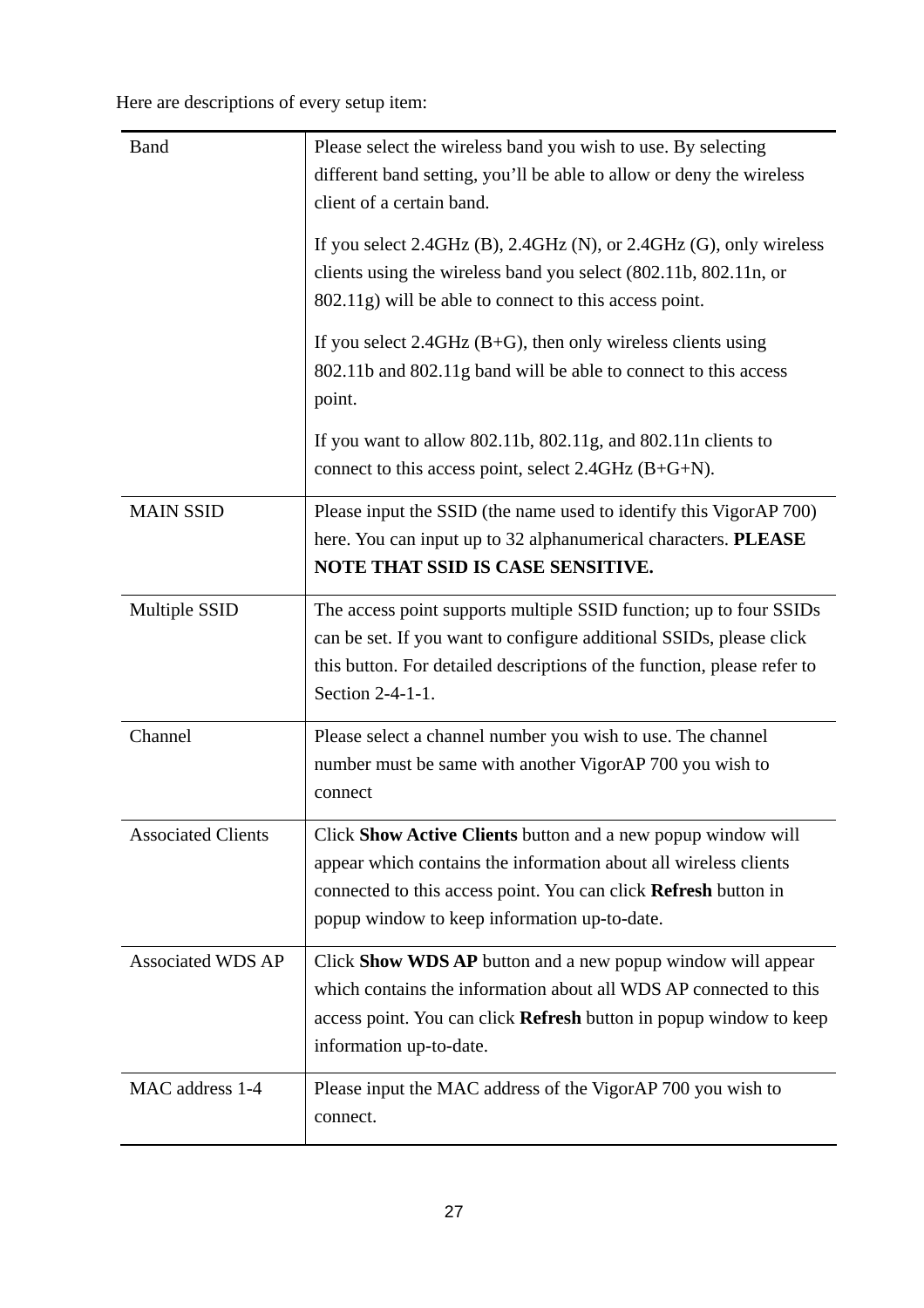| Save setting successfully!                                                                                             |
|------------------------------------------------------------------------------------------------------------------------|
| You may press Continue to configure other settings or press Apply to restart the system for changes to<br>take effect. |
| Continue<br>Apply                                                                                                      |

When you see this message, the settings you made is successfully save. You can click **Continue** to return to previous page and continue on other setting items, or click **Apply** button to restart the VigorAP 700. The changes will take effect after about 30 seconds.

#### **2-4-6 Universal Repeater**

In this mode, the access point can act as a wireless repeater; it can be Station and AP at the same time. It can use Station function to connect to a Root AP and use AP function to service all wireless stations within its coverage.

**Note:** For Repeater Mode, this access point will demodulate the received signal, check if this signal is noise for the operating network then have the signal modulated and amplified again. The output power of this mode is the same as that of WDS and normal AP mode.

#### **Basic Settings**

This page allows you to define Mode, Band, and settings corresponding to the mode selected for the wireless connection.

| Mode:                    | Universal Repeater<br>$\checkmark$ |
|--------------------------|------------------------------------|
| Band:                    | 2.4 GHz (B+G+N) v                  |
| MAIN SSID:               | Multiple SSID<br>DrayTek           |
| Channel:                 | $11 \times$                        |
| Associated Clients:      | Show Active Clients                |
| Associated Repeater AP : | Show Repeater AP                   |
| Root AP SSID:            |                                    |
| Select Site Survey       | Select Site Survey                 |
|                          | Apply<br>Cancel                    |

| Band | Please select the wireless band you wish to use. By selecting        |
|------|----------------------------------------------------------------------|
|      | different band setting, you'll be able to allow or deny the wireless |
|      | client of a certain band.                                            |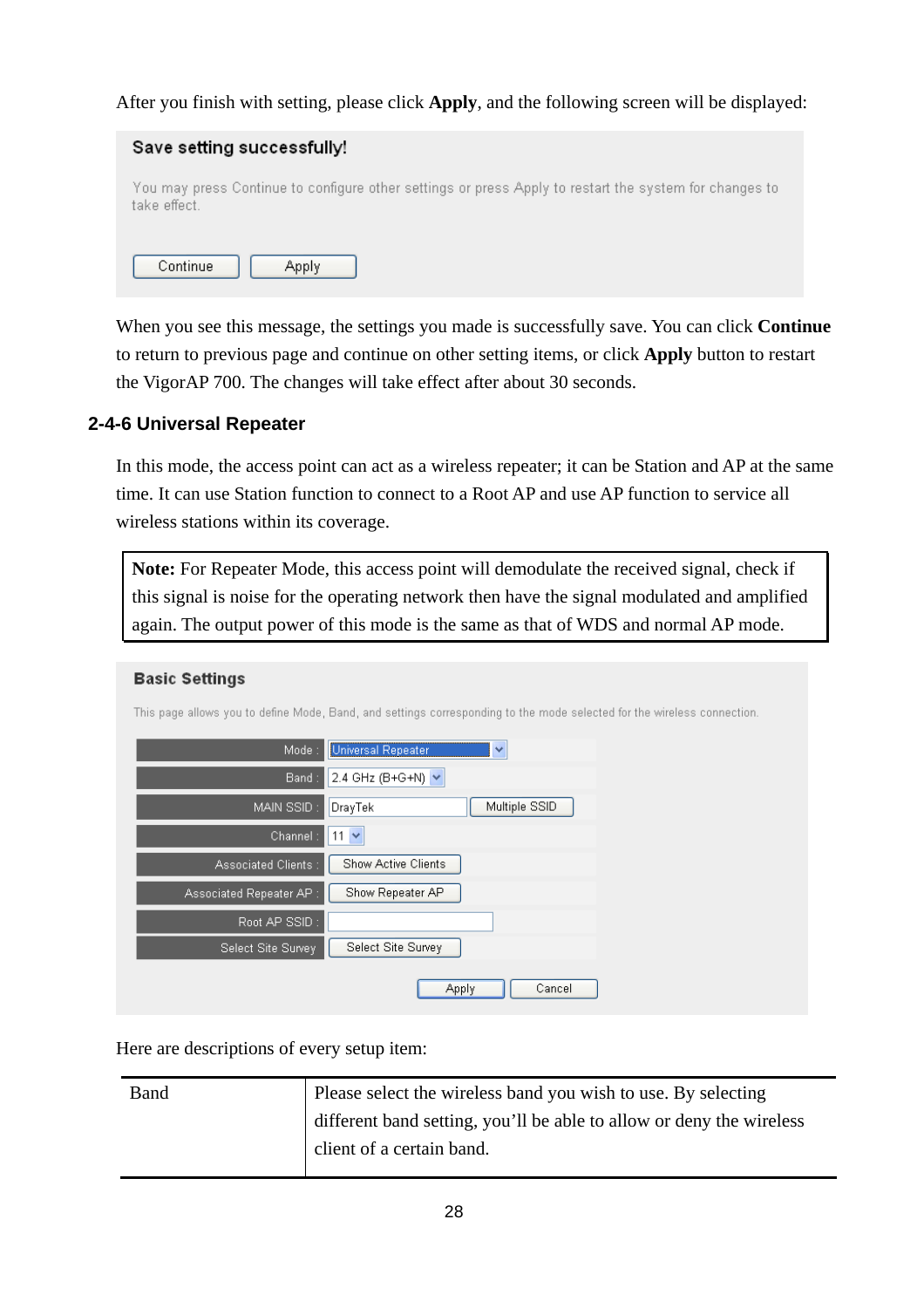|                                  | If you select $2.4\text{GHz}$ (B), $2.4\text{GHz}$ (N), or $2.4\text{GHz}$ (G), only wireless<br>clients using the wireless band you select (802.11b, 802.11n, or<br>802.11g) will be able to connect to this access point.<br>If you select $2.4\text{GHz}$ (B+G), then only wireless clients using<br>802.11b and 802.11g band will be able to connect to this access<br>point.<br>If you want to allow 802.11b, 802.11g, and 802.11n clients to<br>connect to this access point, select $2.4\text{GHz}$ (B+G+N). |
|----------------------------------|---------------------------------------------------------------------------------------------------------------------------------------------------------------------------------------------------------------------------------------------------------------------------------------------------------------------------------------------------------------------------------------------------------------------------------------------------------------------------------------------------------------------|
| <b>MAIN SSID</b>                 | Please input the SSID (the name used to identify this VigorAP 700)<br>here. You can input up to 32 alphanumerical characters. PLEASE<br>NOTE THAT SSID IS CASE SENSITIVE.                                                                                                                                                                                                                                                                                                                                           |
| Multiple SSID                    | The access point supports multiple SSID function; up to four SSIDs<br>can be set. If you want to configure additional SSIDs, please click<br>this button. For detailed descriptions of the function, please refer to<br>Section 2-4-1-1.                                                                                                                                                                                                                                                                            |
| Channel                          | Please select a channel number you wish to use. The channel<br>number must be same with another VigorAP 700 you wish to<br>connect                                                                                                                                                                                                                                                                                                                                                                                  |
| <b>Associated Clients</b>        | Click Show Active Clients button and a new popup window will<br>appear which contains the information about all wireless clients<br>connected to this access point. You can click Refresh button in<br>popup window to keep information up-to-date.                                                                                                                                                                                                                                                                 |
| <b>Associated Repeater</b><br>AP | Click Show Repeater AP button and a new popup window will<br>appear which contains the information about all AP with repeater<br>mode connected to this access point. You can click Refresh button<br>in popup window to keep information up-to-date.                                                                                                                                                                                                                                                               |
| Root AP SSID                     | In Universal Repeater mode, this device can act as a station to<br>connect to a Root AP. You should assign the SSID of the Root AP<br>here or click Select Site Survey button to choose a Root AP.                                                                                                                                                                                                                                                                                                                  |
| <b>Select Site Survey</b>        | Click Select Site Survey button, then a Wireless Site Survey Table<br>will pop up. It will list all available access points near by. You can<br>select one access point in the table and the access point will join<br>wireless LAN through this access point. Please go to Section<br>2-4-2-1 for more information about the Wireless Site Survey Table.                                                                                                                                                           |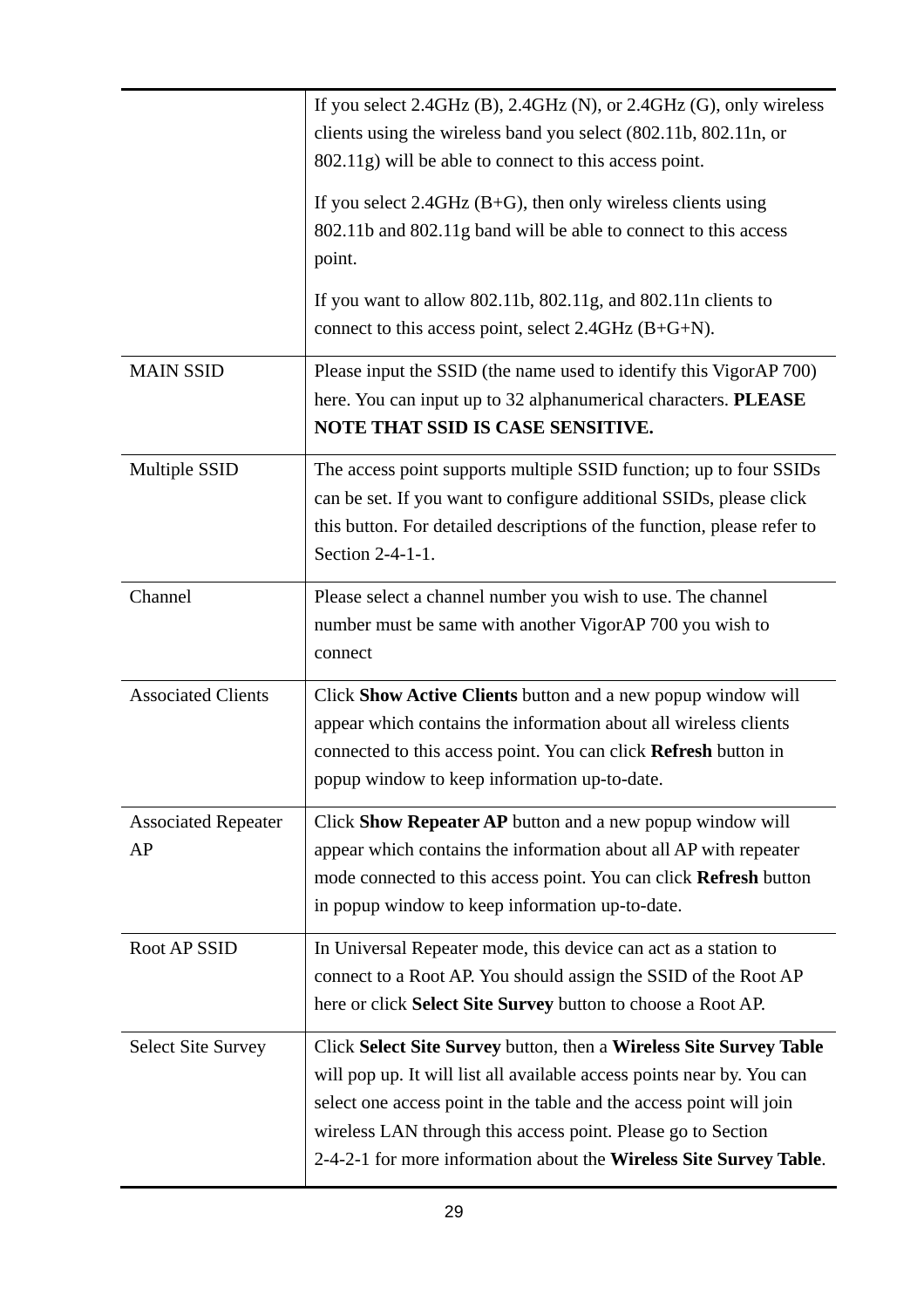| Save setting successfully!                                                                                             |
|------------------------------------------------------------------------------------------------------------------------|
| You may press Continue to configure other settings or press Apply to restart the system for changes to<br>take effect. |
| Continue<br>Apply                                                                                                      |

When you see this message, the settings you made is successfully save. You can click **Continue** to return to previous page and continue on other setting items, or click **Apply** button to restart the VigorAP 700. The changes will take effect after about 30 seconds.

#### **2-5 WPS Setting**

Wi-Fi Protected Setup (WPS) is the simplest way to build connection between wireless network clients and this access point. You don't have to select encryption mode and input a long encryption passphrase every time when you need to setup a wireless client. You only have to press a button on wireless client and this access point, and the WPS will do the setup for you.

This access point supports two types of WPS: Push-Button Configuration (PBC), and PIN code. If you want to use PBC, you have to switch this access point to WPS mode and push a specific button on the wireless client to start WPS mode. You can push Reset/WPS button of this access point, or click **Start PBC** button in the web configuration interface to do this; if you want to use PIN code, you have to provide the PIN code of the wireless client you wish to connect to this access point and then switch the wireless client to WPS mode. The detailed instructions are listed follow:

**Note:** WPS function of this access point will not work for those wireless clients do not support WPS.

To use WPS function to set encrypted connection between this access point and WPS-enabled wireless client by WPS, click **WPS Setting** on the left of web management menu, and the following information will be displayed: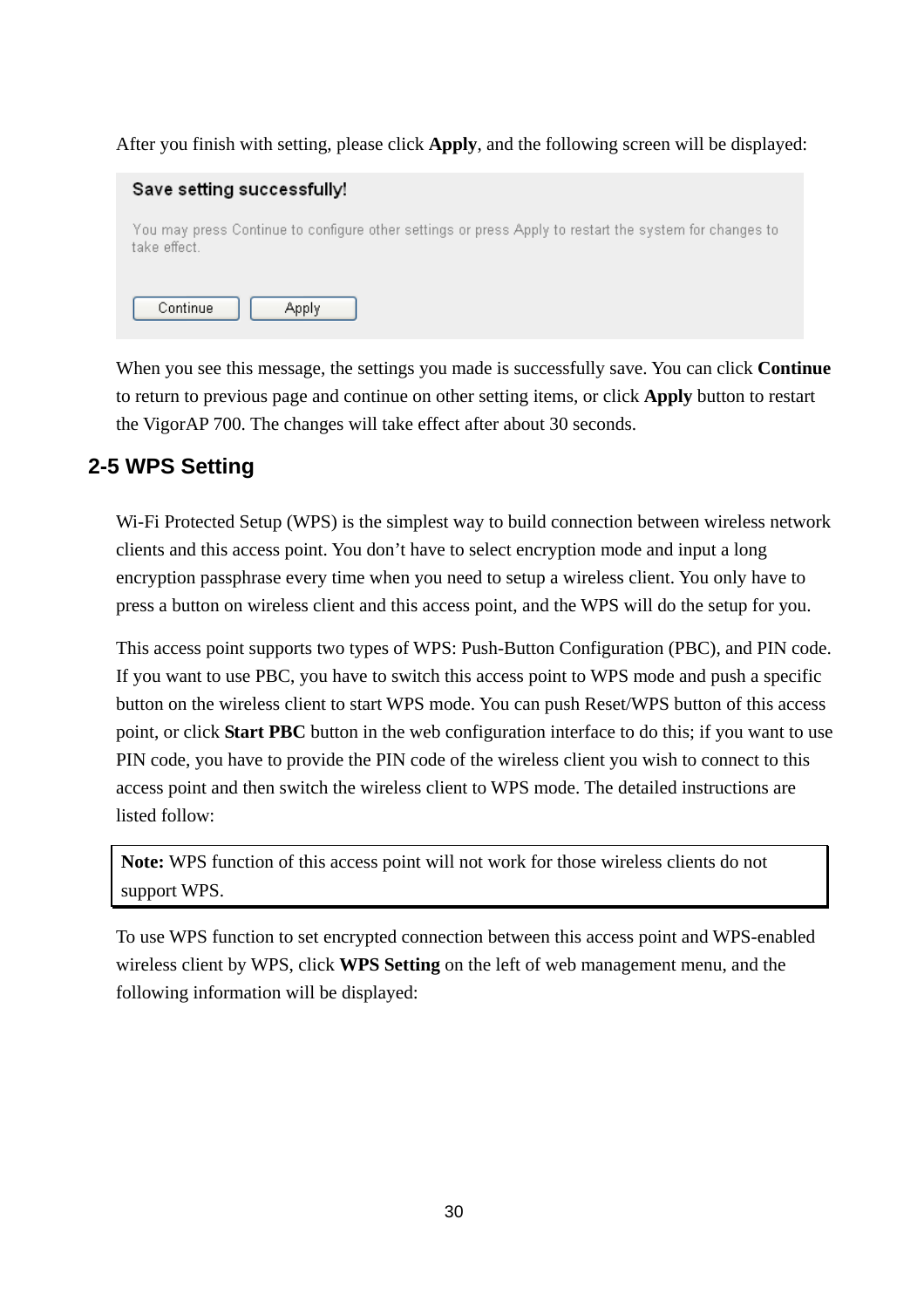| WPS (Wi-Fi Protected Setup) Settings                                                                                                                        |              |
|-------------------------------------------------------------------------------------------------------------------------------------------------------------|--------------|
| This page allows you to change the setting for WPS (Wi-Fi Protected Setup). WPS can help your<br>wireless client automatically connect to the Access Point. |              |
| <b>Enable WPS</b><br>M                                                                                                                                      |              |
| Wi-Fi Protected Setup Information                                                                                                                           |              |
| WPS Status:                                                                                                                                                 | Unconfigured |
| Self PinCode:                                                                                                                                               | 36431687     |
| SSID:                                                                                                                                                       | DrayTek      |
| Authentication Mode:                                                                                                                                        | Disable      |
| Passphrase Key:                                                                                                                                             |              |
| <b>Device Configuration</b>                                                                                                                                 |              |
| Config Mode:                                                                                                                                                | Registrar V  |
| Configure via Push Button:                                                                                                                                  | Start PBC    |
| Configure via Client PinCode:                                                                                                                               | Start PIN    |

| Enable WPS            | Check this box to enable or disable WPS function.                      |
|-----------------------|------------------------------------------------------------------------|
| Wi-Fi Protected Setup | All information related to WPS will be displayed here. They're         |
| Information           | helpful when you're setting up connections by WPS.                     |
|                       | WPS Status: Displays WPS status. If data encryption settings of this   |
|                       | access point has never been set, 'unConfigured' message will be        |
|                       | displayed her (see Section 2-7 for detailed information); if data      |
|                       | encryption settings has been set before, 'Configured' message will     |
|                       | be displayed here.                                                     |
|                       | Self PinCode: This is the WPS PIN code of this access point. This      |
|                       | code is useful when you need to build wireless connection by WPS       |
|                       | with other WPS-enabled wireless devices.                               |
|                       | SSID: Displays the SSID (SSID) of this access point.                   |
|                       | Authentication Mode: The wireless security authentication mode of      |
|                       | this access point will be displayed here. If you don't enable security |
|                       | function of the access point before WPS is activated, the access       |
|                       | point will auto set the security to WPA (AES) and generate a set of    |
|                       | passphrase key for WPS connection.                                     |
|                       | Passphrase Key: Displays the WPA passphrase here, all characters       |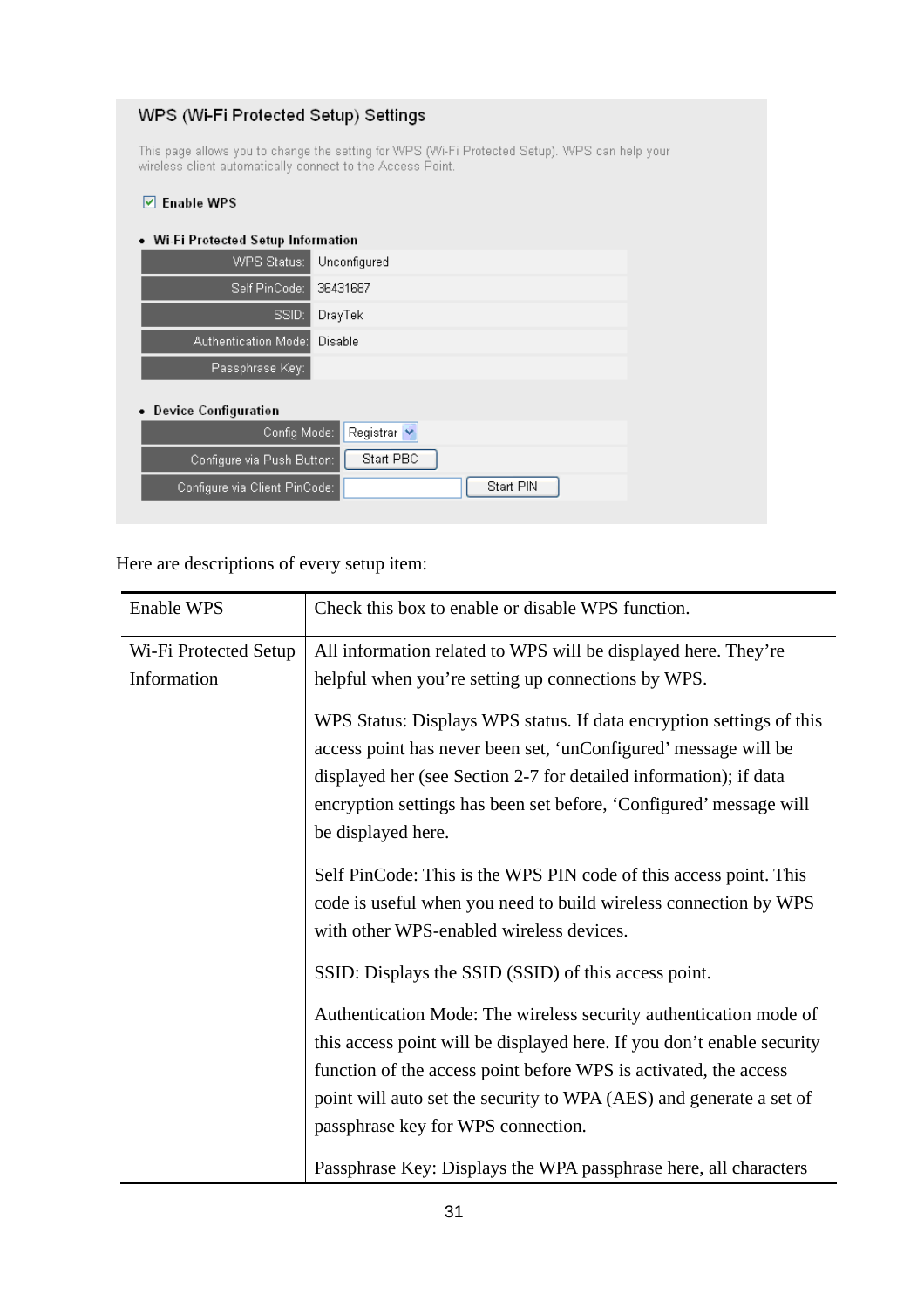|                      | will be replaced by asterisk for security reason. If encryption is not<br>set on this access point, nothing will be displayed here.                                                                                                                                                                                                                                                                                                                                                                                                                                                                                                                                                                                                                                                                                                                                                                                                  |
|----------------------|--------------------------------------------------------------------------------------------------------------------------------------------------------------------------------------------------------------------------------------------------------------------------------------------------------------------------------------------------------------------------------------------------------------------------------------------------------------------------------------------------------------------------------------------------------------------------------------------------------------------------------------------------------------------------------------------------------------------------------------------------------------------------------------------------------------------------------------------------------------------------------------------------------------------------------------|
| Device Configuration | Config Mode: There are <b>Registrar</b> and <b>Enrollee</b> modes for the WPS<br>connection. When <b>Registrar</b> is enabled, the wireless clients will<br>follow the access point's wireless settings for WPS connection.<br>When <b>Enrollee</b> mode is enabled, the access point will follow the<br>wireless settings of wireless client for WPS connection.<br>Start PBC: Click Start PBC to start Push-Button style WPS setup<br>procedure. This access point will wait for WPS requests from<br>wireless clients for 2 minutes. The <b>WLAN</b> LED on the access point<br>will be steady on for 2 minutes when this access point is waiting for<br>incoming WPS request.<br>Start PIN: Please input the PIN code of the wireless client you via<br>client wish to connect, and click Start PIN button. The WLAN<br>LED on the access point will be steady on when this access point is<br>waiting for incoming WPS request. |

**Note:** When you're using PBC type WPS setup, you must press **PBC** button (hardware or software) of wireless client within 2 minutes. If you didn't press **PBC** button of wireless client within this time period, please press **PBC** button (hardware or software) of this access point again.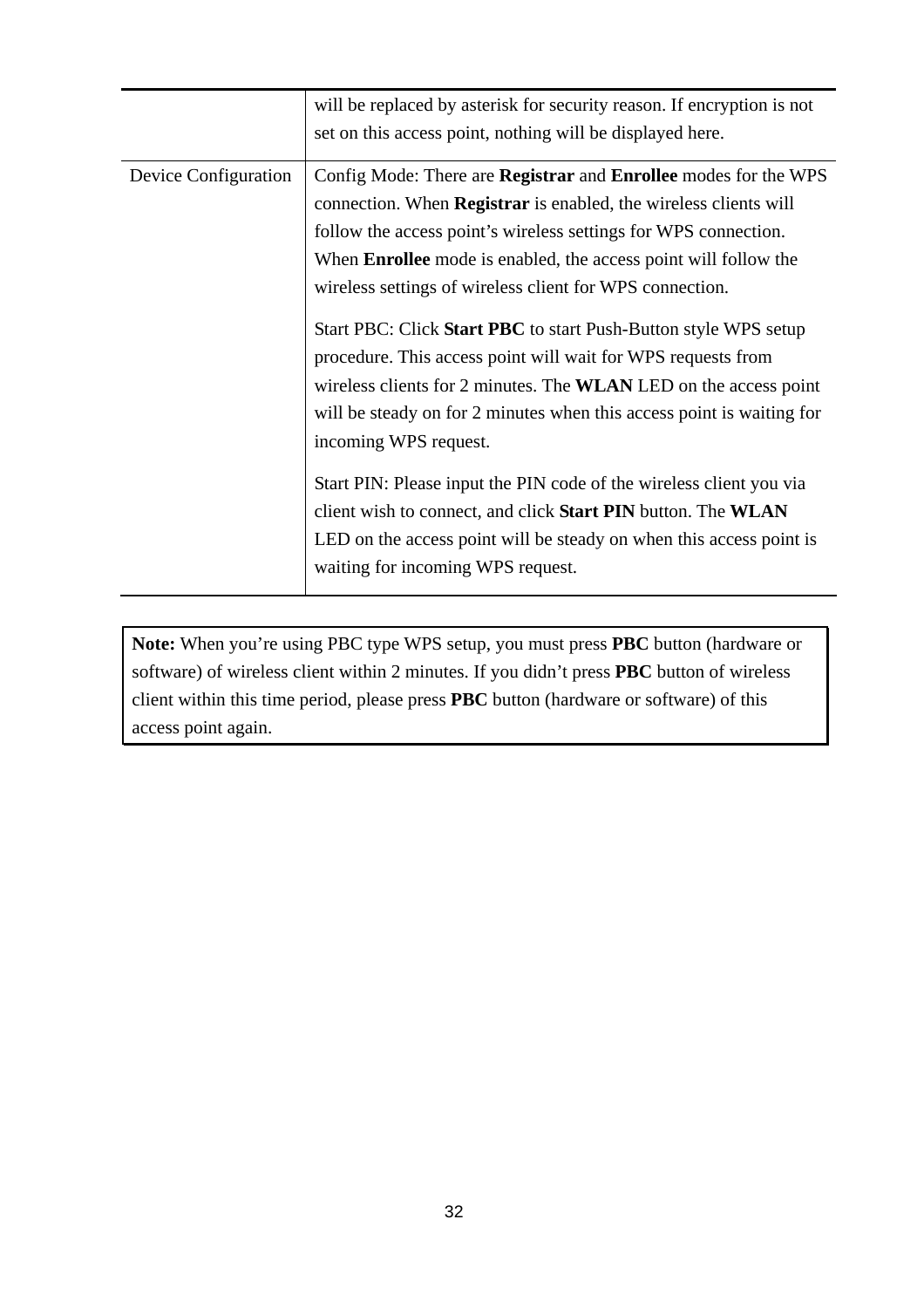#### **2-6 Advanced Wireless Settings**

This VigorAP 700 has many advanced wireless features. Please note that all settings listed here are for experienced users only. If you're not sure about the meaning and function of these settings, please don't modify them, otherwise the wireless performance will be reduced.

You can click **Advanced Setting** on the left to enter advanced settings menu. The following screen will be displayed:

| <b>Advanced Settings</b> |                                                                                                                                                                                                                  |
|--------------------------|------------------------------------------------------------------------------------------------------------------------------------------------------------------------------------------------------------------|
| Broadband router.        | These settings are only for more technically advanced users who have sufficient knowledge about wireless.<br>LAN. These settings should not be changed unless you know what effect the changes will have on your |
| Fragment Threshold:      | 2346<br>$(256-2346)$                                                                                                                                                                                             |
| RTS Threshold:           | 2347<br>$(0-2347)$                                                                                                                                                                                               |
| Beacon Interval:         | 100<br>(20-1024 ms)                                                                                                                                                                                              |
| DTIM Period:             | 3<br>$(1-10)$                                                                                                                                                                                                    |
| Data Rate:               | Auto Y                                                                                                                                                                                                           |
| N Data Rate:             | v<br>Auto                                                                                                                                                                                                        |
| Channel Width:           | ⊙ Auto 20/40 MHZ ○ 20 MHZ                                                                                                                                                                                        |
| Preamble Type:           | Short Preamble C Long Preamble                                                                                                                                                                                   |
| Broadcast SSID:          | $\odot$ Enable<br>$\bigcirc$ Disable                                                                                                                                                                             |
| WMM:                     | $\bigcirc$ Enable<br>⊙ Disable                                                                                                                                                                                   |
| CTS Protect:             | ⊙ Auto O Always O None                                                                                                                                                                                           |
| TX Power:                | 100 % $\sim$                                                                                                                                                                                                     |
|                          | Cancel<br>Apply                                                                                                                                                                                                  |

| <b>Fragment Threshold</b> | Set the Fragment threshold of wireless radio. Do not modify<br>default value if you don't know what it is, default value is 2346. |
|---------------------------|-----------------------------------------------------------------------------------------------------------------------------------|
| <b>RTS</b> Threshold      | Set the RTS threshold of wireless radio. Do not modify default<br>value if you don't know what it is, default value is 2347.      |
| Beacon Interval           | Set the beacon interval of wireless radio. Do not modify default<br>value if you don't know what it is, default value is 100.     |
| <b>DTIM Period</b>        | Set the DTIM period of wireless radio. Do not modify default<br>value if you don't know what it is, default value is 3.           |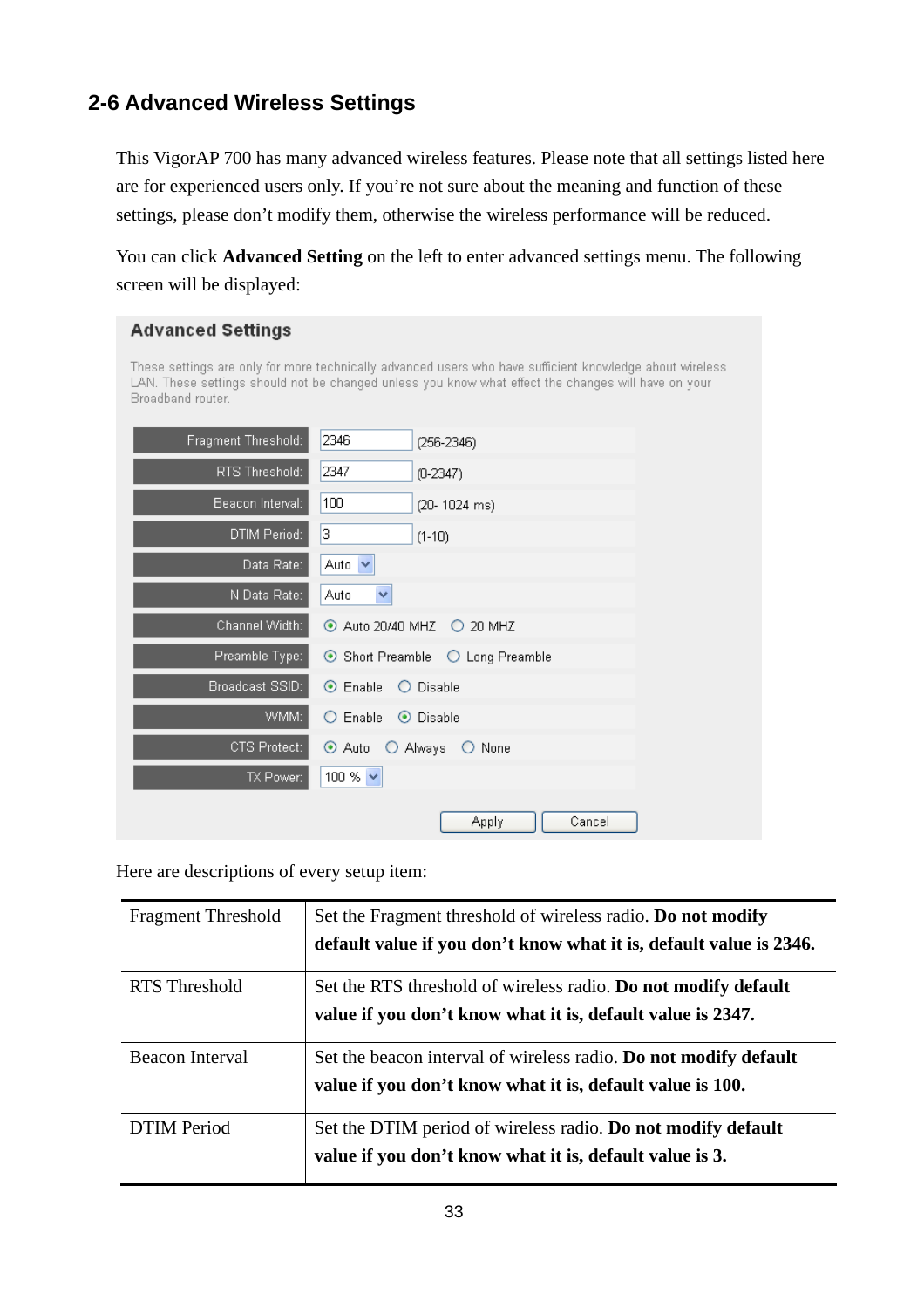| Data Rate             | Set the wireless data transfer rate to a certain value. Since most of |
|-----------------------|-----------------------------------------------------------------------|
|                       | wireless devices will negotiate with each other and pick a proper     |
|                       | data transfer rate automatically, it's not necessary to change this   |
|                       | value unless you know what will happen after modification.            |
| N Data Rate           | Set the data rate of 802.11n clients, available options are MCS 0 to  |
|                       | MCS 15. It's safe to set this option to Auto and it's not necessary   |
|                       | to change this value unless you know what will happen after           |
|                       | modification.                                                         |
| Channel Width         | Select wireless channel width (bandwidth taken by wireless signals    |
|                       | of this access point). It's suggested to select Auto 20/40MHz. Do     |
|                       | not change to 20 MHz unless you know what it is.                      |
| Preamble Type         | Set the type of preamble of wireless radio. Do not modify default     |
|                       | value if you don't know what it is. Default setting is Short          |
|                       | Preamble.                                                             |
| <b>Broadcast SSID</b> | Decide if the VigorAP 700 will broadcast its own SSID or not. You     |
|                       | can hide the SSID of your VigorAP 700 (set the option to 'Disable'),  |
|                       | then only people who know the SSID of your VigorAP 700 can get        |
|                       | connected.                                                            |
| <b>WMM</b>            | WMM (Wi-Fi Multimedia) technology, which can improve the              |
|                       | performance of certain network applications, like audio/video         |
|                       | streaming, network telephony (VoIP), and others. When you enable      |
|                       | WMM function, the access point will define the priority of different  |
|                       | kinds of data to give higher priority to applications which require   |
|                       | instant responding. Therefore you can improve the performance of      |
|                       | such network applications.                                            |
| <b>CTS</b> Protect    | Enabling this setting will reduce the chance of radio signal          |
|                       | collisions between 802.11b and 802.11g VigorAP 700s. It's             |
|                       | recommended to set this option to Auto.                               |
|                       |                                                                       |
| <b>TX Power</b>       | You can set the output power of wireless radio. Unless you're using   |
|                       | this VigorAP 700 in a really big space, you may not have to set       |
|                       | output power to 100%. This will enhance security (malicious /         |
|                       | unknown users in distance will not be able to reach your              |
|                       | VigorAP 700).                                                         |
|                       |                                                                       |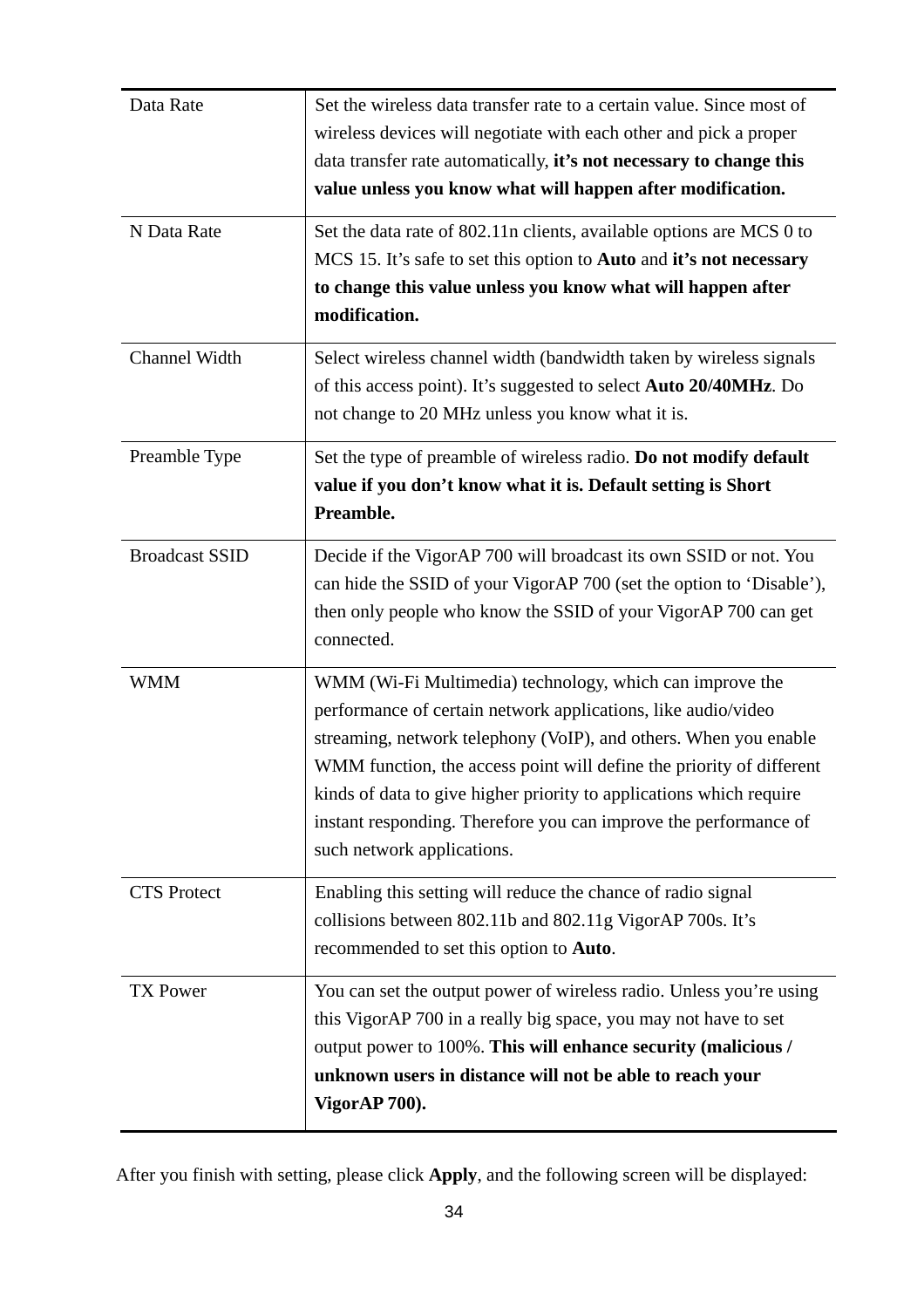#### Save setting successfully!

You may press Continue to configure other settings or press Apply to restart the system for changes to take effect.

| Continue : |  |
|------------|--|
|------------|--|

When you see this message, the settings you made is successfully save. You can click **Continue** to return to previous page and continue on other setting items, or click **Apply** button to restart the VigorAP 700. The changes will take effect after about 30 seconds.

#### **2-7 Wireless Security**

This VigorAP 700 provides many types of wireless security (wireless data encryption). When you use data encryption, data transferred by radio signals in the air will become unreadable for those people who don't know correct encryption key (encryption password).

There are two ways to set wireless security:

Click **Security** on the left of web management interface.

| <b>Security</b>                                                                                                                                            |
|------------------------------------------------------------------------------------------------------------------------------------------------------------|
| This page allows you to setup the wireless security. To prevent any unauthorized access to your wireless<br>network, please turn on WEP or WPA encryption. |
| $\bullet$ Select SSID<br>$DrawTek \nightharpoonup$<br>SSID choice:                                                                                         |
| • Security Settings                                                                                                                                        |
| Encryption :<br>Disable<br>$\checkmark$                                                                                                                    |
| Enable 802.1x Authentication<br>Cancel<br>Apply                                                                                                            |

z Choose **Encryption** mode from the drop down list for the wireless operating mode selected with **AP Bridge-Point to Point**, **AP Bridge-Point to Multi-Point**, or **AP Bridge-WDS**.

There are four types of security level you can select: Disable (no security - data encryption disabled), WEP, WPA Pre-shared Key, and WPA Radius. Please refer to the following sections for detailed instructions.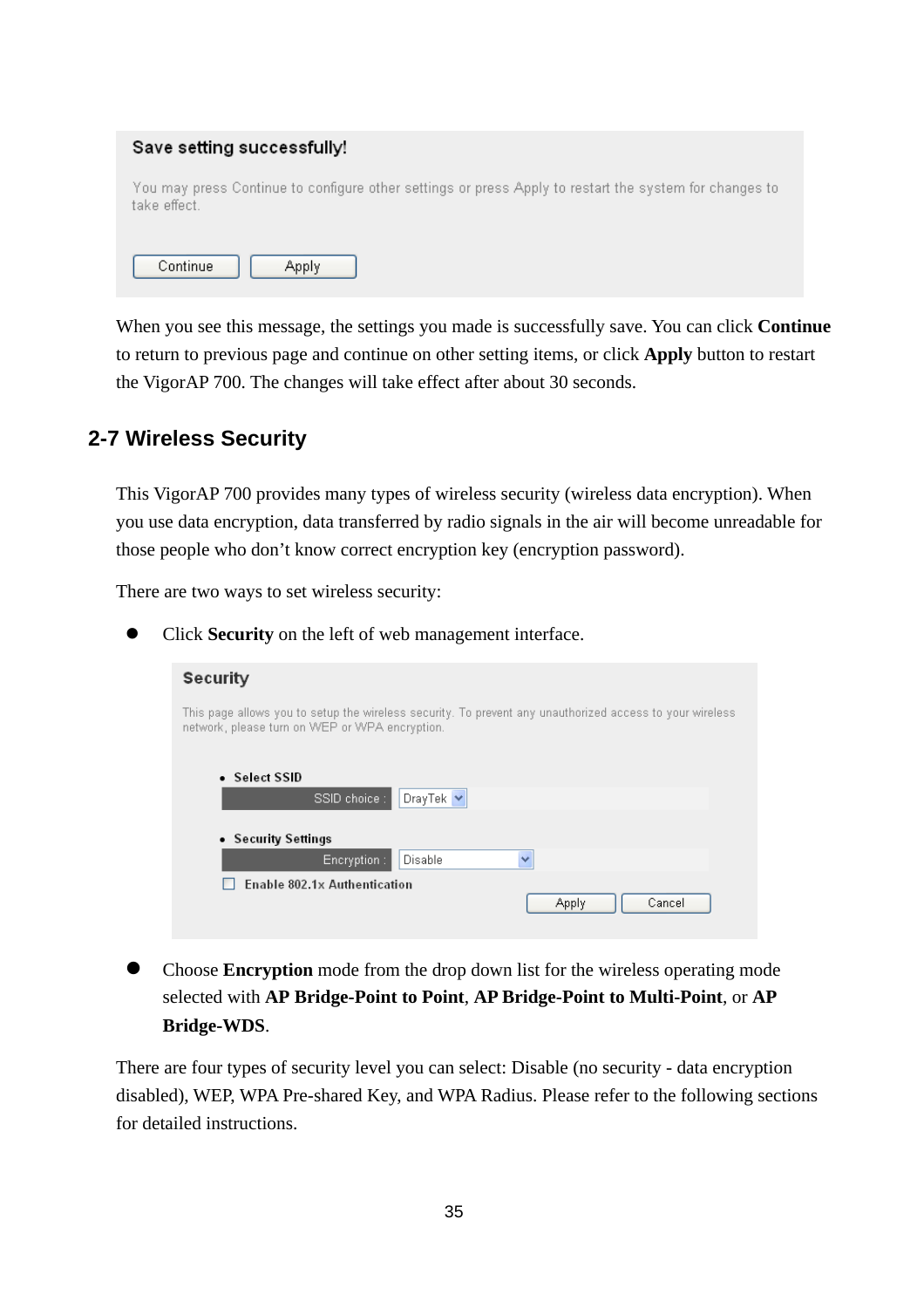#### Security This page allows you to setup the wireless security. To prevent any unauthorized access to your wireless network, please turn on WEP or WPA encryption. • Select SSID SSID choice: DrayTek V • Security Settings Encryption: Disable Enable 802.1x Authenticati Disable WEP Cancel Apply WPA pre-shared key WPA RADIUS

**Note:** If you have enabled Multiple SSID function, please select the SSID network you wish to configure in advance.

Please remember it's very important to set wireless security settings properly! Without a proper setting, hackers and intruders may gain access to your local network and do something bad to your computers and servers, which could cause serious problem.

There are several things you can do to improve wireless security:

- 1. Always enable data encryption. Only disable it when you want to open your VigorAP 700 to the public.
- 2. Never use simple words as encryption password. Use the random combination of symbols, numbers, and alphabets will greatly improve security.
- 3. Use WPA when possible it's much safer than WEP.
- 4. Change encryption password when you've used it for too long time.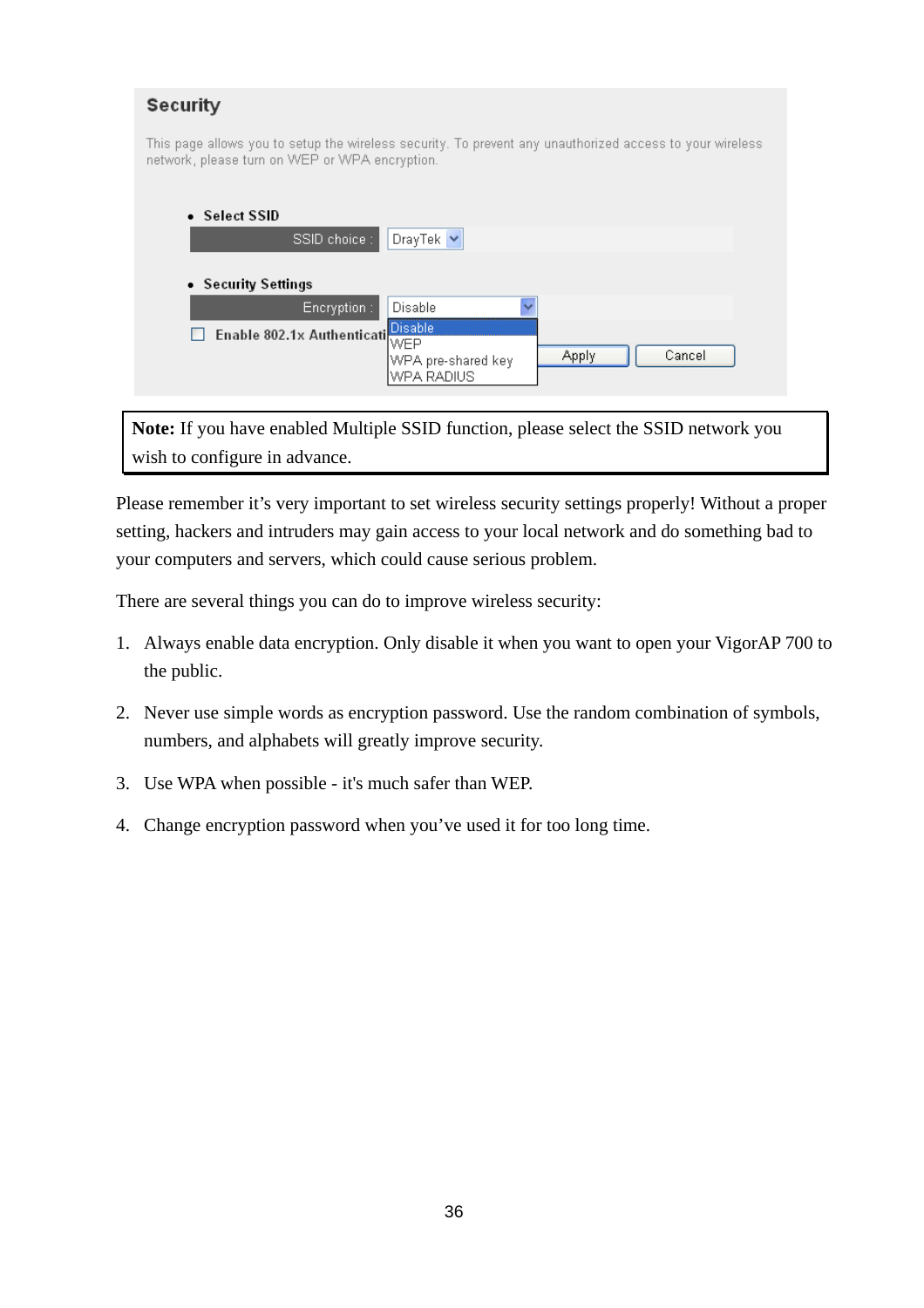#### **2-7-1 Disable Security**

Select the SSID you wish to configure. When you select **Disable**, wireless encryption for the network is disabled.

| <b>Security</b>                                                                                                                                            |
|------------------------------------------------------------------------------------------------------------------------------------------------------------|
| This page allows you to setup the wireless security. To prevent any unauthorized access to your wireless<br>network, please turn on WEP or WPA encryption. |
| $\bullet$ Select SSID.<br>$DrawTek \nightharpoonup$<br>SSID choice :<br>• Security Settings                                                                |
| Encryption:<br>Disable                                                                                                                                     |
| Enable 802.1x Authentication<br>Cancel<br>Apply                                                                                                            |

After you finish with setting, please click **Apply**, and the following screen will be displayed:

| Save setting successfully!                                                                                             |
|------------------------------------------------------------------------------------------------------------------------|
| You may press Continue to configure other settings or press Apply to restart the system for changes to<br>take effect. |
| Continue<br>Apply                                                                                                      |

When you see this message, the settings you made is successfully save. You can click **Continue** to return to previous page and continue on other setting items, or click **Apply** button to restart the VigorAP 700. The changes will take effect after about 30 seconds.

#### **2-7-2 WEP**

WEP (Wired Equivalent Privacy) is a common encryption mode. It is safe enough for home and personal use. However, if you need higher level of security, please consider using WPA encryption (see next section).

Some wireless clients do not support WPA, but support WEP. Therefore WEP is still a good choice for you if you have such kind of client in your network environment.

When you select **WEP** as encryption type, the following screen will be displayed: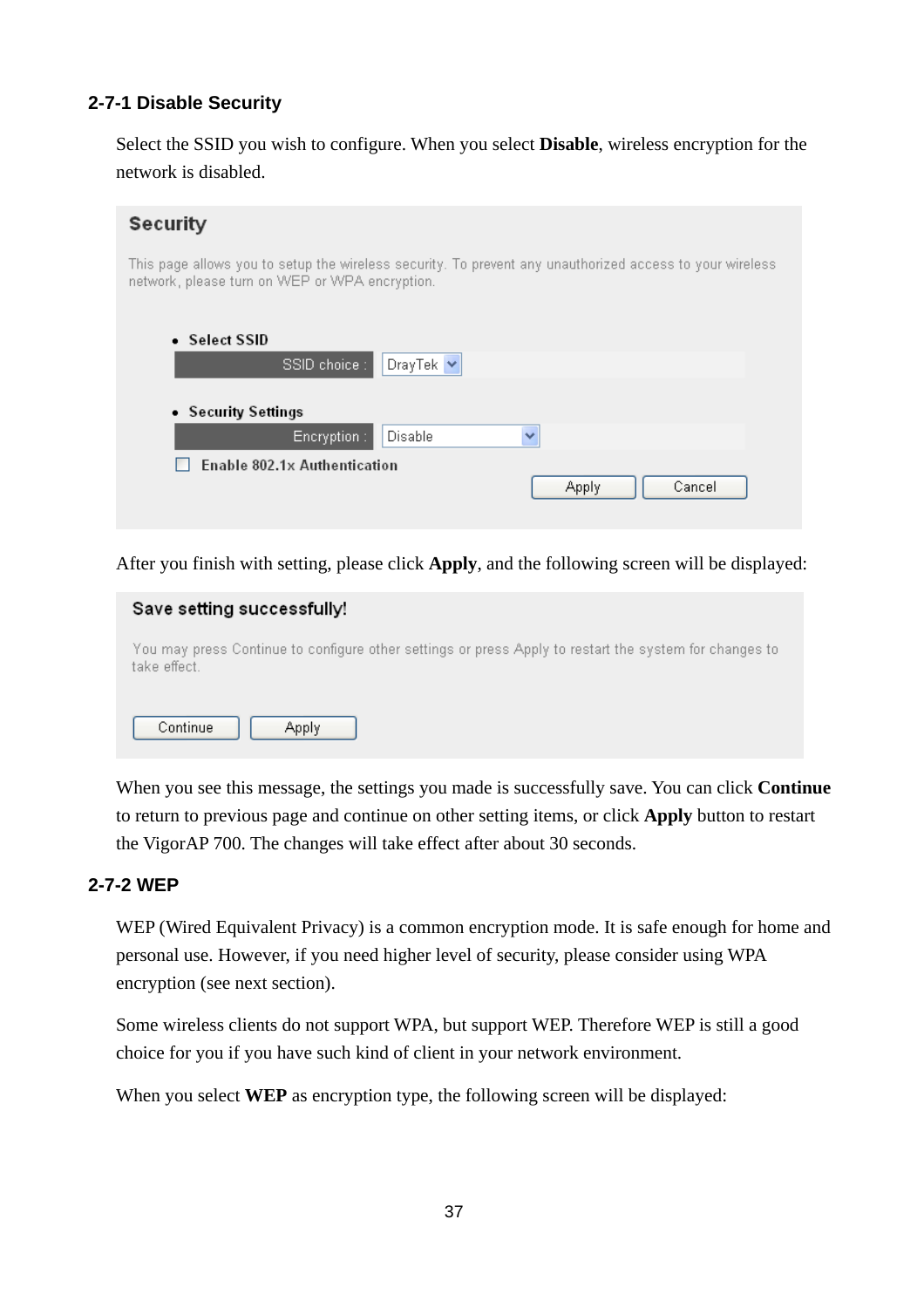| <b>Select SSID</b>           |                               |
|------------------------------|-------------------------------|
| SSID choice :                | DrayTek $\blacktriangleright$ |
| <b>Security Settings</b>     |                               |
| Encryption:                  | WEP<br>×                      |
| Key Length:                  | 64-bit<br>×                   |
| Key Format:                  | Hex (10 characters) $\vee$    |
| Default Tx Key :             | Key $1 - 4$                   |
| Encryption Key 1:            | **********                    |
| Encryption Key 2:            | **********                    |
| Encryption Key 3:            | **********                    |
| Encryption Key 4 :           | **********                    |
| Enable 802.1x Authentication | Cancel<br>Apply               |

| Key Length            | There are two types of WEP key length: 64-bit and 128-bit. Using                                                                                                                                                                                                                                                                                                                                                                                     |
|-----------------------|------------------------------------------------------------------------------------------------------------------------------------------------------------------------------------------------------------------------------------------------------------------------------------------------------------------------------------------------------------------------------------------------------------------------------------------------------|
|                       | 128-bit is safer than 64-bit, but it will reduce some data transfer                                                                                                                                                                                                                                                                                                                                                                                  |
|                       | performance.                                                                                                                                                                                                                                                                                                                                                                                                                                         |
| Key Format            | There are two types of key format: ASCII and Hex. When you select<br>a key format, the number of characters of key will be displayed. For<br>example, if you select 64-bit as key length, and Hex as key format,<br>you'll see the message at the right of Key Format is 'Hex (10)                                                                                                                                                                   |
|                       | characters) which means the length of WEP key is 10 characters.                                                                                                                                                                                                                                                                                                                                                                                      |
| Default Tx Key        | You can set up to four sets of WEP key, and you can decide which<br>key is being used as default here. If you don't know which one you<br>should use, select 'Key 1'.                                                                                                                                                                                                                                                                                |
| Encryption Key 1 to 4 | Input WEP key characters here, the number of characters must be<br>the same as the number displayed at Key Format field. You can use<br>any alphanumerical characters (0-9, a-z, and A-Z) if you select<br>ASCII key format, and if you select Hex as key format, you can use<br>characters 0-9, a-f, and A-F. You must enter at least one encryption<br>key here. If you entered multiple WEP keys, they should not be the<br>same with each other. |
| Enable 802.1x         | Check this box to enable 802.1x user authentication. Please refer to                                                                                                                                                                                                                                                                                                                                                                                 |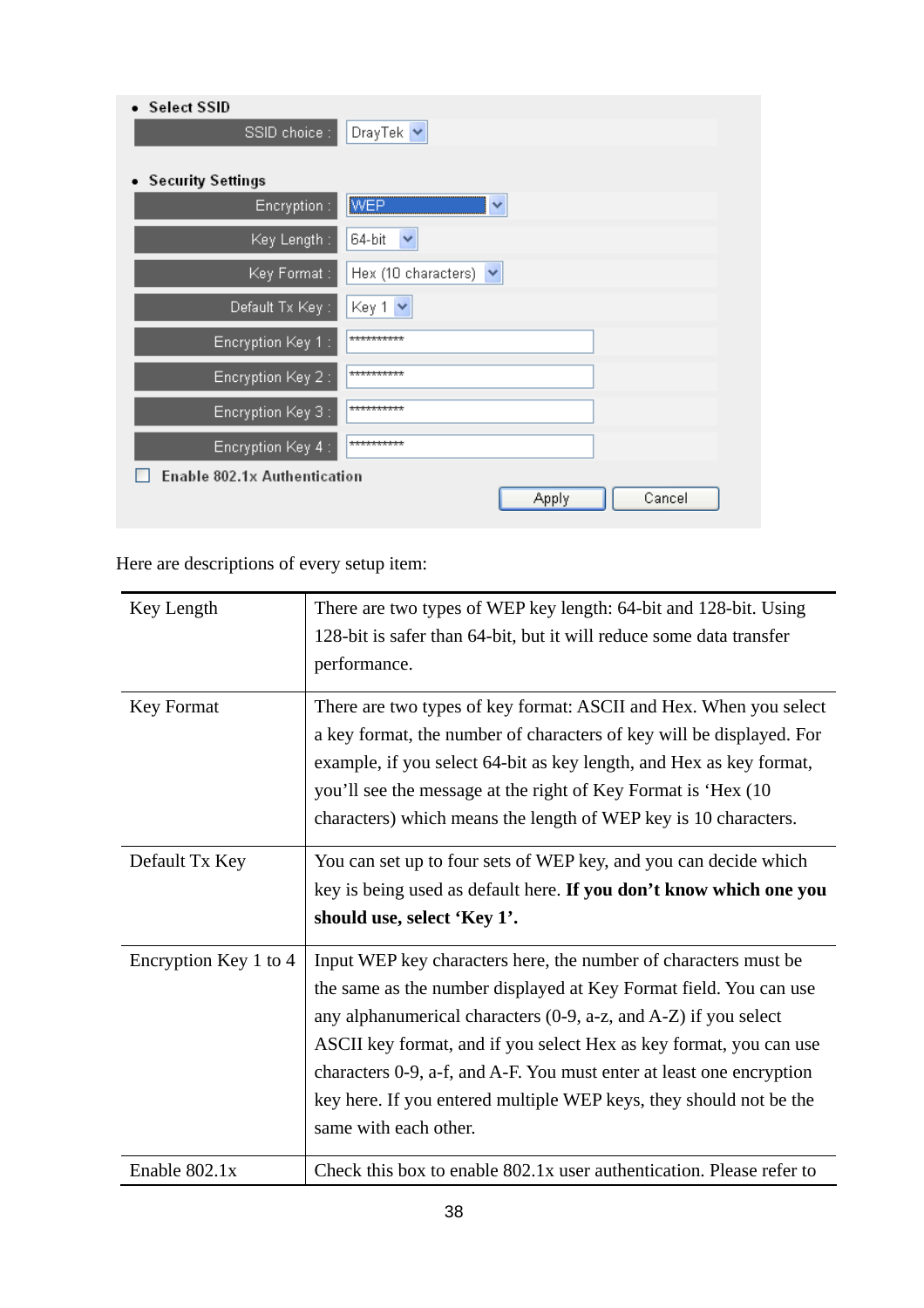| Authentication | Section 2-7-5 for detailed instructions. |
|----------------|------------------------------------------|
|----------------|------------------------------------------|

| Save setting successfully!                                                                                             |
|------------------------------------------------------------------------------------------------------------------------|
| You may press Continue to configure other settings or press Apply to restart the system for changes to<br>take effect. |
| Continue<br>Apply                                                                                                      |

When you see this message, the settings you made is successfully save. You can click **Continue** to return to previous page and continue on other setting items, or click **Apply** button to restart the VigorAP 700. The changes will take effect after about 30 seconds.

#### **2-7-3 WPA Pre-shared Key**

WPA Pre-shared key is the safest encryption method currently, and it is recommended to be used to ensure the safety of your data.

When you select **WPA pre-shared key** as encryption type, the following screen will be displayed:

| • Security Settings       |                                             |
|---------------------------|---------------------------------------------|
| Encryption:               | WPA pre-shared key $\vert \mathbf{v} \vert$ |
| WPA Mode:                 | ⊙WPA (TKIP) OWPA2 (AES) OWPA+WPA2 (Mixed)   |
| Pre-shared Key Format : ' | Passphrase                                  |
| Pre-shared Key :          |                                             |
|                           | Cancel<br>Apply                             |

| <b>WPA Unicast Cipher</b> | Available options are: WPA (TKIP), WPA2 (AES), and                                                                               |
|---------------------------|----------------------------------------------------------------------------------------------------------------------------------|
| Suite                     | WPA+WPA2 (Mixed). You can select one of them, but you have to<br>make sure your wireless client support the cipher you selected. |
|                           |                                                                                                                                  |
| Pre-shared Key            | Please select the format of pre-shared key here, available options are                                                           |
| Format                    | Passphrase (8 to 63 alphanumerical characters) and Hex (64                                                                       |
|                           | hexadecimal characters $-0$ to 9 and a to f).                                                                                    |
| Pre-shared Key            | Please input pre-shared key according to the key format you selected                                                             |
|                           | here. For security reason, don't use simple words).                                                                              |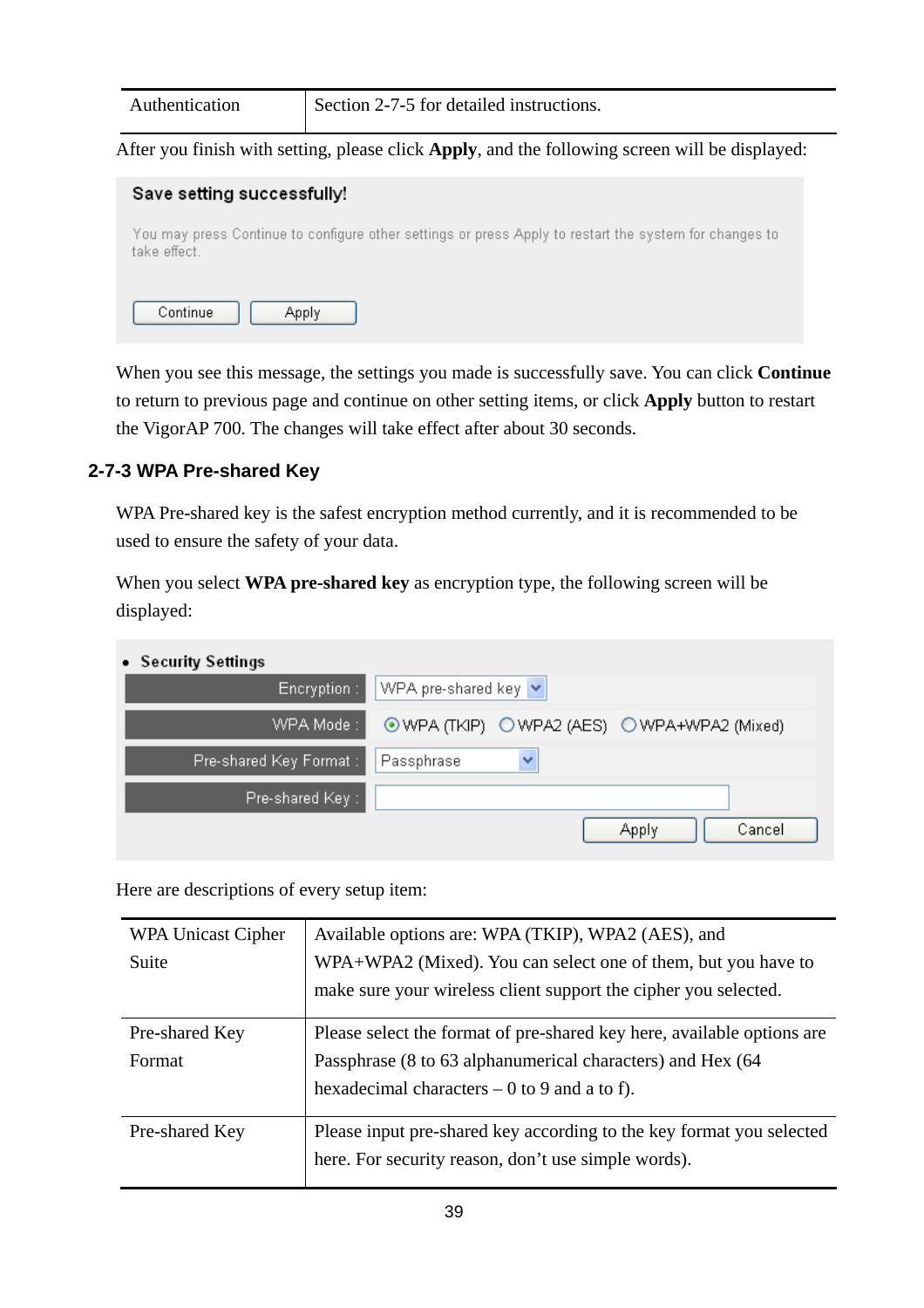| Save setting successfully!                                                                                             |
|------------------------------------------------------------------------------------------------------------------------|
| You may press Continue to configure other settings or press Apply to restart the system for changes to<br>take effect. |
| Continue<br>Apply                                                                                                      |

When you see this message, the settings you made is successfully save. You can click **Continue** to return to previous page and continue on other setting items, or click **Apply** button to restart the VigorAP 700. The changes will take effect after about 30 seconds.

#### **2-7-4 WPA RADIUS**

WPA Radius is the combination of WPA encryption method and RADIUS user authentication. If you have a RADIUS authentication server, you can check the identification of every wireless client by user database.

When you select 'WPA RADIUS' as encryption type, the following screen will be displayed:

| • Security Settings                 |                   |   |                                           |        |
|-------------------------------------|-------------------|---|-------------------------------------------|--------|
| Encryption:                         | <b>WPA RADIUS</b> | v |                                           |        |
| WPA Mode:                           |                   |   | ⊙WPA (TKIP) OWPA2 (AES) OWPA+WPA2 (Mixed) |        |
| Use internal MD5/PEAP RADIUS Server |                   |   |                                           |        |
| RADIUS Server IP address :          |                   |   |                                           |        |
| RADIUS Server Port:                 | 1812              |   |                                           |        |
| RADIUS Server Password :            |                   |   |                                           |        |
|                                     |                   |   | Apply                                     | Cancel |

| <b>WPA Mode</b>                          | You can select WPA encryption type here. AES is safer than TKIP,<br>but not every wireless client supports it. Please refer to the<br>specification of your wireless client to decide which encryption type<br>you should use. |
|------------------------------------------|--------------------------------------------------------------------------------------------------------------------------------------------------------------------------------------------------------------------------------|
| Use internal MD5<br><b>RADIUS</b> Server | Uses built-in RADIUS Server (refer to Section 2-8) instead of<br>external RADIUS server. If you check this box, the value in the<br>following three fields will be ignored.                                                    |
| <b>RADIUS Server IP</b>                  | Please input the IP address of RADIUS authentication server here.                                                                                                                                                              |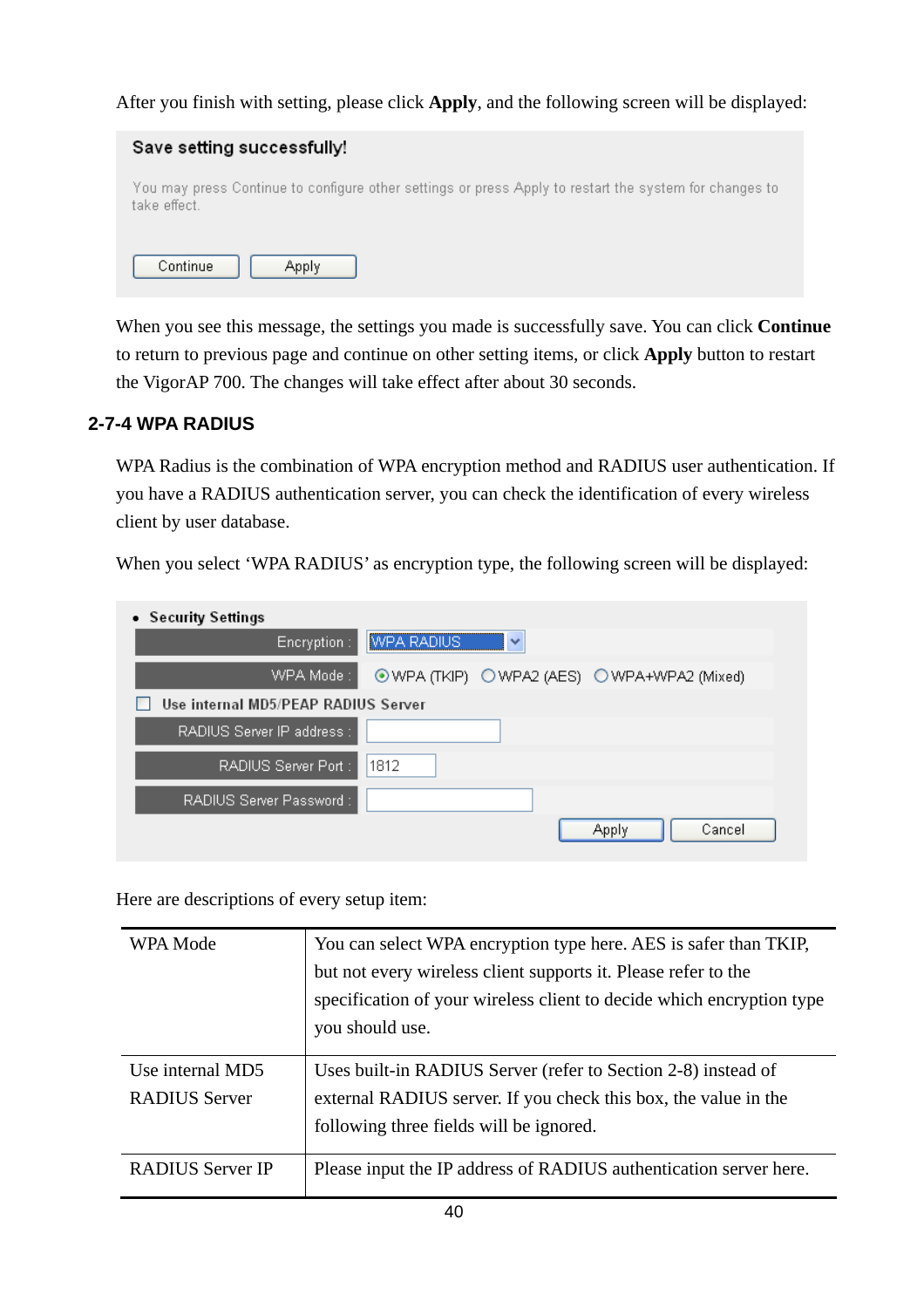| address                          |                                                                                              |
|----------------------------------|----------------------------------------------------------------------------------------------|
| <b>RADIUS Server Port</b>        | Please input the port number of RADIUS authentication server here.<br>Default value is 1812. |
| <b>RADIUS Server</b><br>Password | Please input the password of RADIUS authentication server here.                              |

| Save setting successfully!                                                                                             |
|------------------------------------------------------------------------------------------------------------------------|
| You may press Continue to configure other settings or press Apply to restart the system for changes to<br>take effect. |
| Continue<br>Apply                                                                                                      |

When you see this message, the settings you made is successfully save. You can click **Continue** to return to previous page and continue on other setting items, or click **Apply** button to restart the VigorAP 700. The changes will take effect after about 30 seconds.

#### **2-7-5 802.1x Authentication**

You can enable 802.1x user identification (based on RADIUS user authentication server) by checking **Enable 802.1x Authentication** box when you select **Disable** or **WEP** as encryption type, and the following screen will be displayed:

| • Select SSID                                                                   |                 |
|---------------------------------------------------------------------------------|-----------------|
| SSID choice :                                                                   | DrayTek V       |
| • Security Settings                                                             |                 |
| Encryption:                                                                     | v<br>Disable    |
| <b>Enable 802.1x Authentication</b><br>M<br>Use internal MD5/PEAP RADIUS Server |                 |
| RADIUS Server IP address :                                                      |                 |
| RADIUS Server Port :                                                            | 1812            |
| RADIUS Server Password :                                                        |                 |
|                                                                                 | Cancel<br>Apply |

| Enable $802.1x$       | Enable or disable the use of 802.1x user authentication. |
|-----------------------|----------------------------------------------------------|
| <b>Authentication</b> |                                                          |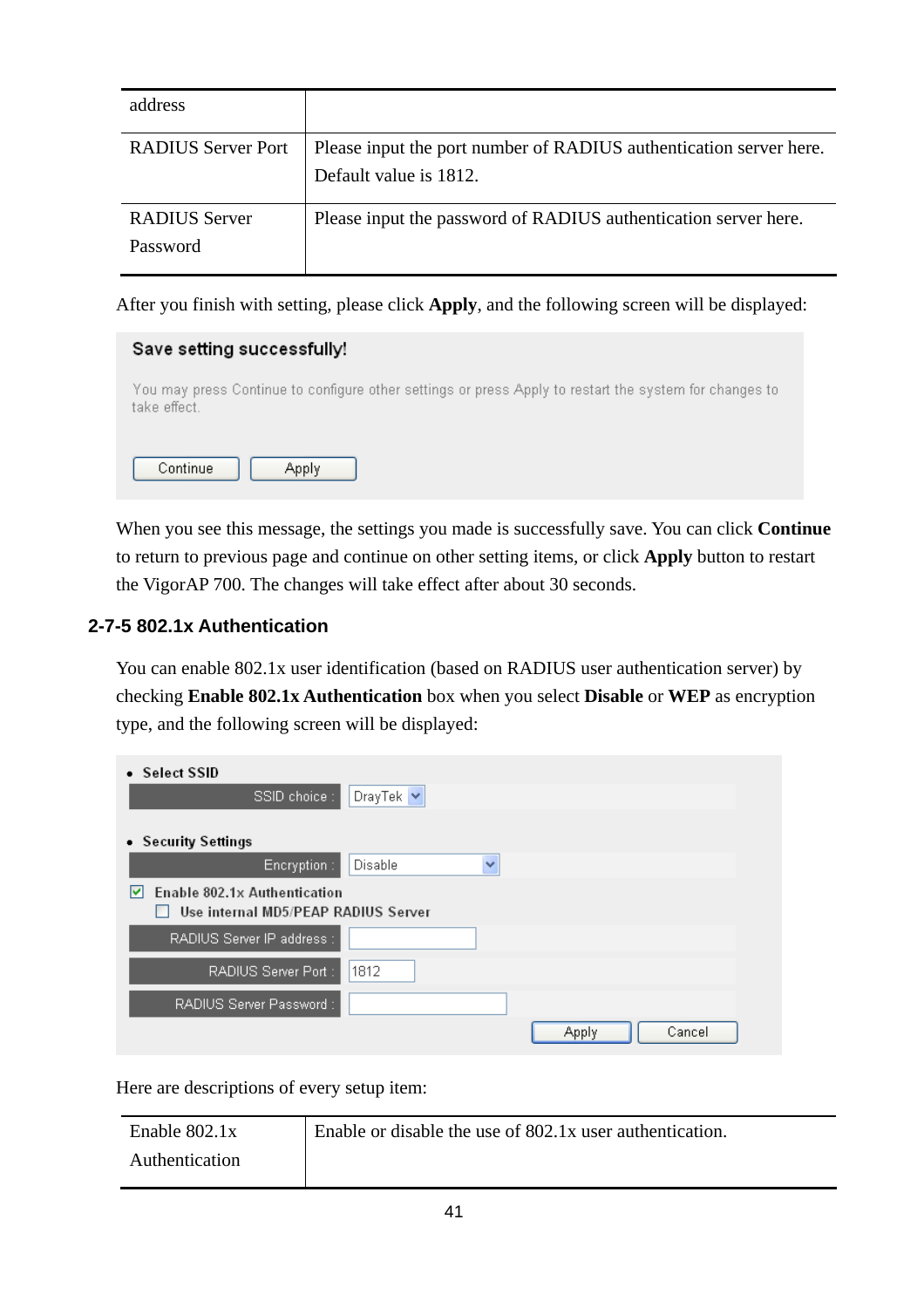| Save setting successfully!                                                                                             |
|------------------------------------------------------------------------------------------------------------------------|
| You may press Continue to configure other settings or press Apply to restart the system for changes to<br>take effect. |
| Continue<br>Apply                                                                                                      |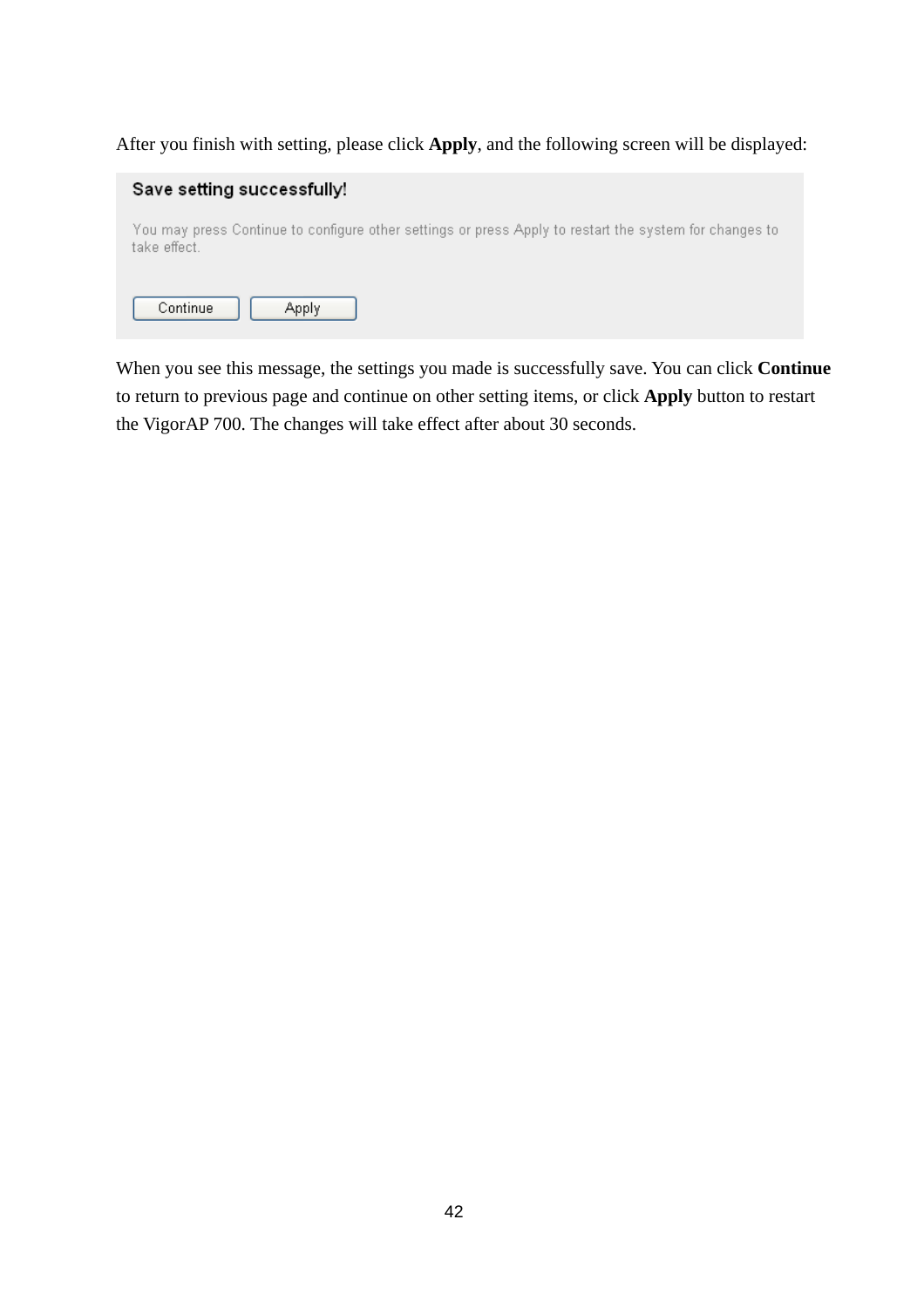#### **2-8 Radius Server**

Comparing to other wireless security measures, radius server provides user-based authentication. If your wireless client supports 802.1x user authentication, you can use the Radius Server function to use the internal mini radius server to improve security and wireless user control.

| <b>Note:</b> Please note that the internal Radius server only supports MD5/PEAP method. You |
|---------------------------------------------------------------------------------------------|
| must check if your wireless client(s) supports it or not.                                   |

The internal radius server supports 96 users and 16 IP addresses. If the number of user and/or IP address you need is more than this, please use external radius server.

To setup internal radius server, click **Radius Server** on the left of web management interface, and the following information will be displayed:

| <b>Radius Server</b>                                                                                                                       |                            |
|--------------------------------------------------------------------------------------------------------------------------------------------|----------------------------|
| This page allows you to set the internal Radius Server. This server can be used as the Authentication server of other<br>wireless devices. |                            |
| <b>Enable Radius Server</b><br>п<br>Users Profile (up to 96 users)                                                                         |                            |
| <b>Confirm Password</b><br>Password<br><b>Username</b>                                                                                     | Configure<br>Cancel<br>Add |
| NO.<br><b>Username</b>                                                                                                                     | <b>Select</b>              |
| Delete Selected<br>Delete All                                                                                                              |                            |
| Authentication Client (up to 16 clients)                                                                                                   |                            |
| <b>Client IP</b><br><b>Confirm Secret Key</b><br><b>Secret Key</b>                                                                         | Configure<br>Cancel<br>Add |
| i<br>NO.<br><b>Client IP</b>                                                                                                               | <b>Select</b>              |
| Delete Selected<br>Delete All                                                                                                              |                            |
|                                                                                                                                            | Cancel<br>Apply            |

| <b>Enable Radius Server</b> | Check this box to enable internal radius server function.        |
|-----------------------------|------------------------------------------------------------------|
| User Profile                | You can add or delete radius user here. Please input username,   |
|                             | password, confirm password in corresponding field, and click Add |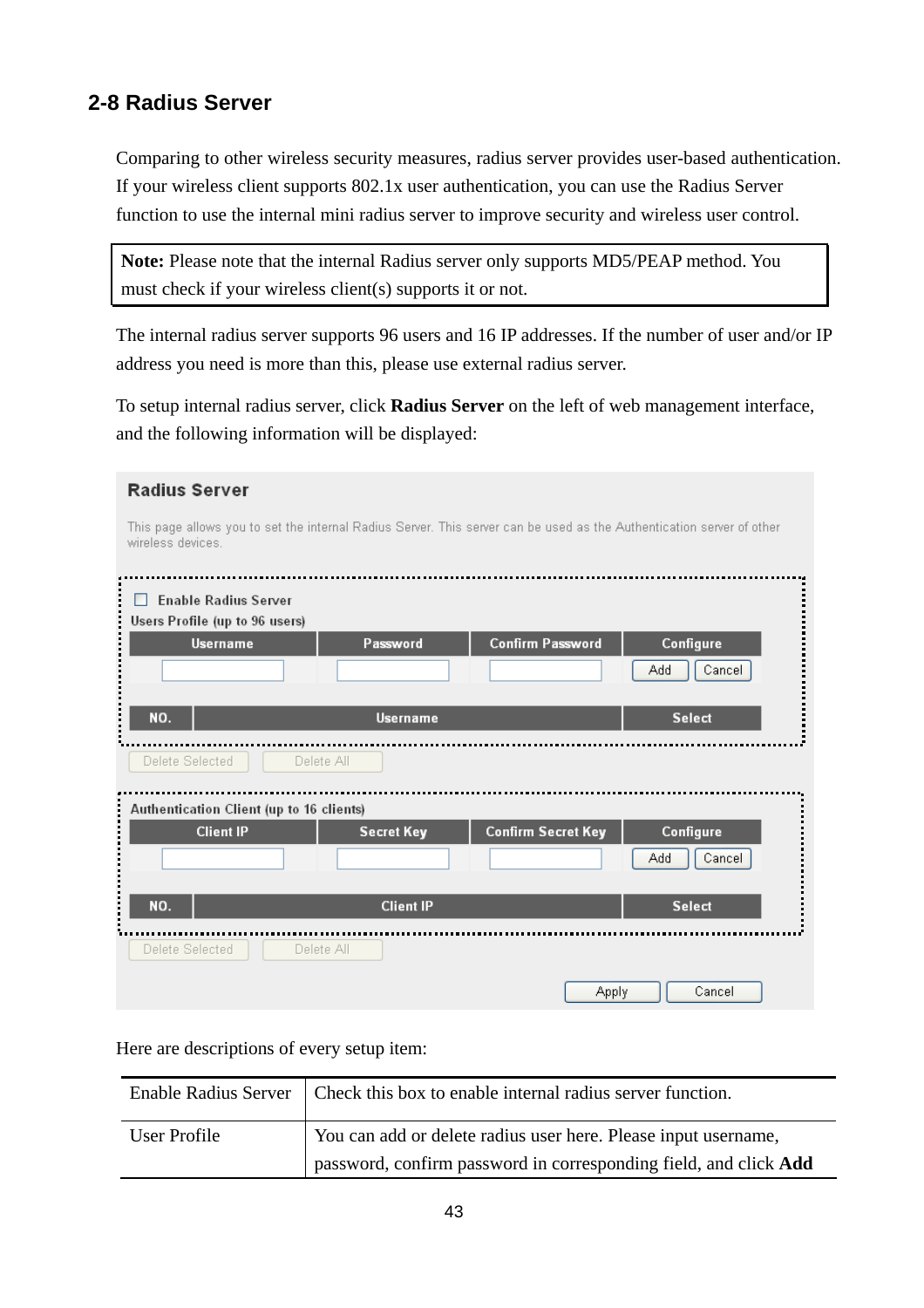|                              | button to add the user to radius server database. You can click<br><b>Cancel</b> to clear the text you typed in above three fields.<br>All current radius users will be listed here. If you want to delete one<br>or more users, check the box of that user and click Delete Selected<br>button. Or you can click <b>Delete All</b> button to delete all users in<br>radius server database.                                                                                                                                                                                                                                                                                       |
|------------------------------|------------------------------------------------------------------------------------------------------------------------------------------------------------------------------------------------------------------------------------------------------------------------------------------------------------------------------------------------------------------------------------------------------------------------------------------------------------------------------------------------------------------------------------------------------------------------------------------------------------------------------------------------------------------------------------|
| <b>Authentication Client</b> | If you want to use such Access Point as the Radius server for other<br>AP or network devices, you can add allowed radius client IP address<br>here. Please input client IP, secret key, confirm secret key in<br>corresponding field, and click <b>Add</b> button to add the IP address to<br>radius server database. You can click <b>Cancel</b> to clear the text you<br>typed in above three fields.<br>All current IP addresses will be listed here. If you want to delete one<br>or more addresses, check the box of that address and click Delete<br><b>Selected</b> button. Or you can click <b>Delete All</b> button to delete all<br>addresses in radius server database. |

| Save setting successfully!                                                                                             |
|------------------------------------------------------------------------------------------------------------------------|
| You may press Continue to configure other settings or press Apply to restart the system for changes to<br>take effect. |
| Continue<br>Apply                                                                                                      |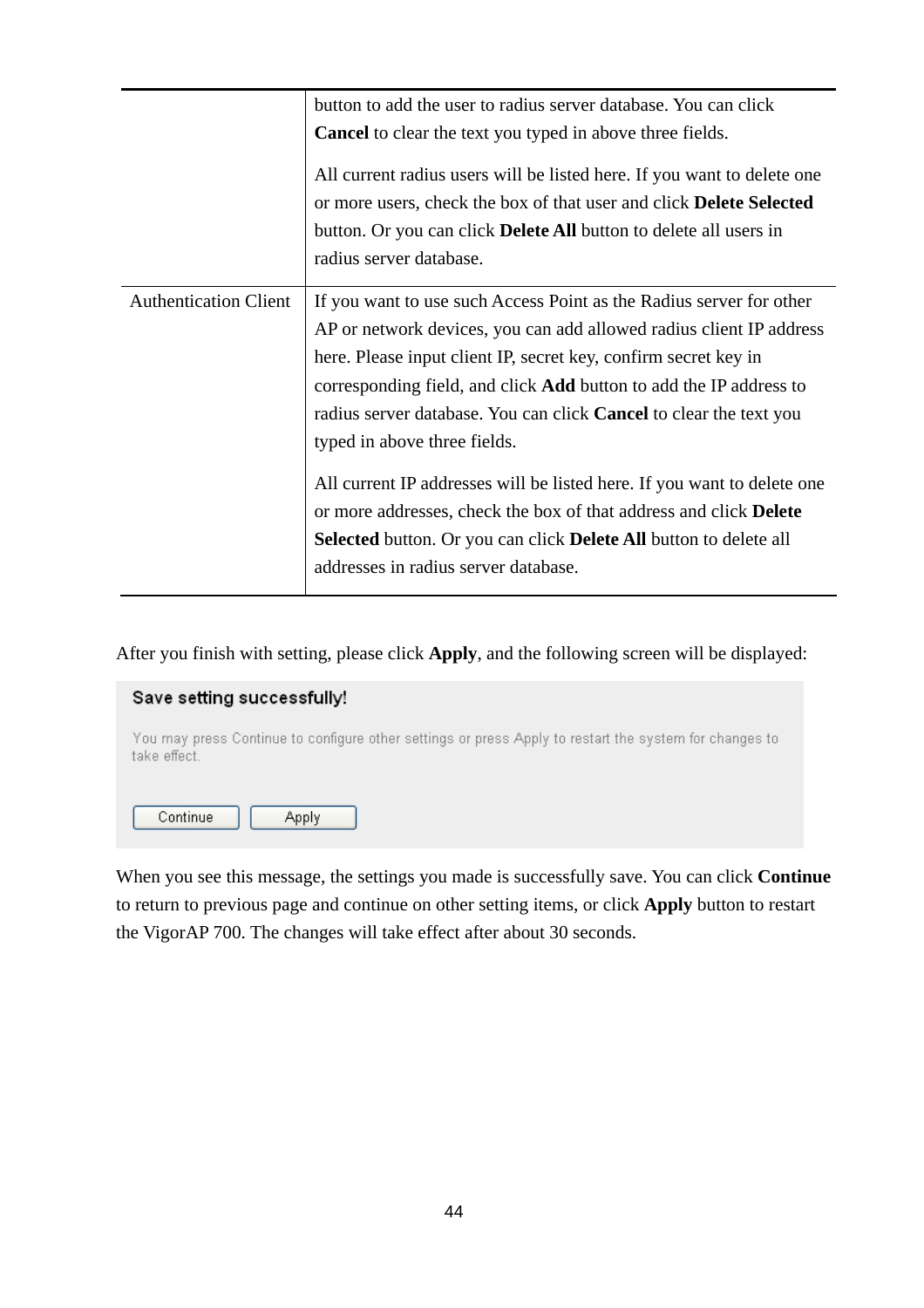#### **2-9 MAC Filtering**

Another security measure you can use to keep hackers and intruders away is MAC filtering. You can pre-define a so-called 'white-list', which contains MAC addresses of the wireless clients you trust. All other wireless clients with the MAC addresses which not in your list will be denied by this VigorAP 700.

To setup MAC filtering, please click **MAC Filtering** on the left of web management interface and the following screen will be displayed:

| <b>MAC Address Filtering</b>                                                                                  |  |
|---------------------------------------------------------------------------------------------------------------|--|
| For security reason, the MAC address filtering only allows authorized MAC address associating to VigorAP 700. |  |
| • MAC Address Filtering Table<br>Up to 20 entries of MAC addresses are allowed.                               |  |
| <b>Select</b><br><b>MAC Addres</b><br>NO.<br>Comment                                                          |  |
| Delete Selected<br>Delete All                                                                                 |  |
| <b>Enable Wireless Access Control</b>                                                                         |  |
| MAC Address:<br>Comment:<br>Add<br>Clear<br>New                                                               |  |
| Cancel<br><b>Apply</b>                                                                                        |  |

This page contains MAC filtering information. All allowed MAC addresses will be listed in this page. For adding new MAC address, please type new MAC addresses in the **MAC Address** field and click **Add**.

| Select                 | Check this box to select one or more MAC address (es) to delete.                     |
|------------------------|--------------------------------------------------------------------------------------|
| Delete Selected        | Click this button to delete all selected MAC address (es).                           |
| Delete All             | Delete all MAC address entries.                                                      |
| <b>Enable Wireless</b> | Check this box to enable MAC address restriction. If unchecked, no                   |
| Access Control         | restriction will be enforced (any wireless client with proper                        |
|                        | encryption setting will be able to connect to this VigorAP 700).                     |
| <b>MAC</b> address     | Input MAC address allowed using this VigorAP 700 here. You don't                     |
|                        | have to add colon (:) or hyphen (-) by yourself, just input $\theta$ to $\theta$ and |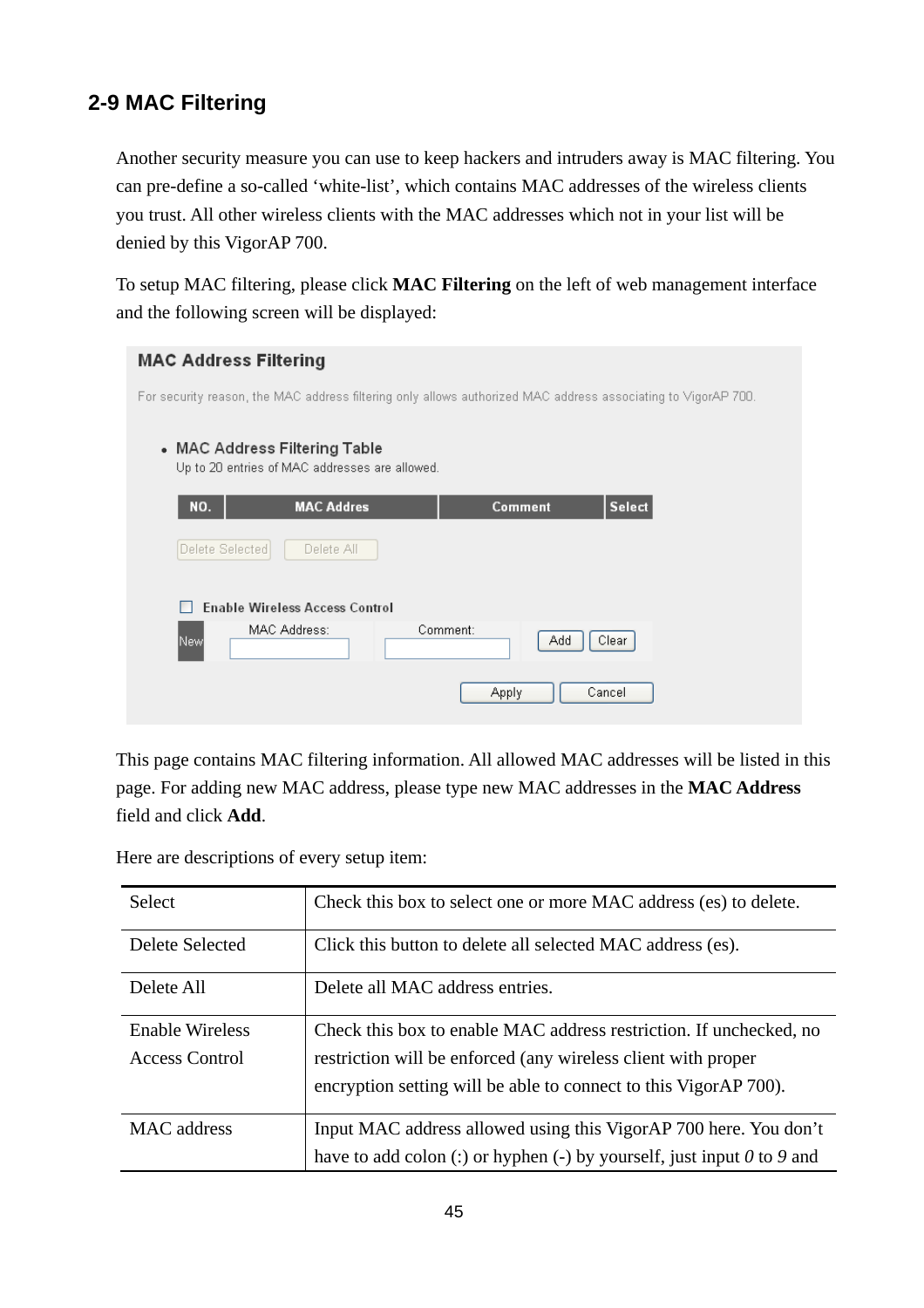|         | <i>a</i> to <i>f</i> here, like 112233445566 or aabbccddeeff.                                                                                                                                                                                                                                                                                           |
|---------|---------------------------------------------------------------------------------------------------------------------------------------------------------------------------------------------------------------------------------------------------------------------------------------------------------------------------------------------------------|
| Comment | You can input any text here as the comment of this MAC address,<br>like <i>ROOM 2A Computer</i> or anything. You can input up to 16<br>alphanumerical characters here. This is optional and you can leave it<br>blank. However, it is recommended to use this field to write a<br>comment for every MAC addresses as a memory aid. This is<br>optional. |
| Add     | When you finish inputting MAC address and (optional) Comment,<br>click this button to add the MAC address to the list.                                                                                                                                                                                                                                  |
| Clear   | Remove all characters in MAC address and Comments fields.                                                                                                                                                                                                                                                                                               |

| Save setting successfully!                                                                                             |
|------------------------------------------------------------------------------------------------------------------------|
| You may press Continue to configure other settings or press Apply to restart the system for changes to<br>take effect. |
| Continue<br>Apply                                                                                                      |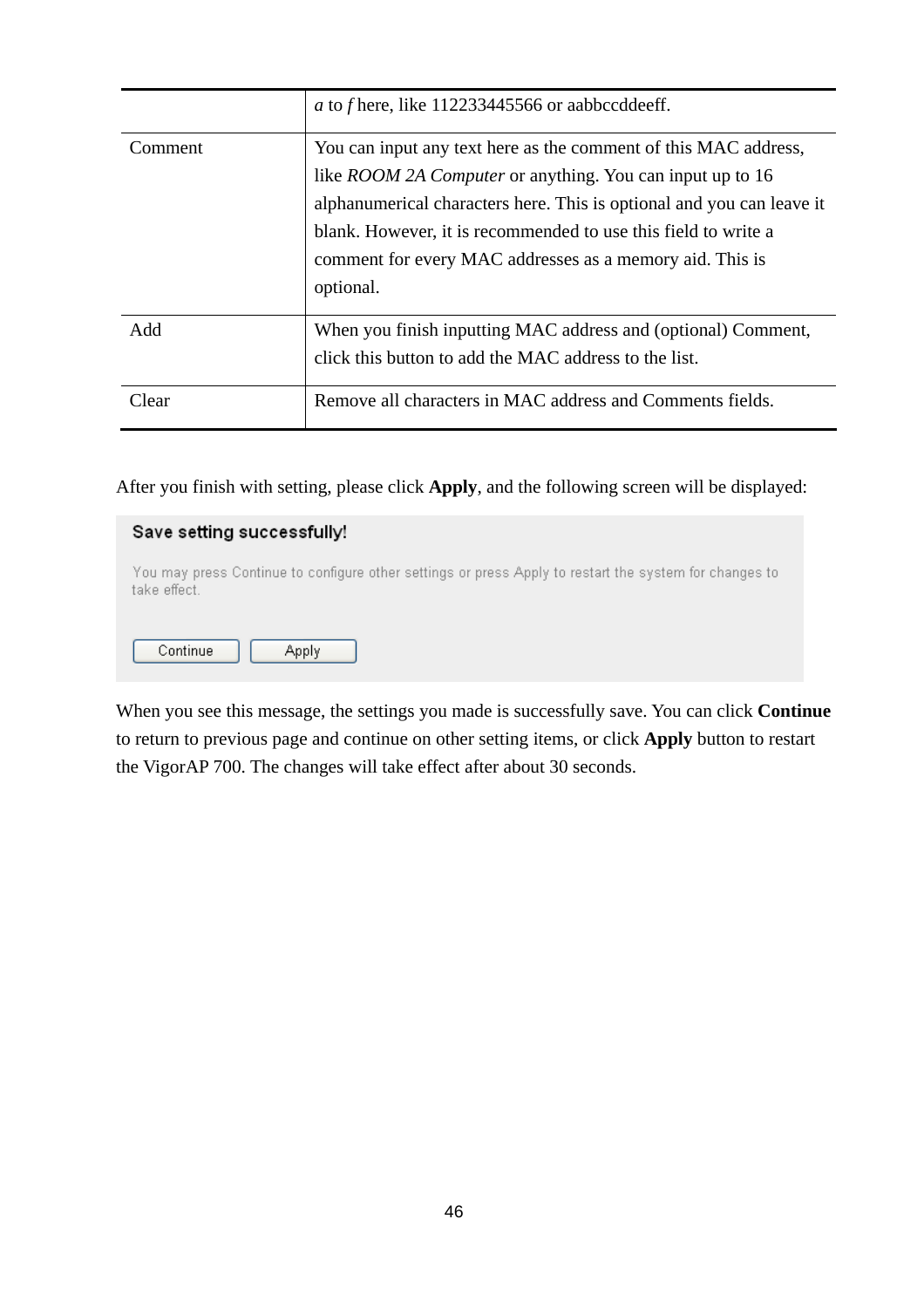#### **2-10 System Utilities**

This access point provides some control functions include password, IP address management, and DHCP server function. Please click **System Utility** on the left of web management interface to access these functions. Below are detailed descriptions of every control function.

#### **2-10-1 Change Password**

You can change the password that used to enter the web configuration menu of this VigorAP 700.

Please click **System Utility** on the left, and the following screen will be displayed:

| • Password Settings |  |
|---------------------|--|
| Current Password :  |  |
| New Password :      |  |
| Confirm Password :  |  |

Please input current password in **Current Password** field, then input new password in both **New Password** and **Confirm Password** field. After you finish, please go to the bottom of this page and click **Apply.** The following screen will be displayed:

| Save setting successfully!                                                                                             |
|------------------------------------------------------------------------------------------------------------------------|
| You may press Continue to configure other settings or press Apply to restart the system for changes to<br>take effect. |
| Continue<br>Apply                                                                                                      |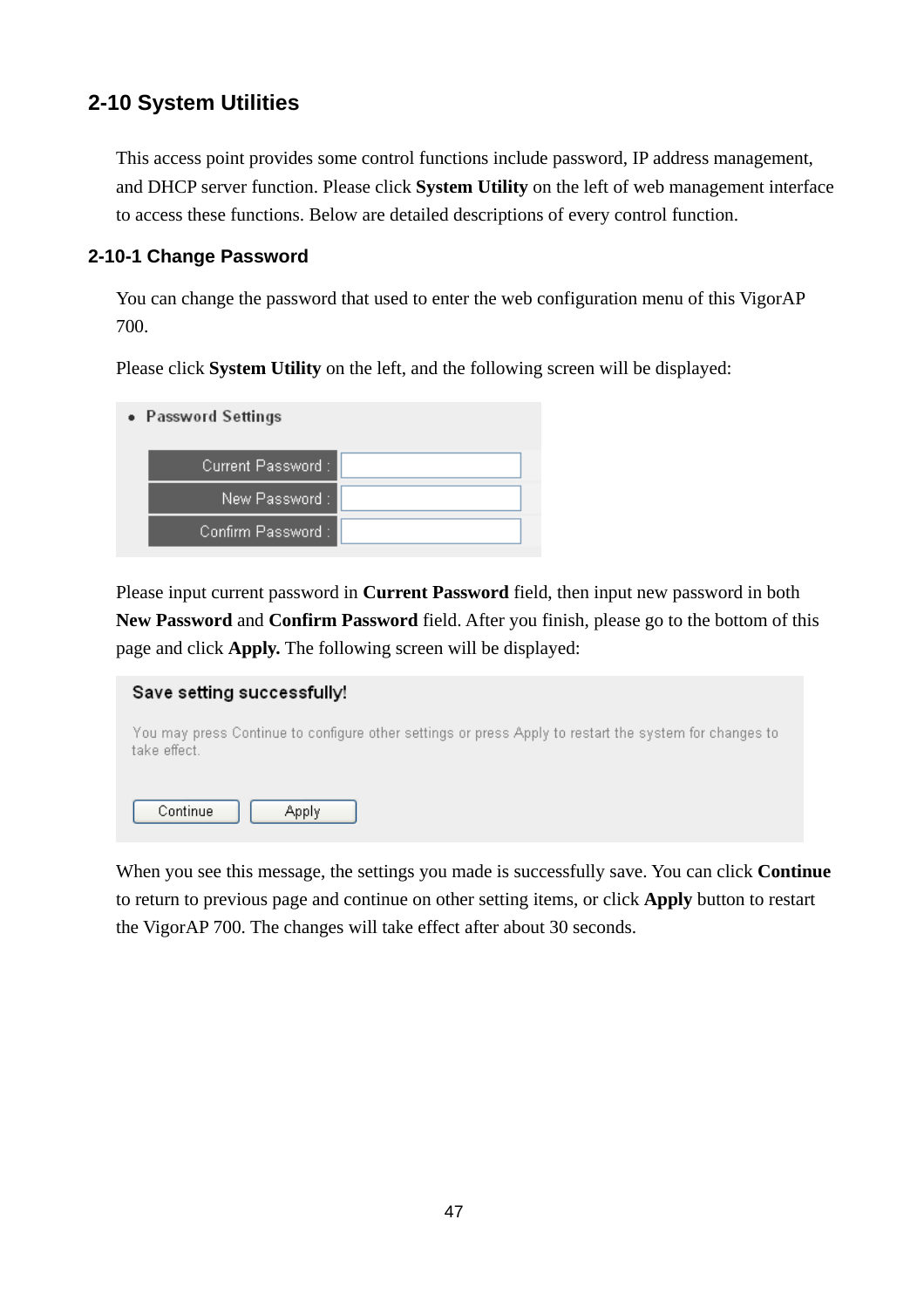#### **2-10-2 IP Address of the Wireless Access Point**

You can change the IP address of this VigorAP 700 to make it becoming one part of your local network. Please remember this address, or you will not be able to connect the configuration menu of this VigorAP 700.

Default IP address is: 192.168.1.2 / Subnet Mask 255.255.255.0. You can press and hold **Reset/WPS** button over 10 seconds to change the IP address back to default value if you forget the IP address you set.

To change IP address, please click **System Utility** on the left. The following screen will be displayed:

| • Management IP            |         |  |
|----------------------------|---------|--|
| IP Address : 192.168.1.2   |         |  |
| Subnet Mask: 255.255.255.0 |         |  |
| Gateway Address:           | 0.0.0.0 |  |
| DHCP Server : Disabled     |         |  |

Please input IP address and Subnet Mask in corresponding field, and you can input the IP address of gateway in Gateway Address field, if you need to manage this VigorAP 700 from other network (like Internet).

If you want to activate the DHCP server function of this VigorAP 700, please select **Enabled in DHCP Server** option and see next Section for detailed instructions. If you don't want to use DHCP server function of this VigorAP 700, or there's another DHCP server on the network this access point connects to, please select **Disable**.

After you finish, please go to the bottom of this page and click **Apply.** The following screen will be displayed:

| Save setting successfully!                                                                                             |
|------------------------------------------------------------------------------------------------------------------------|
| You may press Continue to configure other settings or press Apply to restart the system for changes to<br>take effect. |
| Continue<br>Apply.                                                                                                     |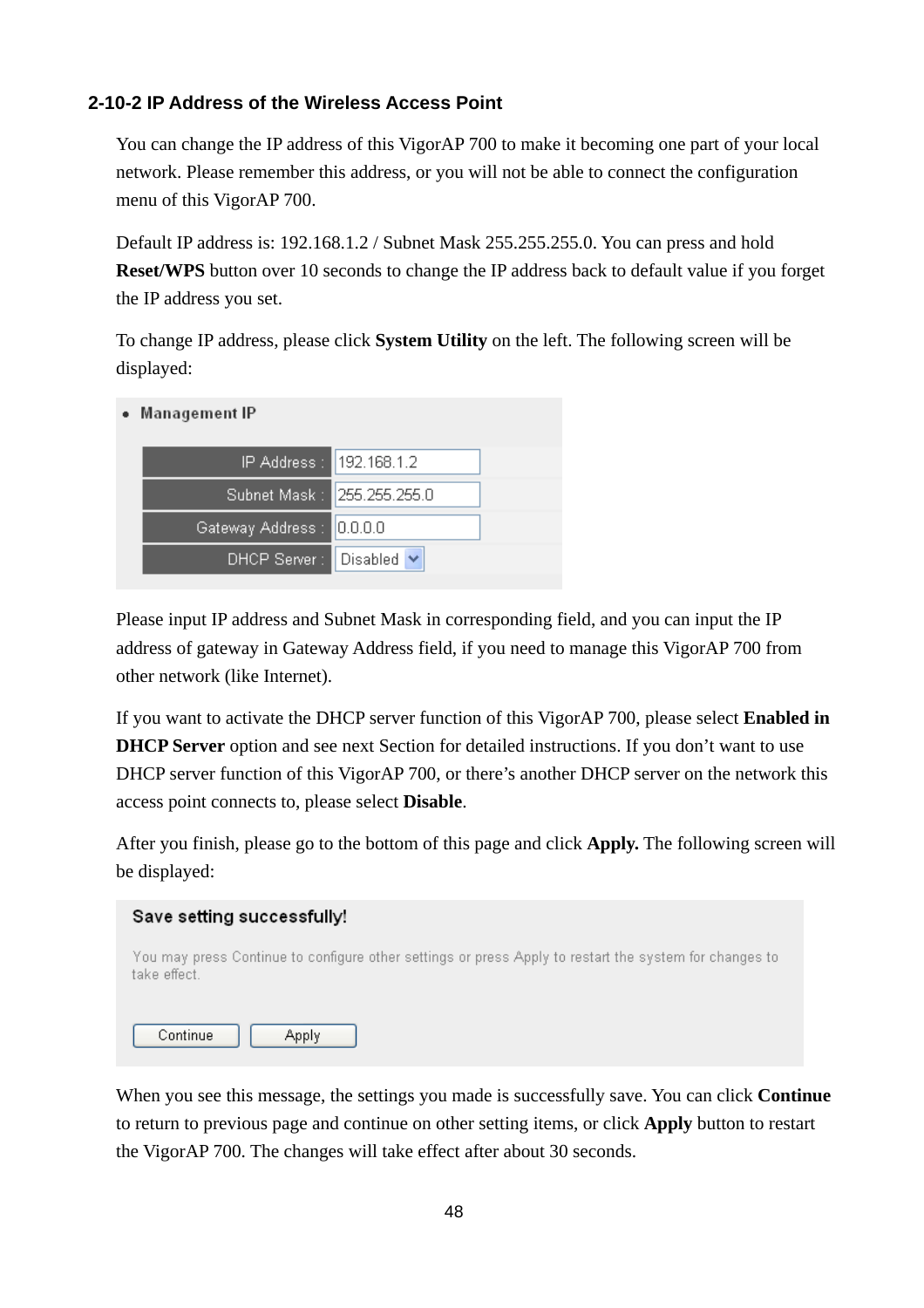#### **2-10-3 DHCP Server**

This VigorAP 700 is capable to act as a DHCP server for your network. It is disabled by default. If you want to activate this function, please click **System Utility** on the left, and the following screen will be displayed:

| • DHCP Server                   |                         |
|---------------------------------|-------------------------|
| Default Gateway IP : 0.0.0.0    |                         |
| Domain Name Server IP : 0.0.0.0 |                         |
|                                 | Start IP: 192.168.1.100 |
|                                 | End IP: 192.168.1.200   |
| Domain Name :                   |                         |
| Lease Time :                    | Forever                 |

Here are descriptions of every setup item:

| Default Gateway IP | Please input the IP address of default gateway of your network here. |
|--------------------|----------------------------------------------------------------------|
| Domain Name Server | Please input the IP address of domain name server (DNS) here.        |
| IP                 |                                                                      |
| <b>Start IP</b>    | Please input the start IP address of the IP range.                   |
| End IP             | Please input the end IP address of the IP range.                     |
| Domain Name        | If you wish, you can also optionally input the domain name for your  |
|                    | network. This is optional.                                           |
| Lease Time         | Please choose a lease time (the duration that every computer can     |
|                    | keep a specific IP address) of every IP address assigned by this     |
|                    | access point from dropdown menu.                                     |

After you finish, please click **Apply**, and the following screen will be displayed: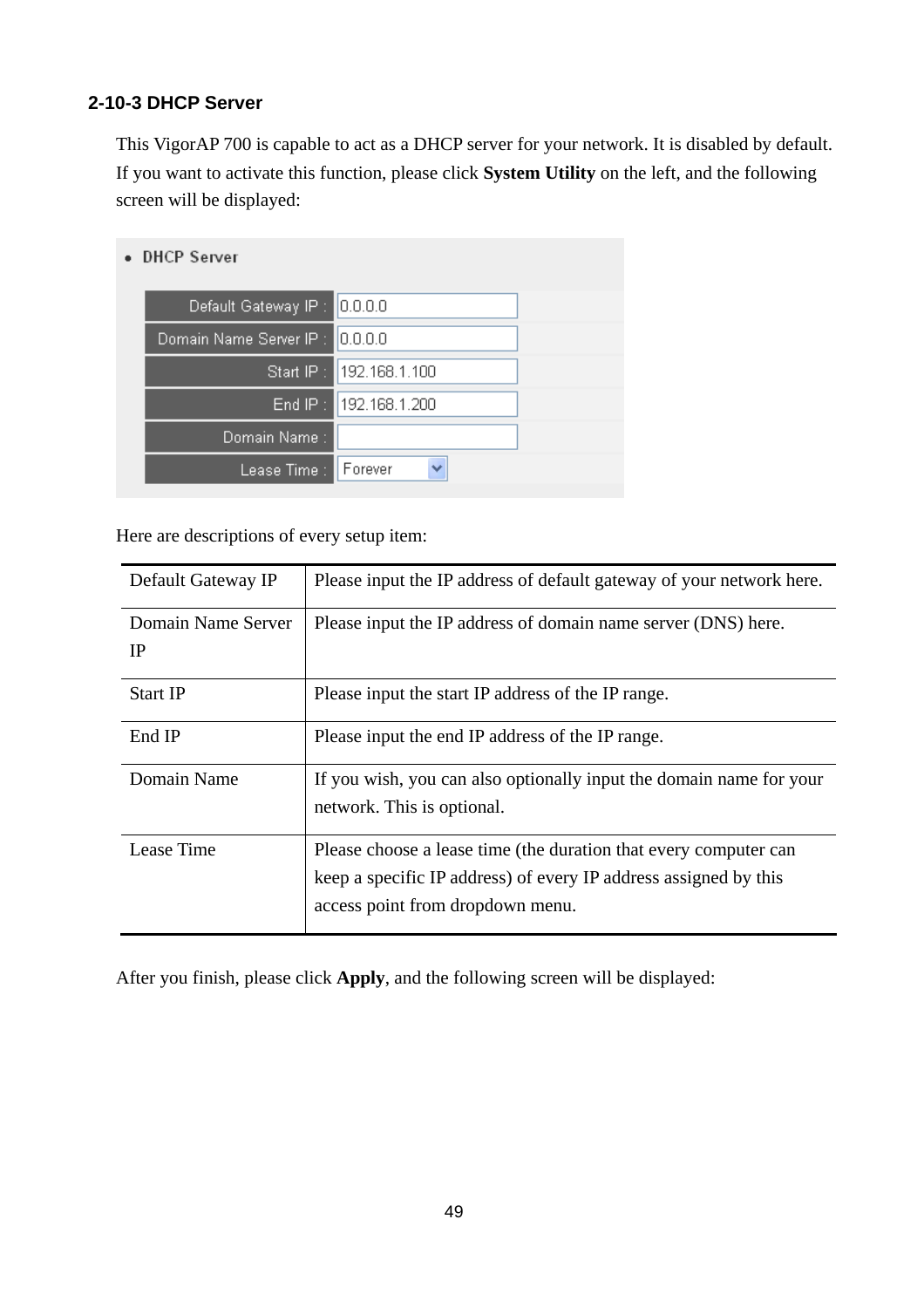| Save setting successfully!                                                                                             |
|------------------------------------------------------------------------------------------------------------------------|
| You may press Continue to configure other settings or press Apply to restart the system for changes to<br>take effect. |
| Continue<br>Apply                                                                                                      |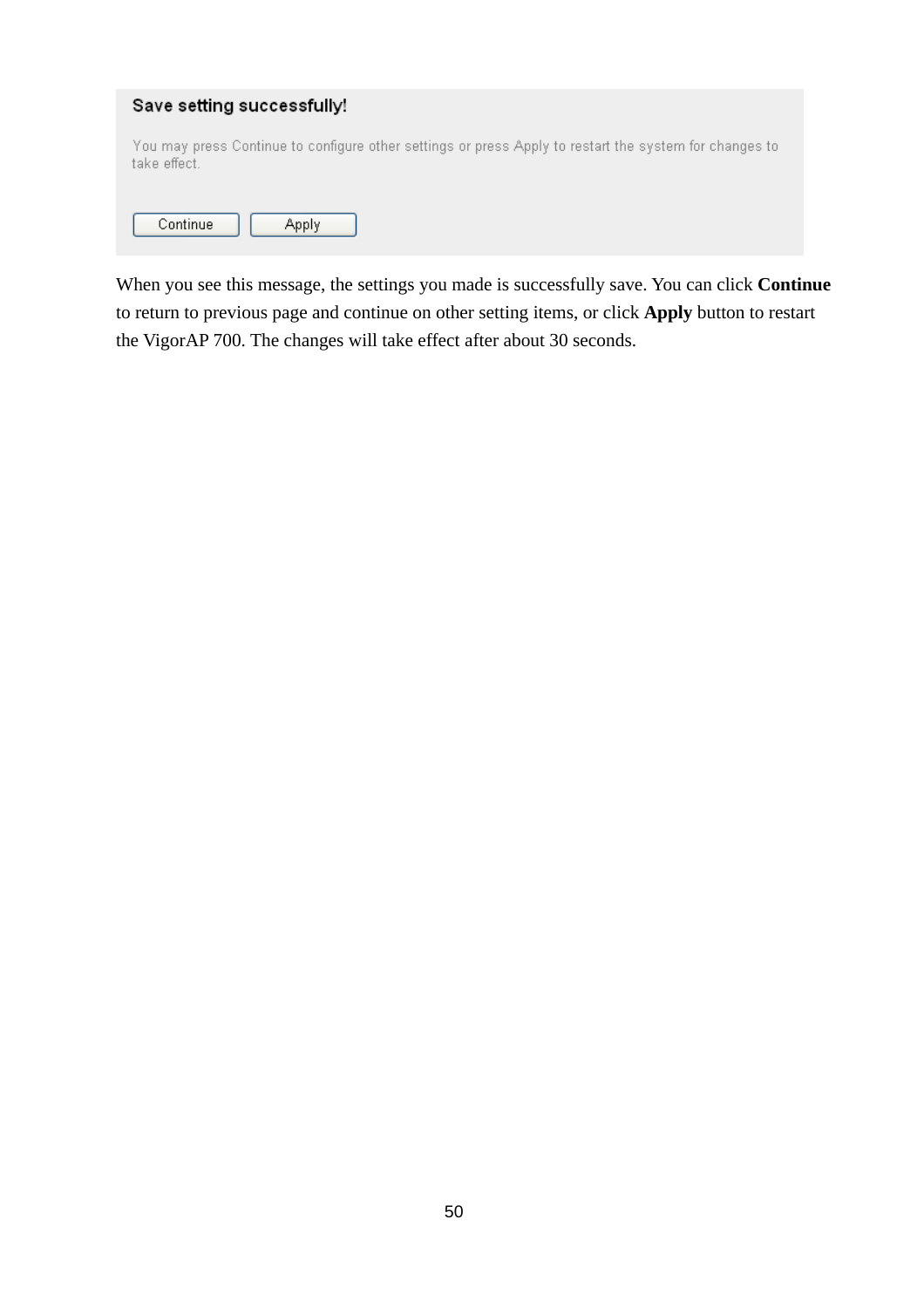#### **2-11 Configuration Backup and Restore**

You can backup all configurations of this access point to a file, so you can make several copied of access point configuration for security reason.

To backup or restore access point configuration, please follow the following instructions:

Please click **Configuration Tool** on the left of web management interface, and the following screen will be displayed on your web browser:

| <b>Configuration Tool</b>                                                  |                                                                                                                                                                                                                              |
|----------------------------------------------------------------------------|------------------------------------------------------------------------------------------------------------------------------------------------------------------------------------------------------------------------------|
| button to perform system restart and restore the factory default settings. | Use the Backup button to download the VigroAP 700's current configurations as a file. You can then use the<br>Restore button to restore the saved configuration to VigorAP 700. Alternatively, you can use the Factory Reset |
| <b>Backup Settings:</b>                                                    | Backup.                                                                                                                                                                                                                      |
| Restore Settings :                                                         | Restore<br>Browse                                                                                                                                                                                                            |
| Restore to Factory Default:                                                | Factory Reset                                                                                                                                                                                                                |
|                                                                            |                                                                                                                                                                                                                              |

Here are descriptions of every buttons:

| Backup               | Press Backup button, and you'll be prompted to download the<br>configuration as a file, default filename is 'config.bin'. You can save<br>it as another filename for different versions, and keep it in a safe<br>place.                                                                               |  |
|----------------------|--------------------------------------------------------------------------------------------------------------------------------------------------------------------------------------------------------------------------------------------------------------------------------------------------------|--|
| Restore              | Press <b>Browse</b> to pick a previously-saved configuration file from<br>your computer, and then click <b>Restore</b> to transfer the configuration<br>file to access point. After the configuration is uploaded, the access<br>point's configuration will be replaced by the file you just uploaded. |  |
| <b>Factory Reset</b> | Click this button to remove all settings you made, and restore the<br>configuration of this access point back to factory default settings.                                                                                                                                                             |  |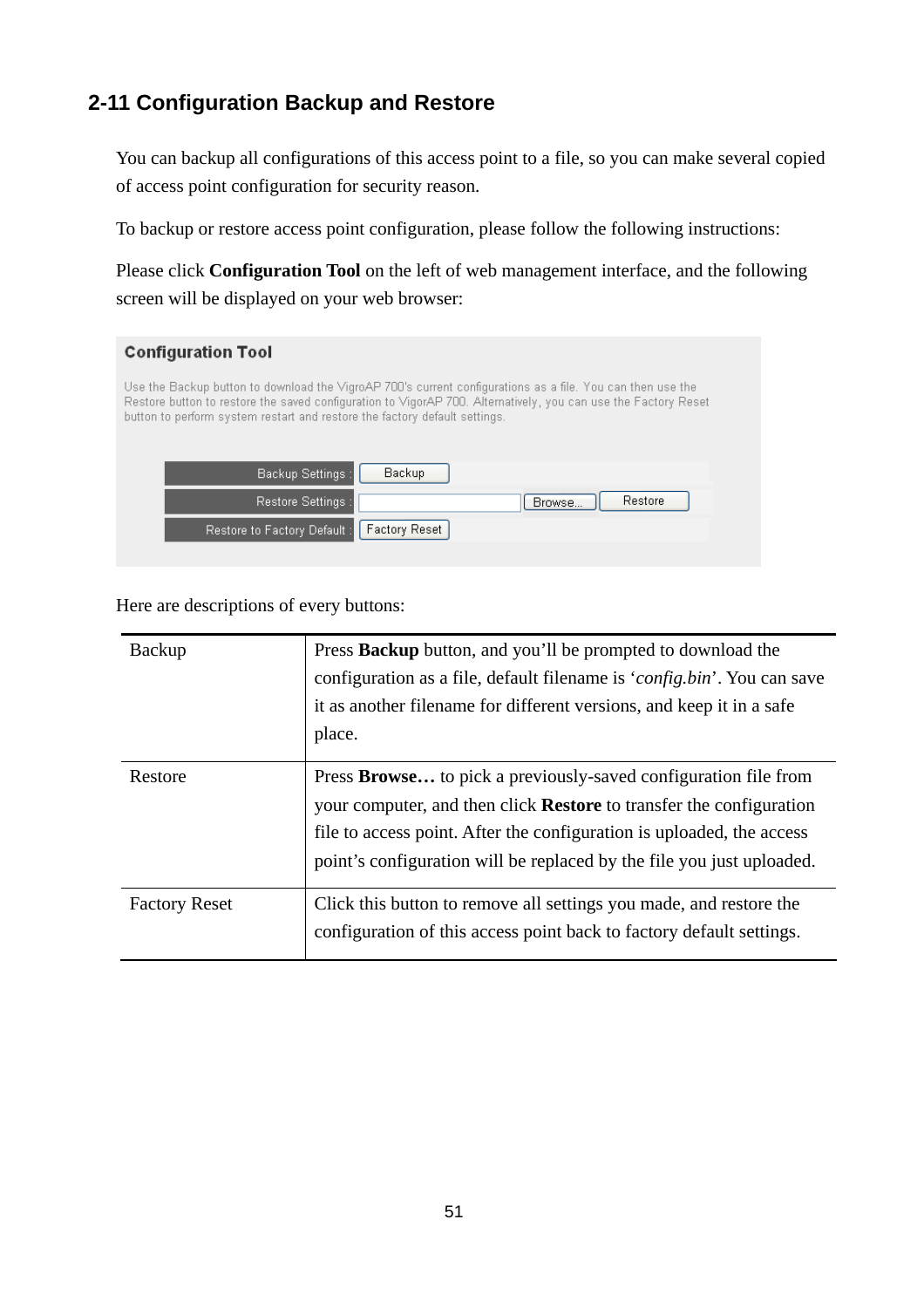#### **2-12 Firmware Upgrade**

If there is new firmware of this VigorAP 700 available, you can upload the firmware to the access point to change the firmware with new one to get extra functions.

To perform firmware upgrade, please click **Firmware Upgrade** on the left of web management interface. The following screen will be displayed:

| <b>Firmware Upgrade</b>                                                                                                                                                                                                                                              |  |  |  |
|----------------------------------------------------------------------------------------------------------------------------------------------------------------------------------------------------------------------------------------------------------------------|--|--|--|
| This page allows you to upgrade the VigorAP 700's firmware. It is recommended that upgrading the firmware from<br>wired stations. Enter the path and name of the upgrade file and then click the Apply button below. You will be<br>prompted to confirm the upgrade. |  |  |  |
| Browse                                                                                                                                                                                                                                                               |  |  |  |
|                                                                                                                                                                                                                                                                      |  |  |  |
| Cancel<br>Apply                                                                                                                                                                                                                                                      |  |  |  |

Click **Browse** button first. You'll be prompted to provide the filename of firmware upgrade file. Please download the latest firmware file from our website and use it to upgrade your access point.

After a firmware upgrade file is selected, click **Apply** button. The access point will start firmware upgrade procedure automatically. The procedure may take several minutes, please be patient.

**Note:** Never interrupt the upgrade procedure by closing the web browser or physically disconnect your computer from access point. If the firmware you uploaded is corrupted, the firmware upgrade will fail. You may have to return this access point to the dealer of purchase to ask for help. (Warranty voids if you interrupted the upgrade procedure).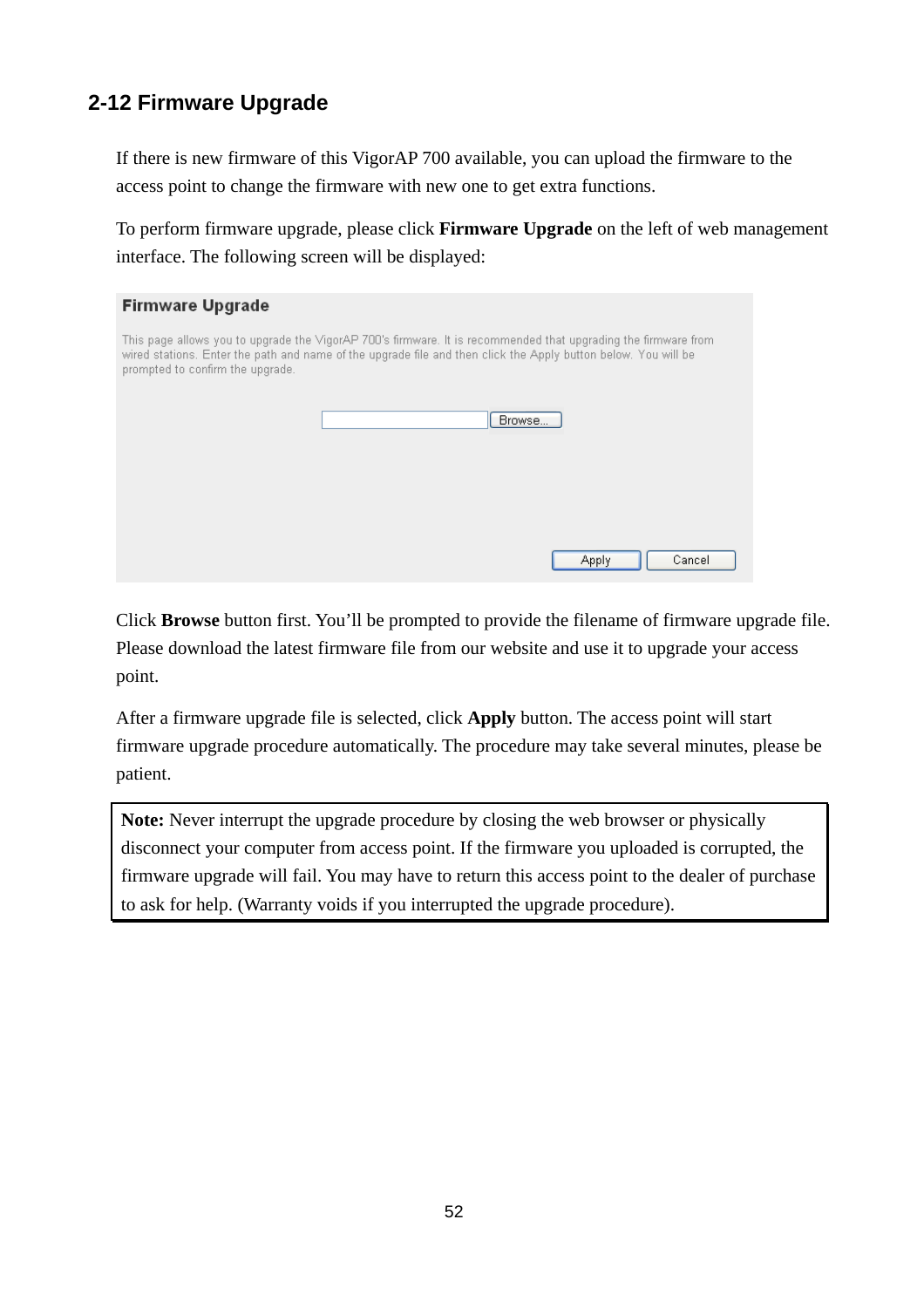#### **2-13 Restart**

When you think the access point is not working properly, you can use this function to restart the access point. This may help and solve the problem.

This function is useful when the access point is far from you or unreachable. However, if the access point is not responding, you may have to switch it off by unplugging the power plug and plugginh it back again after 10 seconds.

To restart your access point, please click **Restart** on the left. The following screen will be displayed:

#### **Restart**



Please click **Apply**. A popup message will ask you again to make sure you really want to restart the access point:

| <b>Microsoft Internet Explorer</b>              |  |  |  |
|-------------------------------------------------|--|--|--|
| Do you really want to restart the Access Point? |  |  |  |
| Cancel                                          |  |  |  |

Click **OK** to reset the access point or click **Cancel** to abort. Please remember all connections between wireless clients and this access point will be disconnected.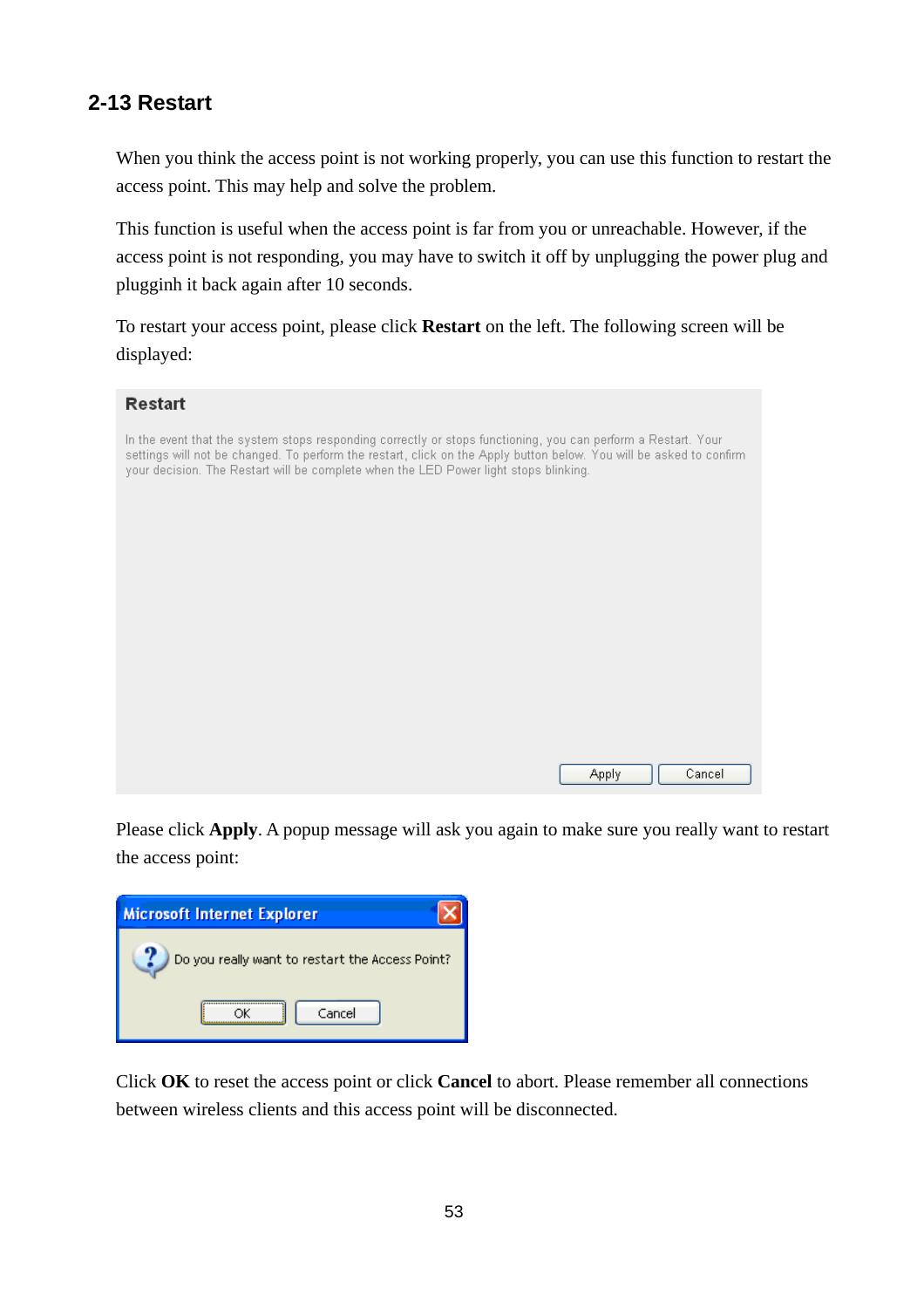This page is left blank.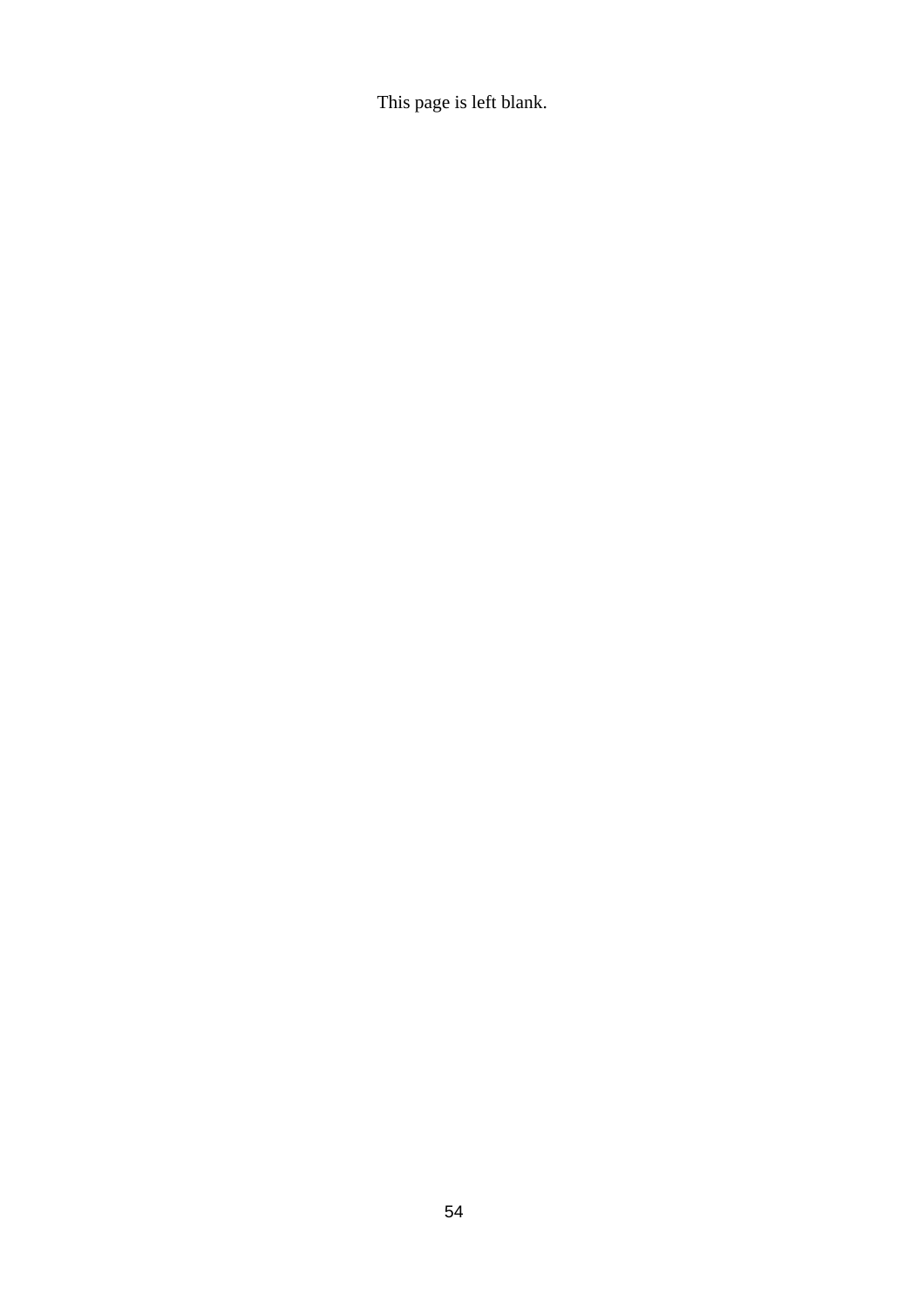## *Chapter III: Troubleshooting*

If you found the access point is working improperly or stops responding to you, don't panic! Before you contact your dealer of purchaser for help, please read this troubleshooting first. Some problems can be solved by yourself within a short time!

| Scenario                                                                   | Solution                                                                                                                                                                                      |  |  |
|----------------------------------------------------------------------------|-----------------------------------------------------------------------------------------------------------------------------------------------------------------------------------------------|--|--|
| Access point is not<br>responding to me when I<br>want to access it by web | Please check the connection of power cord and network<br>a.<br>cable of this access point. All cords and cables should be<br>correctly and firmly inserted to the access point.               |  |  |
| browser                                                                    | b. If all LEDs on this access point are out, please check the<br>status of A/C power adapter and make sure it's correctly<br>powered.                                                         |  |  |
|                                                                            | You must use the same IP address section which access<br>$C_{\bullet}$<br>point uses.                                                                                                         |  |  |
|                                                                            | d. Are you using MAC or IP address filter? Try to connect<br>the access point by another computer and see if it works.<br>If not, please perform a hard reset (pressing Reset/WPS<br>button). |  |  |
|                                                                            | Set your computer to obtain an IP address automatically<br>e.<br>(DHCP), and see if your computer can get an IP address.                                                                      |  |  |
|                                                                            | If you have done a firmware upgrade and this happens<br>f.<br>still, contact your dealer of purchase for help.                                                                                |  |  |
|                                                                            | If all above solutions don't work, contact the dealer of<br>g.<br>purchase for help.                                                                                                          |  |  |
| Can't get connected to<br>VigorAP 700                                      | If encryption is enabled, please check WEP or WPA<br>a.<br>passphrase settings on your wireless client again.                                                                                 |  |  |
|                                                                            | Try to move closer to VigorAP 700.<br>b.                                                                                                                                                      |  |  |
|                                                                            | Unplug the power plug of access point, and plug it back<br>$\mathbf{c}$ .<br>again after 10 seconds.                                                                                          |  |  |
|                                                                            | d. If all LEDs on this access point are out, please check the<br>status of A/C power adapter and make sure it's correctly                                                                     |  |  |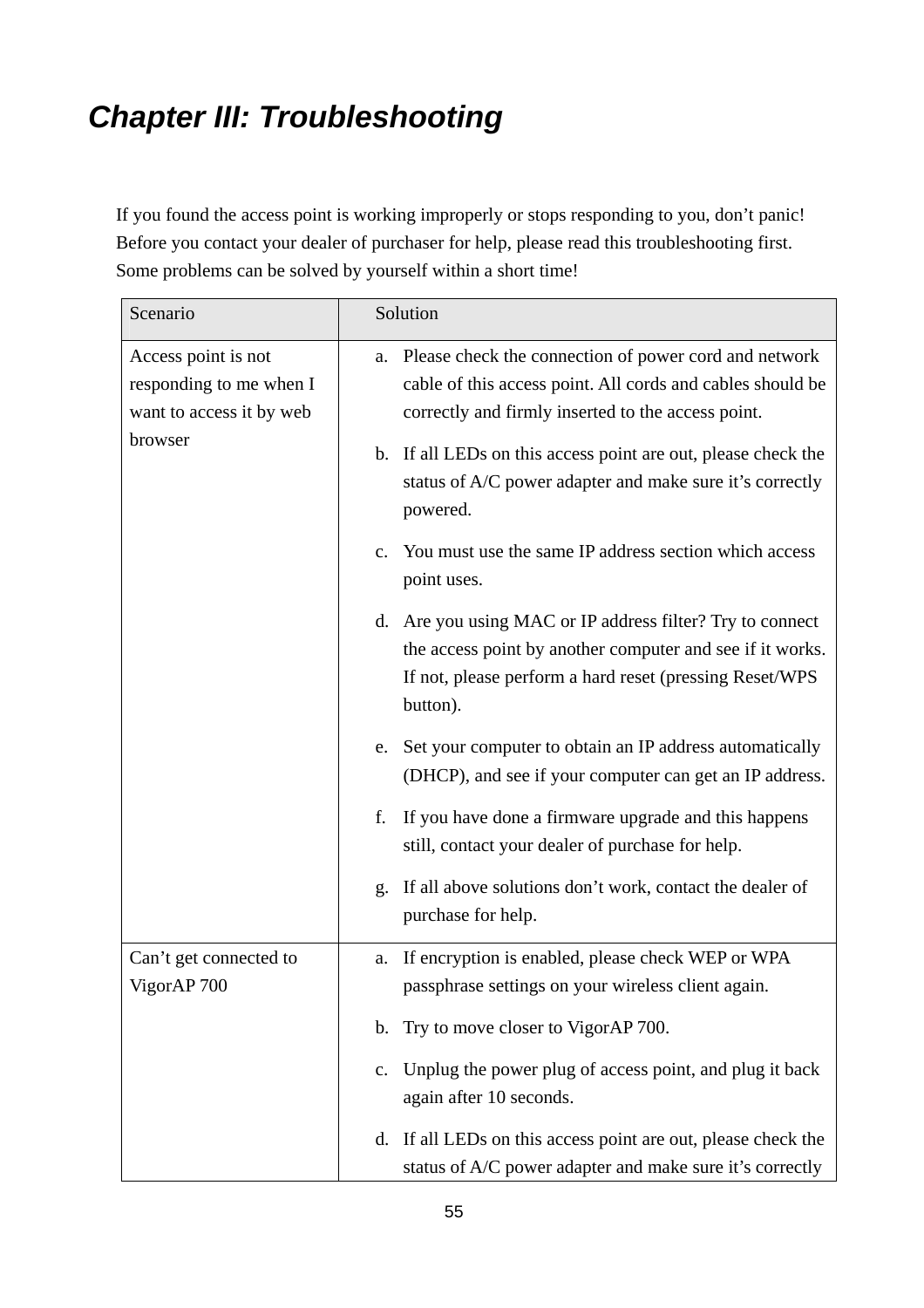|                                                    | powered.                                                                                                                                                                                                                                                                                |
|----------------------------------------------------|-----------------------------------------------------------------------------------------------------------------------------------------------------------------------------------------------------------------------------------------------------------------------------------------|
| I can't locate my access                           | Check if Broadcast SSID is set to off.<br>a.                                                                                                                                                                                                                                            |
| point by my wireless<br>client                     | b. Is Antenna properly installed and secured?                                                                                                                                                                                                                                           |
|                                                    | Are you too far from your access point? Try to get<br>$c_{\cdot}$<br>closer.                                                                                                                                                                                                            |
|                                                    | d. Please remember that you have to input SSID on your<br>wireless client manually, if SSID broadcast is disabled.                                                                                                                                                                      |
| File download is very<br>slow or breaks frequently | Try to reset the access point and see if it's better after<br>a.<br>that.                                                                                                                                                                                                               |
|                                                    | b. Try to know what computers do on your local network.<br>If someone is transferring big files, other people will<br>think Internet is really slow.                                                                                                                                    |
|                                                    | Change channel number and see if this works.<br>$c_{\cdot}$                                                                                                                                                                                                                             |
| I can't log onto web<br>management interface:      | Make sure you're connecting to the correct IP address of<br>a.<br>the access point!                                                                                                                                                                                                     |
| password is wrong                                  | b. Password is case-sensitive. Make sure the Caps Lock<br>light is not illuminated.                                                                                                                                                                                                     |
|                                                    | c. If you really forget the password, do a hard reset.                                                                                                                                                                                                                                  |
| Access point become hot                            | This is not a malfunction, if you can keep your hand on<br>a.<br>the access point's case.                                                                                                                                                                                               |
|                                                    | b. If you smell something wrong or see the smoke coming<br>out from access point or A/C power adapter, please<br>disconnect the access point and A/C power adapter from<br>utility power (make sure it's safe before you're doing<br>this!), and call your dealer of purchase for help. |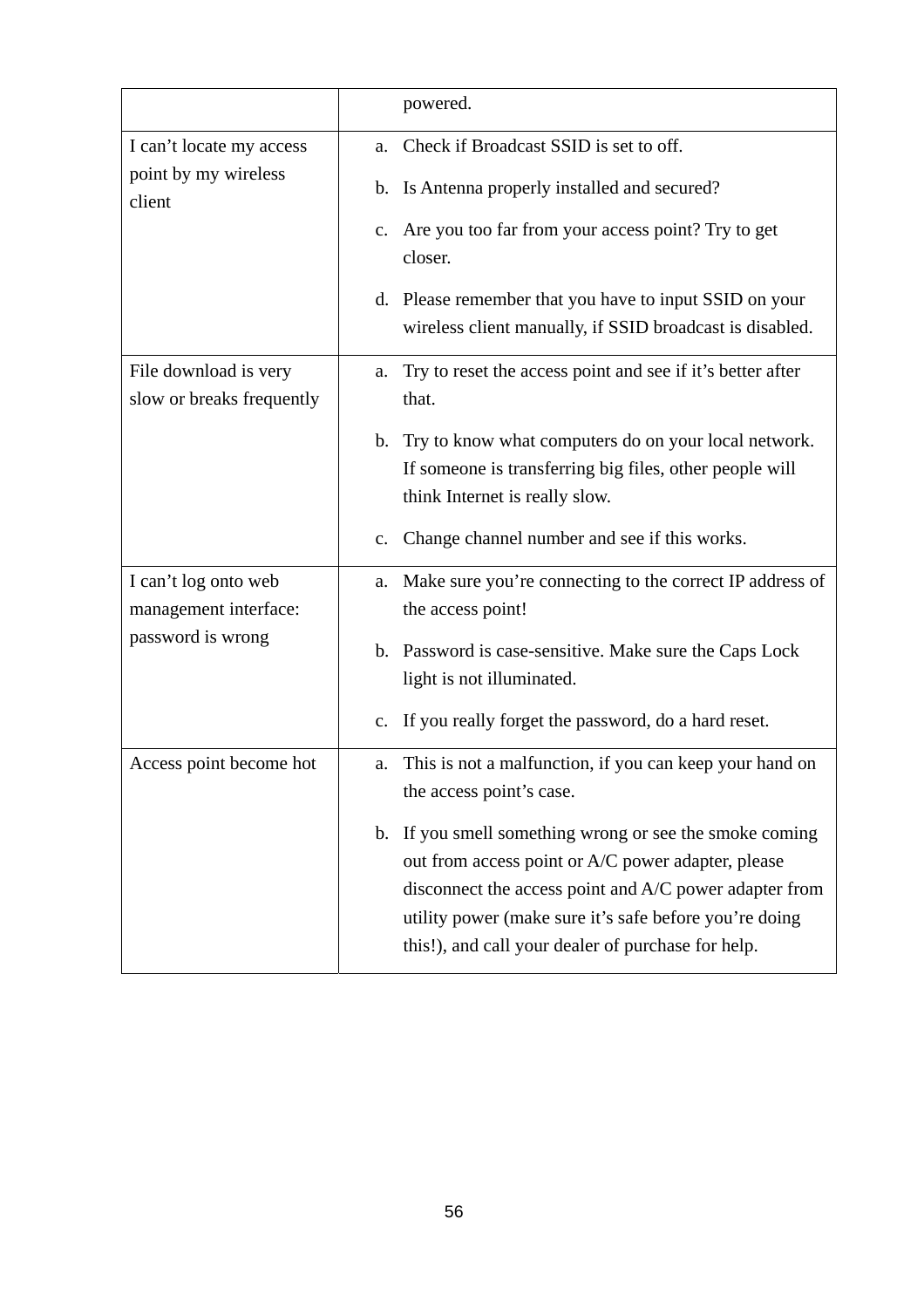## *Appendix: Glossary*

**Default Gateway (Access point):** Every non-access point IP device needs to configure a default gateway's IP address. When the device sends out an IP packet, if the destination is not on the same network, the device has to send the packet to its default gateway, which will then send it out towards the destination.

**DHCP:** Dynamic Host Configuration Protocol. This protocol automatically gives every computer on your home network an IP address.

**DNS Server IP Address:** DNS stands for Domain Name System, which allows Internet servers to have a domain name (such as www.Broadbandaccess point.com) and one or more IP addresses (such as 192.34.45.8). A DNS server keeps a database of Internet servers and their respective domain names and IP addresses, so that when a domain name is requested (as in typing "Broadbandaccess point.com" into your Internet browser), the user will be sent to the proper IP address. The DNS server IP address used by the computers on your home network is the location of the DNS server your ISP has assigned to you.

**DSL Modem:** DSL stands for Digital Subscriber Line. A DSL modem uses your existing phone lines to transmit data at high speeds.

**Ethernet:** A standard for computer networks. Ethernet networks are connected by special cables and hubs, and move data around at up to 10/100 million bits per second (Mbps).

**Idle Timeout:** Idle Timeout is designed so that after there is no traffic to the Internet for a pre-configured amount of time, the connection will automatically be disconnected.

**IP Address and Network (Subnet) Mask:** IP stands for Internet Protocol. An IP address consists of a series of four numbers separated by periods, that identifies a single, unique Internet computer host in an IP network. Example: 192.168.1.2. It consists of 2 portions: the IP network address, and the host identifier.

The IP address is a 32-bit binary pattern, which can be represented as four cascaded decimal numbers separated by ".": aaa.aaa.aaa.aaa. In which each "aaa" can be anything from 000 to 255, or as four cascaded binary numbers separated by ".": bbbbbbbb.bbbbbbbb.bbbbbbbb.bbbbbbbb, where each "b" can either be 0 or 1.

A network mask is also a 32-bit binary pattern, and consists of consecutive leading

1 is followed by consecutive trailing 0's, such as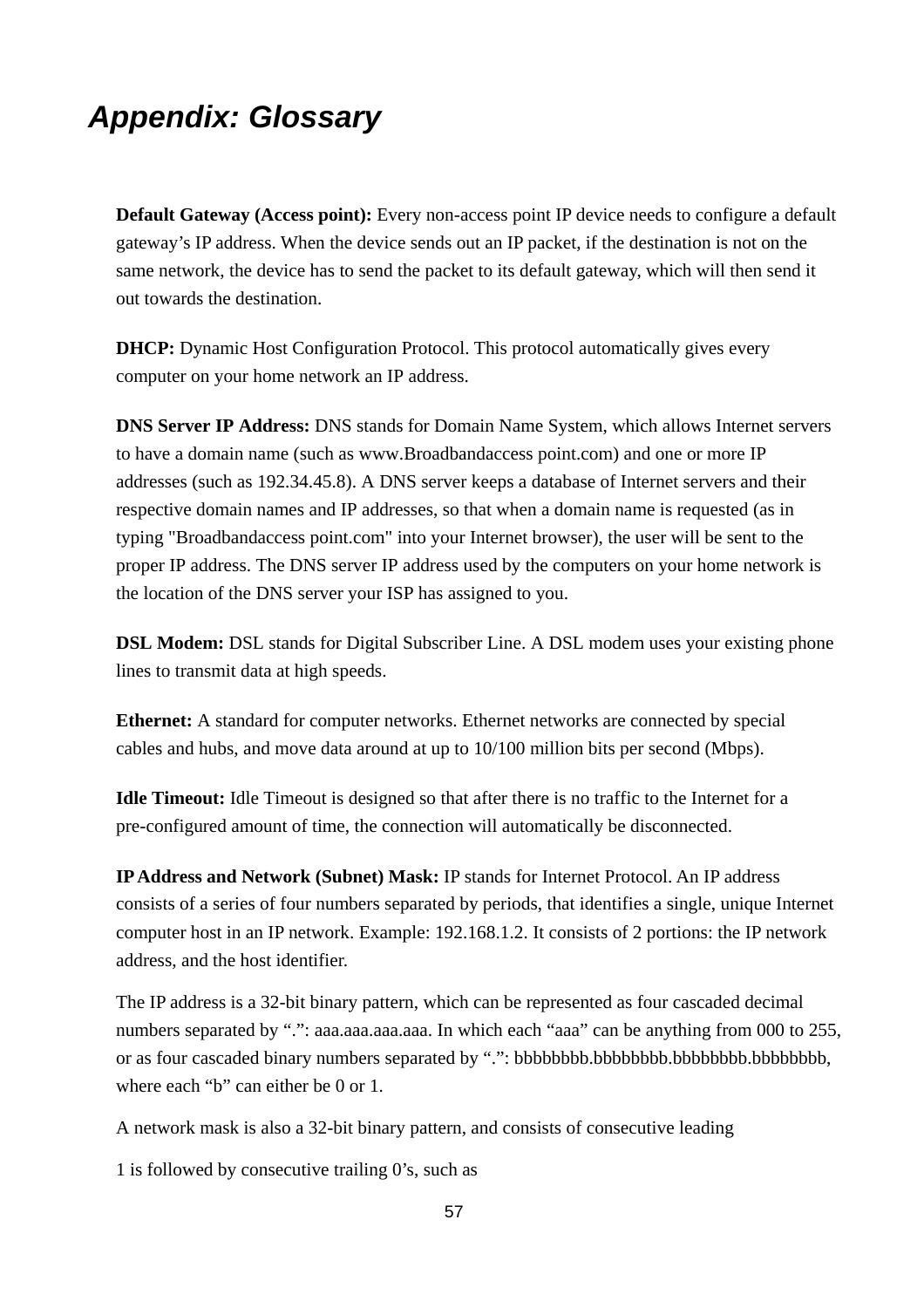11111111.11111111.11111111.00000000. Therefore sometimes a network mask can also be described simply as "x" number of leading 1 is.

When both are represented side by side in their binary forms, all bits in the IP address that corresponding to 1 in the network mask become part of the IP network address, and the remaining bits correspond to the host ID.

For example, if the IP address for a device is, in its binary form,

11011001.10110000.10010000.00000111, and if its network mask is,

11111111.11111111.11110000.00000000

It means the device's network address is,

11011001.10110000.10010000.00000000, and its host ID is,

00000000.00000000.00000000.00000111. This is a convenient and efficient method for access points to route IP packets to their destination.

**ISP Gateway Address:** (see ISP for definition). The ISP Gateway Address is an IP address for the Internet access point located at the ISP's office.

**ISP:** Internet Service Provider. An ISP is a business that provides connectivity to the Internet for individuals and other businesses or organizations.

LAN: Local Area Network. A LAN is a group of computers and devices connected together in a relatively small area (such as a house or an office). Your home network is considered as LAN.

**MAC Address:** MAC stands for Media Access Control. A MAC address is the hardware address of a device connected to a network. The MAC address is a unique identifier for a device with an Ethernet interface. It is comprised of two parts: 3 bytes of data that corresponds to the Manufacturer ID (unique for each manufacturer), plus 3 bytes that are often used as the product's serial number.

**NAT:** Network Address Translation. This process allows all of the computers on your home network to use one IP address. Using the broadband access point's NAT capability, you can access the Internet from any computer on your home network without having to purchase more IP addresses from your ISP.

**Port:** Network Clients (LAN PC) uses port numbers to distinguish one network application/protocol over another. Below is a list of common applications and protocol/port numbers: